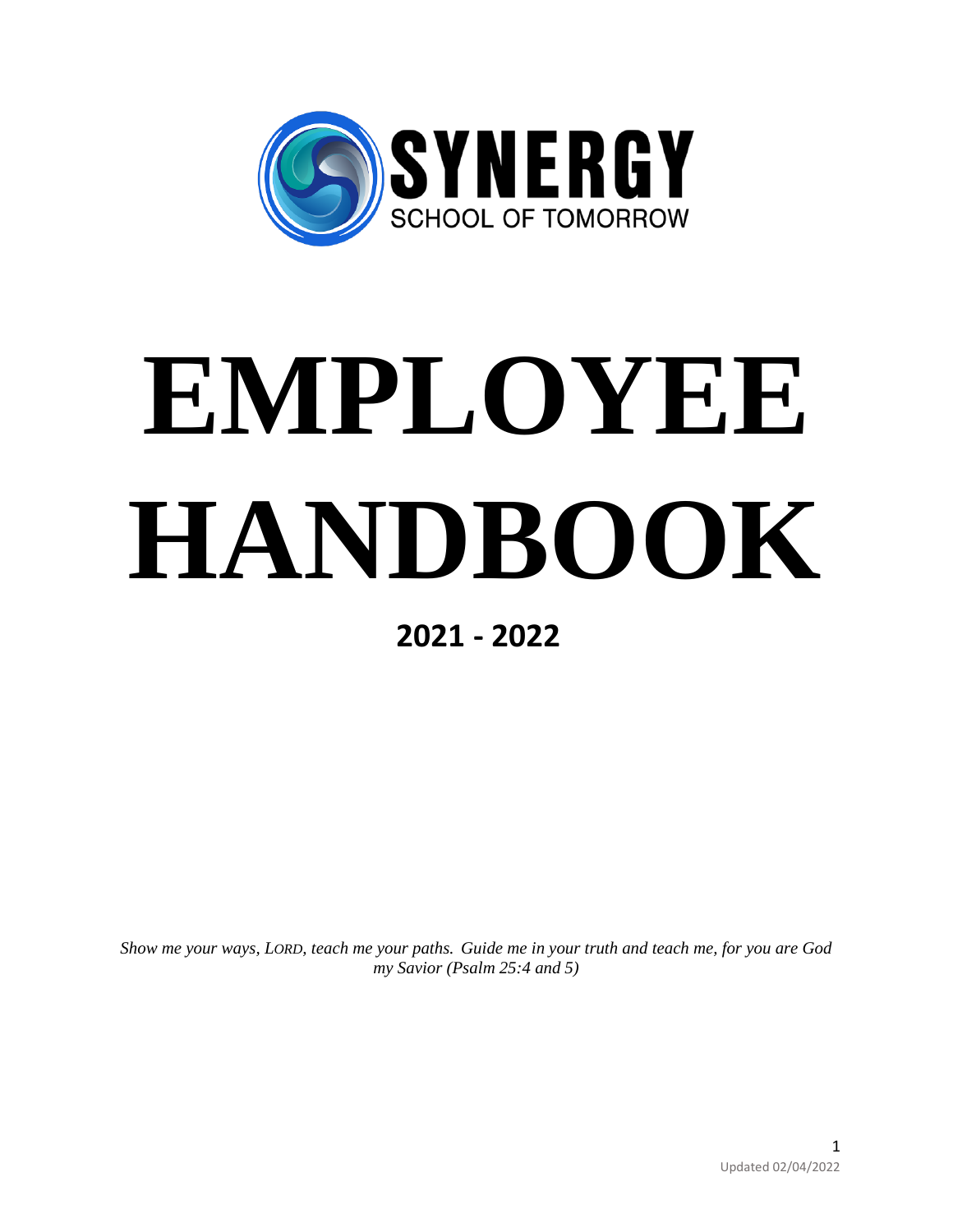# **Table of Contents**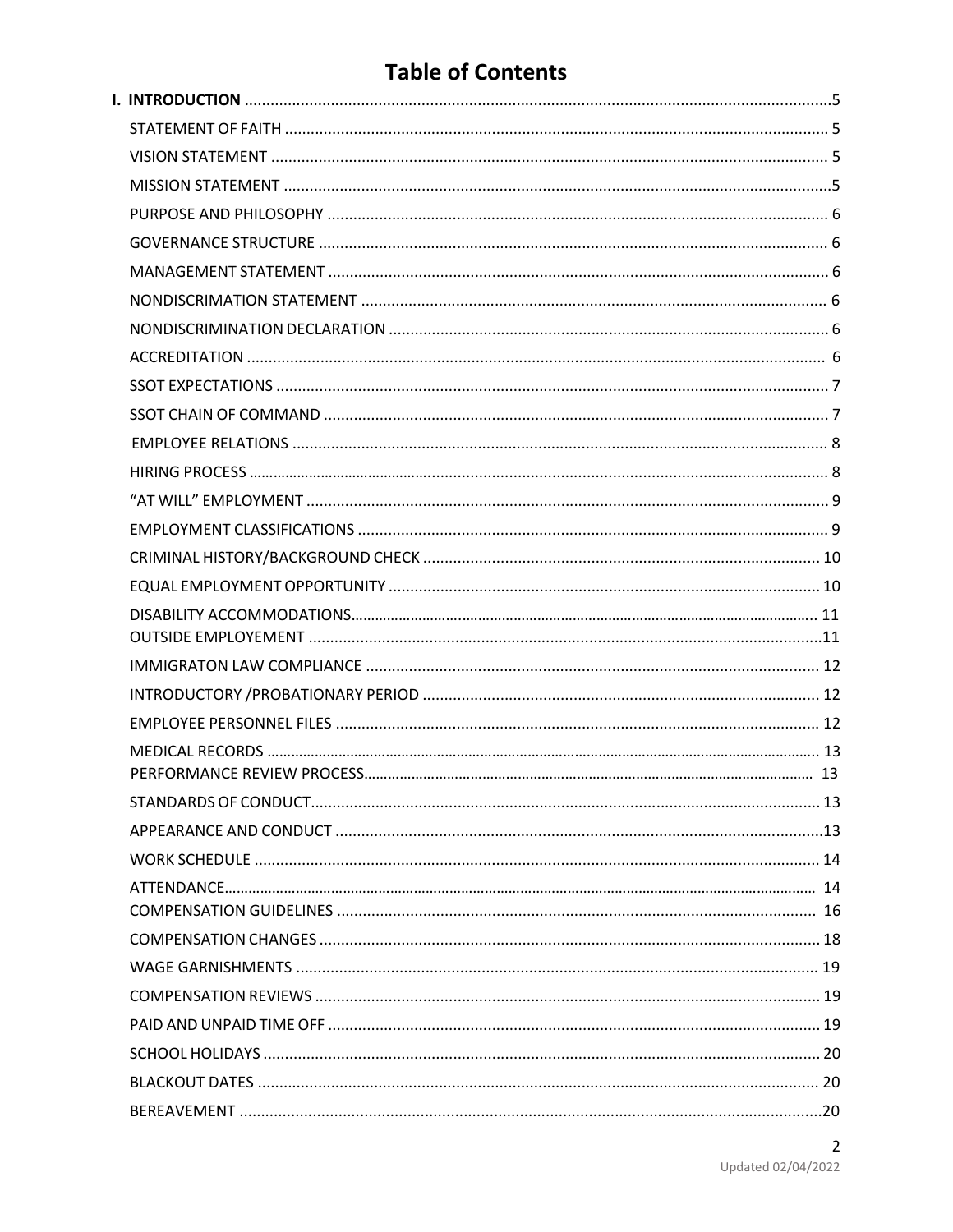| ACCEPTING OTHER EMPLOYMENT OR GOING INTO BUSINESS WHILE ON LEAVE  25 |  |
|----------------------------------------------------------------------|--|
|                                                                      |  |
|                                                                      |  |
|                                                                      |  |
|                                                                      |  |
|                                                                      |  |
|                                                                      |  |
|                                                                      |  |
|                                                                      |  |
|                                                                      |  |
|                                                                      |  |
|                                                                      |  |
|                                                                      |  |
|                                                                      |  |
|                                                                      |  |
|                                                                      |  |
|                                                                      |  |
|                                                                      |  |
|                                                                      |  |
|                                                                      |  |
|                                                                      |  |
|                                                                      |  |
|                                                                      |  |
|                                                                      |  |
|                                                                      |  |
|                                                                      |  |
|                                                                      |  |
|                                                                      |  |
|                                                                      |  |
|                                                                      |  |
|                                                                      |  |
|                                                                      |  |
|                                                                      |  |
|                                                                      |  |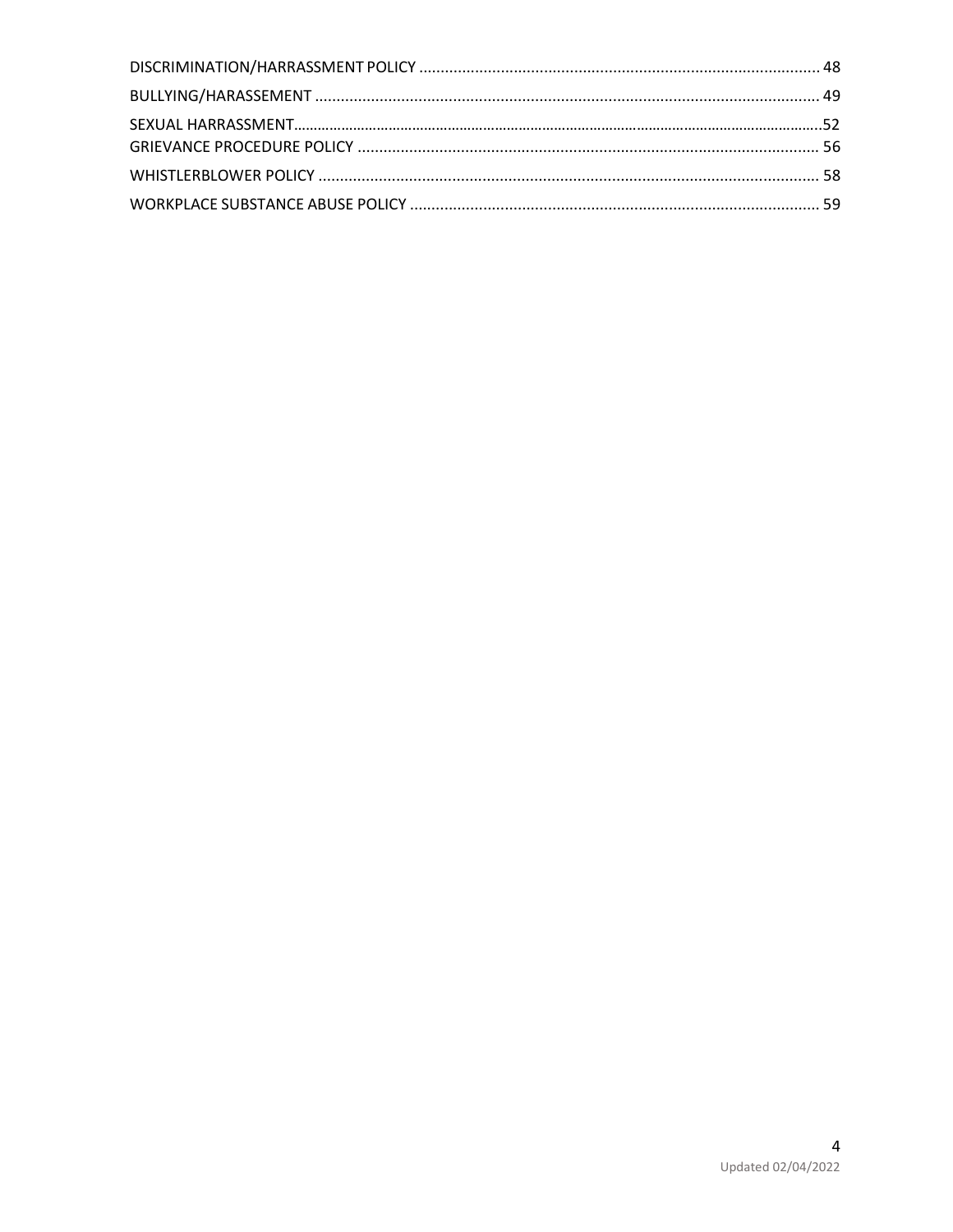# **I. INTRODUCTION**

#### **STATEMENT OF FAITH**

Synergy School of Tomorrow holds to the following Statement of Faith:

- We believe the Bible to be the inspired, the only infallible, authoritative Word of God.
- We believe that there is one God, eternally existent in three persons: Father, Son and Holy Spirit.
- We believe in the deity of our Lord Jesus Christ, in His virgin birth, in His sinless life, in His miracles, in His vicarious and atoning death through His shed blood, in His bodily resurrection, in His ascension to the right hand of the Father, and in His personal return in power and glory.
- We believe in salvation through faith in Christ alone, not of works.
- We believe that for the salvation of lost and sinful people, regeneration by the Holy Spirit is essential.
- We believe in the present ministry of the Holy Spirit by who's indwelling the Christian is enabled to live a godly life.
- We believe in the resurrection of both the saved and the lost; they that are saved unto the resurrection of life and they that are lost unto the resurrection of damnation.
- We believe in the spiritual unity of believers in our Lord Jesus Christ.

#### **VISION STATEMENT**

Synergy School of Tomorrow's vision is to produce students who are fully devoted followers of God, who are fully prepared to enter the workforce and/or college as productive and successful members of society. Synergy is committed to provide various opportunities for student achievement through certifications, dual enrollment, apprenticeship training and clinical/handson simulations. Synergy recognizes that every student learns differently; therefore, we offer two distinctive educational pathways, which includes vocational training and/or college preparatory.

- SSOT is committed to educational excellence and spiritual truth
- SSOT provides an educational programs and courses of instructions that are conducted consistently within the teaching of the inerrant Word of God
- Meeting these standards of excellence is dependent upon the shared efforts of SSOT personnel, families, and the church

#### **MISSION STATEMENT**

"The mission of Synergy School of Tomorrow is to provide an excellent education for all students, in a safe faith-based environment."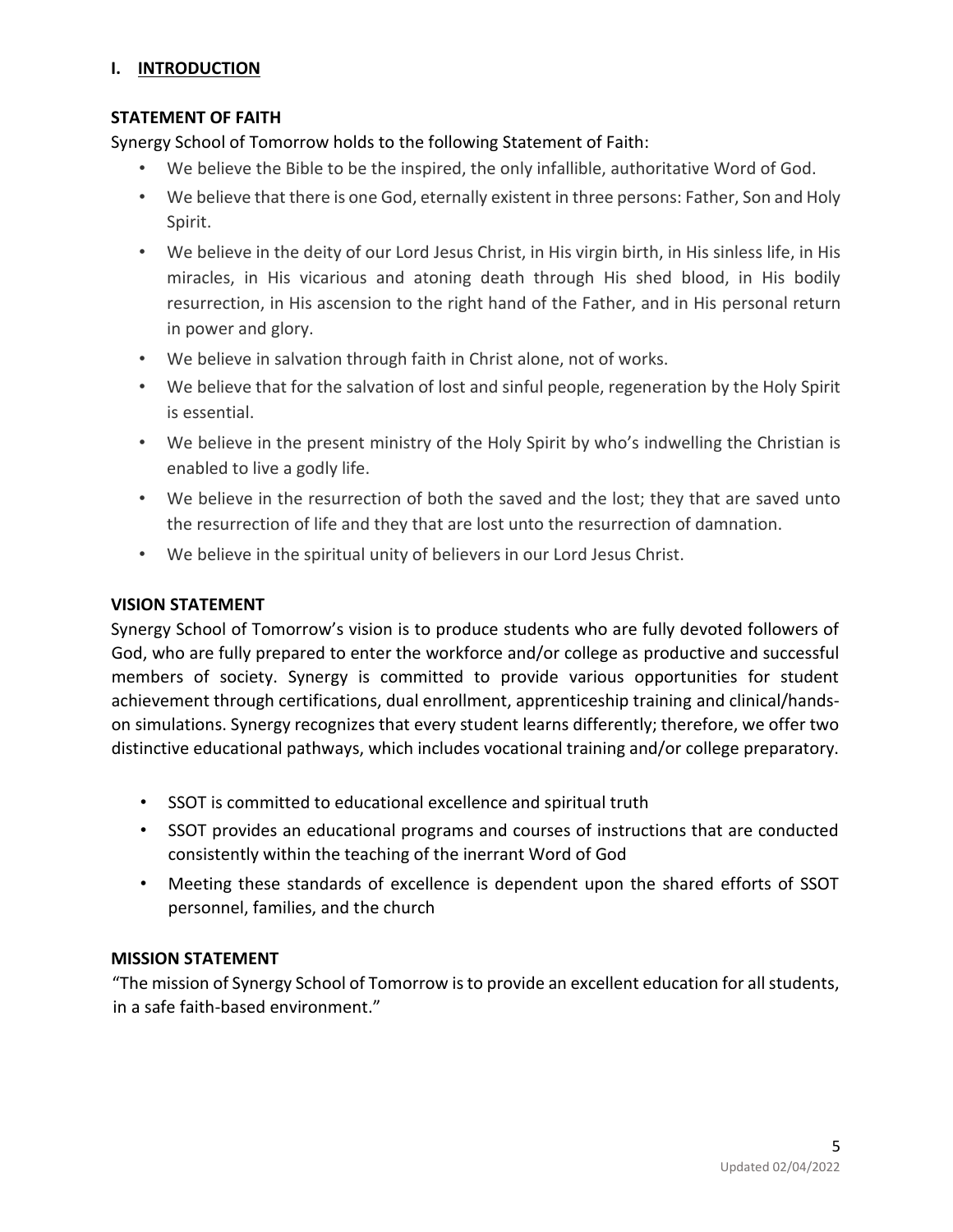Our mandate is to develop a learning environment that targets the heart and soul of every student by tapping into their God endowed gifts and talents through pathway options, as well as, exposing them to a unique style of blended classes, and to inspire them to demonstrate their faith-based values.

#### **PURPOSE AND PHILOSOPHY**

Education is an essential part of a child's life today, and SSOT is committed to fostering a child's love for learning through character driven, academically challenging, stimulating activities which assist in that development process.

#### **GOVERNANCE STRUCTURE**

Under the laws of the State of Florida, SSOT is an integral ministry of Tradition Worship Center. The council of Tradition Worship Center appoints and holds accountable a Governing Board for SSOT. Appointees to the Governing Board must be members of the church, in good standing, and who subscribe wholly to the doctorial standards of faith and practice of Tradition Worship Center. The Governing Board establishes and administers standards of performance and quality for all school programs personnel. SSOT, founded in 2000, is an independent Christian school incorporated as a not-for-profit organization in the state for Florida.

#### **MANAGEMENT STATEMENT**

SSOT is an educational institution, which is supported by Tradition Worship Center. The Word of God is central in the education process. The goals of SSOT reflect those of Tradition Worship Center and are within the scope of the vision for Tradition Worship Center. SSOT reserves the right to make changes to this handbook throughout the year to better match the needs of the organization.

#### **NONDISCRIMATION STATEMENT**

SSOT employs individuals of any race, color, national and ethnic origin withal of the rights, privileges, programs, and activities generally accorded or made available to the organization. We do not discriminate based on race, color, national or ethnic origin in the administration of our employment policies, educational policies, admission policies, scholarship and loan programs, athletic and school-administered programs.

#### **NONDISCRIMINATION DECLARATION**

SSOT is firmly committed to the principle of equal opportunity. It is our policy to prohibit discrimination against anyone because of their race, sex, national origin, religion, color, marital status, age, or disability. All aspects of the employment relationship, including recruiting, hiring, training, working conditions, compensation, promotion, discipline, and separation of the work relationship are subject to this policy.

#### **ACCREDITATION**

SSOT is accredited through The Florida Coalition of Christian Private Schools Association, Inc. SSOT is compliant with all Step-Up for Students, AAA Scholarships, and McKay Scholarship regulations.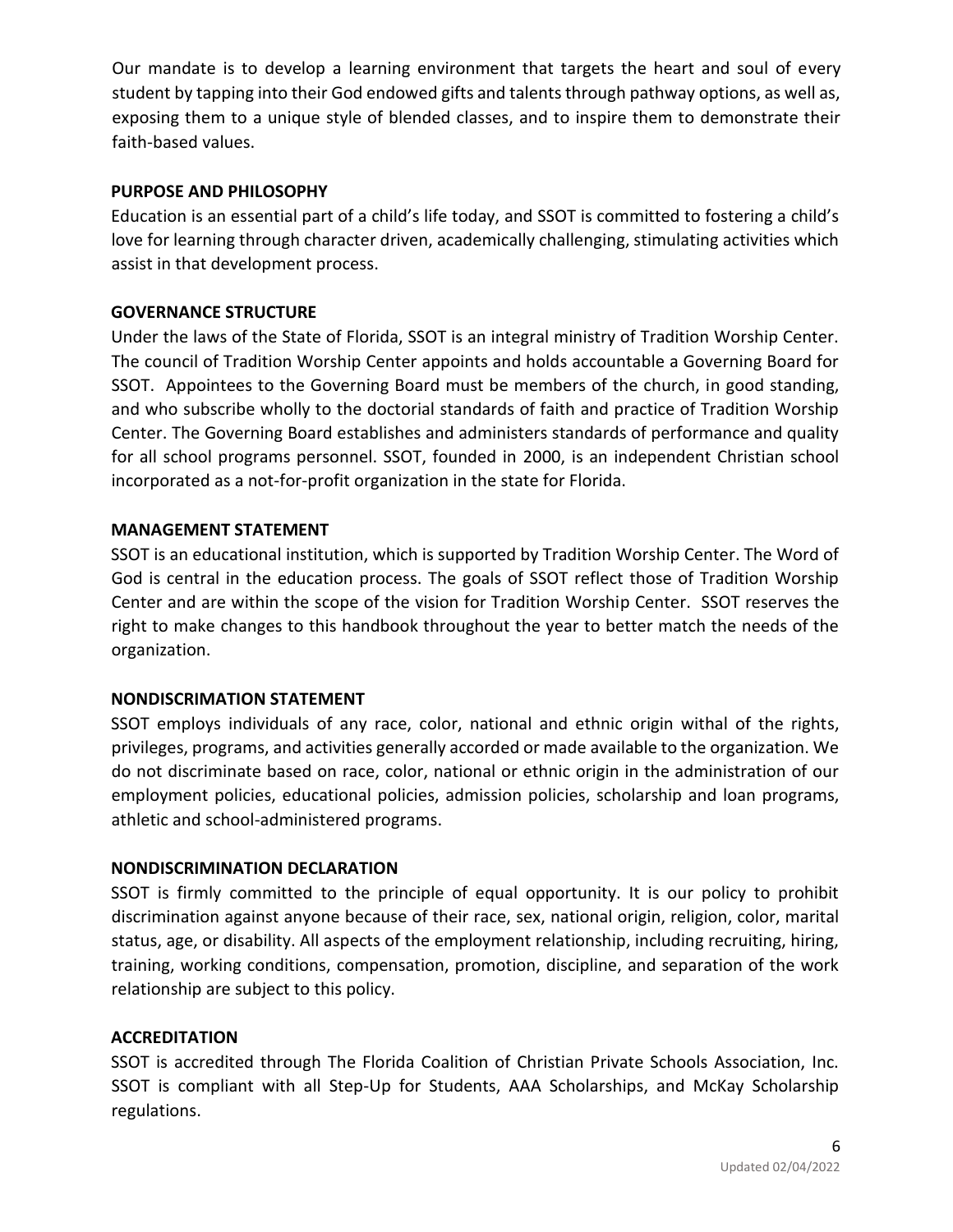#### **SSOT EXPECTATIONS**

SSOT needs your help in making each working day enjoyable and rewarding in pursuit of student achievement. Your first responsibility is to know your own duties and how to do them promptly, correct and pleasantly.

Secondly, you are expected to cooperate with management and your fellow employees and to maintain a good team attitude.

Third, always remember that we serve our students and their parents. Only by forging partnerships with our parents can we expect to maximize the potential of our students and ourselves.

How you interact with fellow employees and those whom SSOT serves, and how you accept direction can affect the success of your school. In turn, the performance of one school can impact the entire service offered by SSOT; consequently, whatever your position, you have an important assignment to perform every task to the very best of your ability. You are encouraged to grasp the professional development opportunities offered. This handbook offers insight on how you can perform positively and to the best of your ability to meet and exceed SSOT's expectations.

We strongly believe you should have the right to make your own choices in matters that concern and control your life. We also believe in direct access to management. We are dedicated to making SSOT an organization where you can approach your CEO, School Leaders or Human Resources representative to discuss any problem or question. We expect you to contribute your suggestions to improve the quality of SSOT.

Remember, you help create the pleasant and safe working conditions that SSOT intends for you. Your positive participation will result in better performance for the school overall and personal satisfaction for you.

# **SSOT CHAIN OF COMMAND**

The following concerns should be directed to the Administration:

- Academic
- Discipline
- Pre-school (VPK) –Mrs. Alfonsi
- Before and Aftercare (K-5) Main Office, Afterschool activities (6-12) Main Office

The following concerns should be directed to the School Administrator:

- Operations
- Curriculum
- Schedules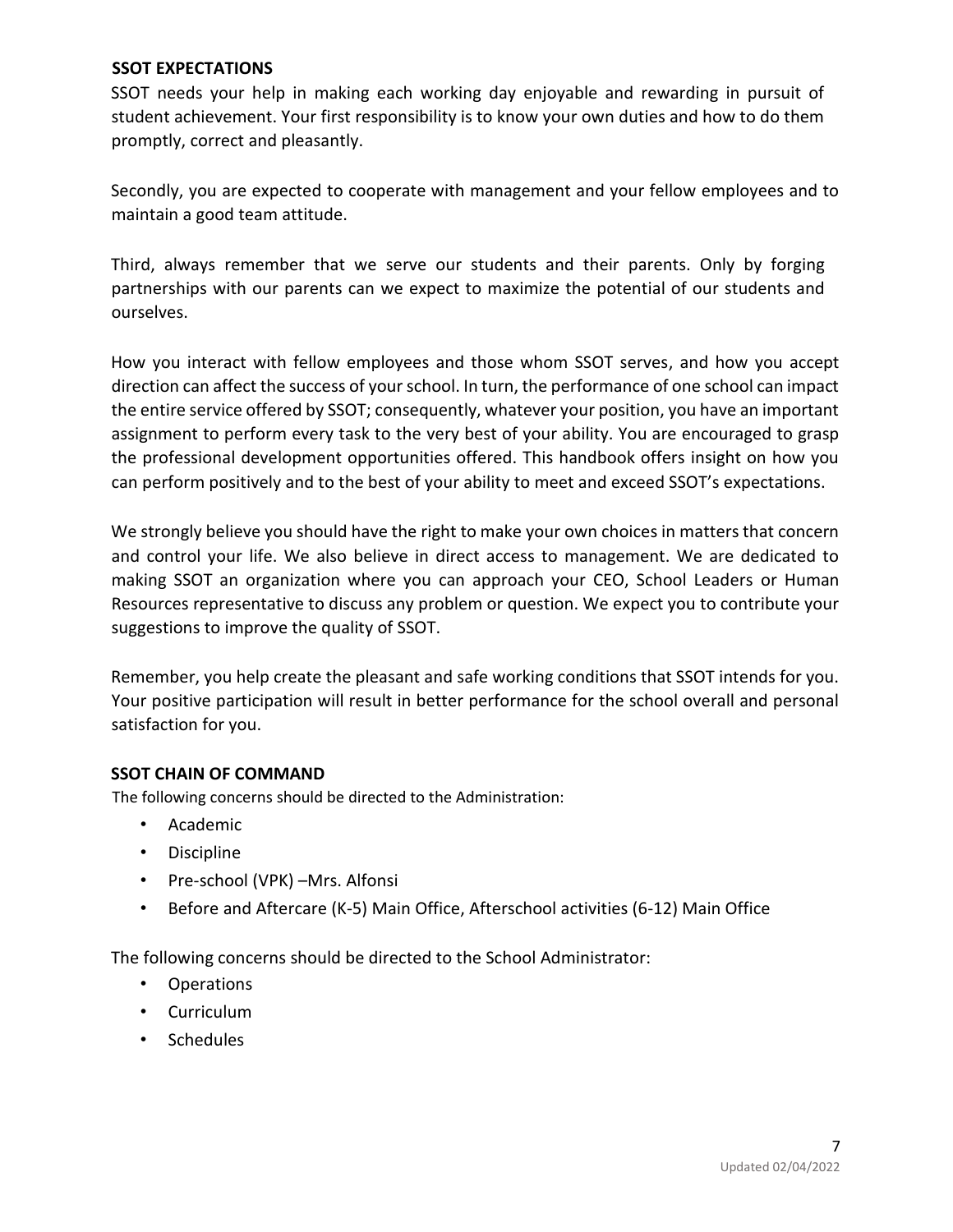The following concerns should be directed to Human Resources:

- Company Compliance and Policy issues
- Payroll and employment questions
- Vacation/Sick/Personal time off questions

Departmental questions and/or concerns should be directed to the department lead/supervisor.

# **EMPLOYEE RELATIONS**

Synergy School of Tomorrow (SSOT) believes in creating a harmonious working relationship between all employees. In pursuit of this goal, SSOT has created the following employee relations objectives:

- Provide an exciting, challenging, and rewarding workplace and experience with a primary focus on children.
- Select employees based on skill, training, attitude, and character without regard to race, sex, national origin, religion, color, marital status, age, or disability. Compensate and promote all employees fairly.
- Provide employee benefits and comfortable and progressive working conditions.
- Provide paid time off and holidays to all eligible employees.
- Take prompt and fair action of any complaint which may arise in the everyday conduct of our business.
- Respect individual rights and treat all employees with courtesy and consideration.
- Maintain mutual respect in our working relationship.
- Keep all employees informed of the progress of SSOT, as well as the overall goals and objectives of the organization.

# **EMPLOYMENT**

# **HIRING PROCESS**

SSOT's goal is to hire professionals who are committed to the students in their care. We have considered the cost of having a commitment to the ministry of Christian Education and have found that if we are willing to give ourselves to the task with great enthusiasm, then the "Joy of the Lord is our strength".

We trust God to remember that each laborer is worthy of his hire and that the people of God will provide monies and benefits that will help us to sustain our own lives and that of our family. We believe that hiring the correct people is essential to the expansion of God's Word as well as our school. The following process is established for hiring at SSOT:

- SSOT governing body will determine the need for additional staff, then at that time an advertisement will be placed in the career section of the company website and job board sites
- A potential applicant must submit an online application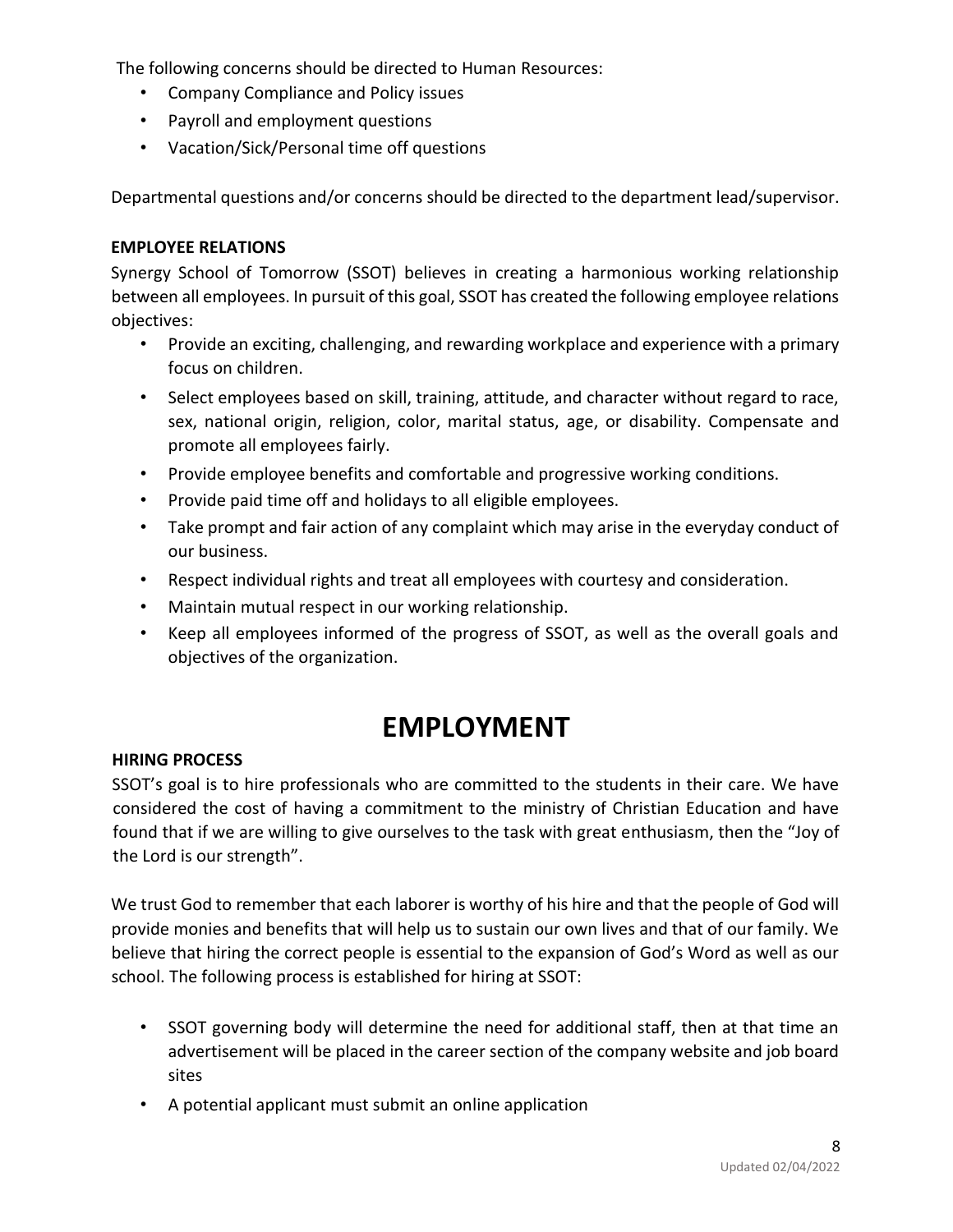- Human Resources department will review applications
- A phone interview will be conducted by Human Resources
- Upon review of the phone interview results, an in-person interview will be scheduled
- Interviews scheduled may include HR, Administrator, Department Head
- Either intent to hire the potential employee will be given (contingent upon results of background check) or applicant will receive a Decline of Offer
- If selected, the applicant must first fill out a hiring packet, and complete all new employee training

SSOT relies on the accuracy of the information provided in applications and personal interviews, as well as the accuracy of other data presented throughout the hiring process and employment. Any misrepresentations, falsifications, or material omissions in any of this information or data may result in exclusion of the individual from further consideration for employment or, if the person has been hired, discipline up to and including termination of employment.

#### **"AT WILL" EMPLOYMENT**

All employees of SSOT, regardless of their classification or position, are employed on an **at-will** basis. This means that each employee is terminable at the will of the employee or the organization at any time, with or without cause and with or without notice.

Furthermore, nothing contained in the policies, procedures, handbooks, manuals, job descriptions, application for employment, or any other document of the organization shall in any way create an express or implied contract of employment or an employment relationship on other than an at-will basis. No one is authorized to alter the at-will employment relationship except the Chief Executive Officer. Any alteration of the at-will employment relationship must be in writing and signed by the Chief Executive Officer and employee.

# **EMPLOYMENT CLASSIFICATIONS**

At the time employees are hired, they will be classified according to their position as a 12month, 10-month, or part-time employee. Employees who are unsure how their position is classified or what their scheduled start and end dates are for the school year should ask their supervisors. Employees are classified as:

- **Full-Time Employee:** An employee who is scheduled to work an average of 30 or more hours per week on a continuous basis.
- **Part-Time Hourly Employee:** An employee who is scheduled to work an average of less than 30 hours per week.
- **Temporary Employees:** From time to time, SSOT may hire employees for specific periods of time or for the completion of a specific project. An employee hired under these conditions will be considered a temporary employee. The job assignment, work schedule and duration of the position will be determined on an individual basis.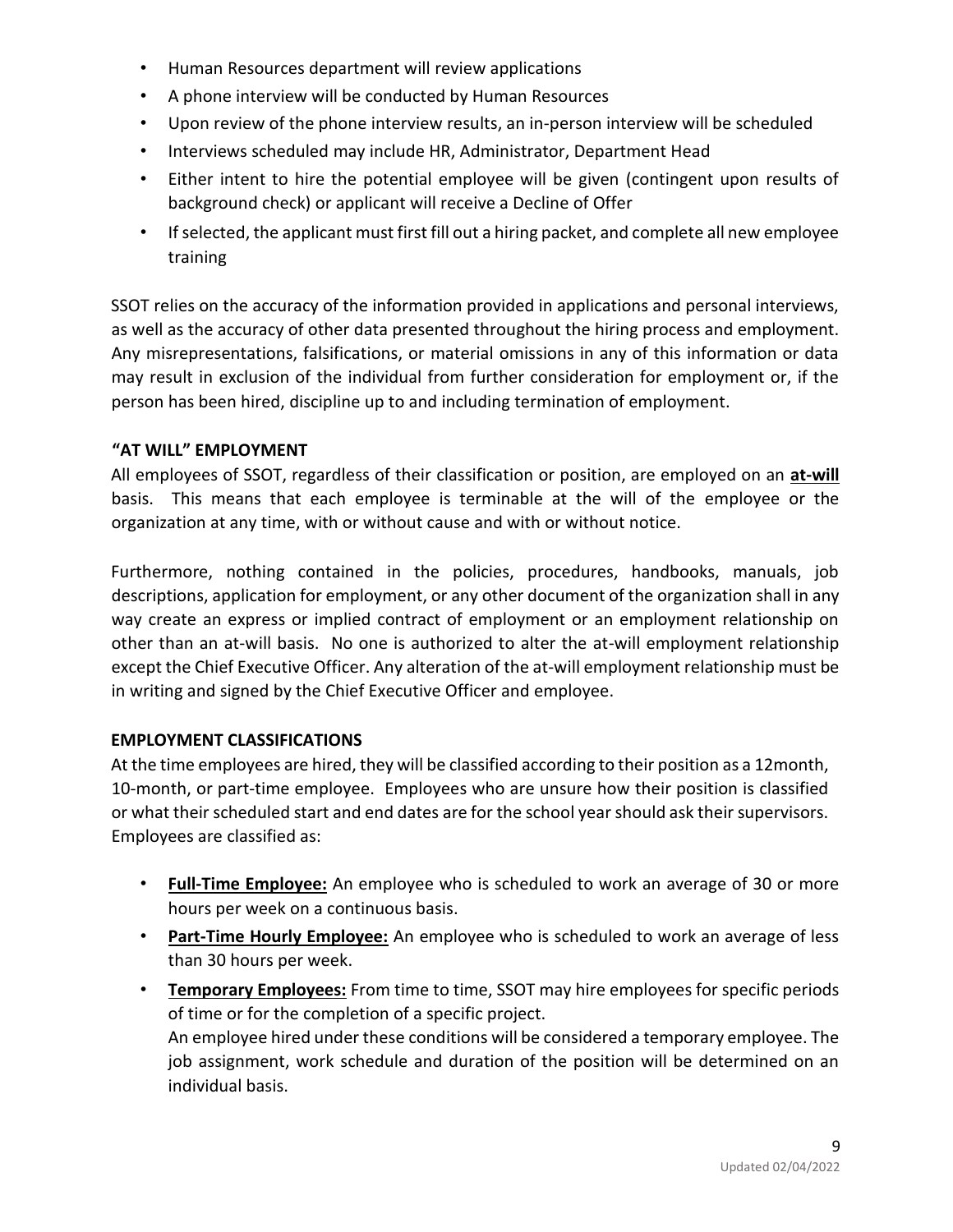Normally, a temporary position will not exceed six months in duration, unless specifically extended by a written agreement. Summer employees, interns and seasonal employees are considered temporary employees. A temporary employee does not become a regular employee by virtue of being employed longer than the agreed upon specified period.

# **CRIMINAL HISTORY/BACKGROUND CHECK**

As a condition of employment, all employees are required to have a criminal history review. The criminal history review shall include a fingerprint check and simultaneous FBI check. Individuals who refuse to a criminal history review or whose criminal history review reveals that they have been convicted of certain crimes or have violated the law will not be offered employment and/or may be subject to termination. Individuals whose criminal history reveals that they have been convicted of or have pleaded nolo contendere to a crime listed in Florida Statute 90.410 and/or any other crime reasonably related to the job requirements will not be offered employment for a position of supervisory or disciplinary authority over school children unless approved in writing by a district judge and the district attorney. No person employed or otherwise associated with SSOT, including members of the Board of Directors, who has been convicted of or has pleaded nolo contendere to a crime related to misappropriation of funds or theft shall be engaged in direct processing of school funds.

The periodic review of criminal history may be initiated by SSOT at the expense of SSOT, but it shall not be excessive or used in a manner that violates policies of discrimination or harassment. If staff members commit an offense listed in while employed by SSOT, they must disclose the offense to the Human Resources department within 48 hours of the occurrence.

Employees are required to provide certifications, trainings, diplomas, or degree received or inservice hours. These requirements must be completed prior to beginning employment, and the information must be submitted to Human Resources.

# **EQUAL EMPLOYMENT OPPORTUNITY**

SSOT is an equal employment opportunity employer. Employment decisions are based on merit and business needs and without regard to race, sex, national origin, religion, color, marital status, age or disability or any other factor protected by law. This policy applies to all areas of employment including recruitment, hiring, training and development, promotion, transfer, termination, layoff, compensation, benefits, social and recreational programs, and all other conditions and privileges of employment in accordance with applicable federal, state, and local laws.

Management is primarily responsible for seeing that SSOT's equal employment opportunity policies are implemented, but all members of the staff share in the responsibility for assuring that by their personal actions the policies are effective and apply uniformly to everyone.

Employees who have complaints or concerns about any type of discrimination against themselves or others, are required to immediately report this conduct in writing to the School Leader or Director of Human Resources using the Employee Grievance Form found in Human Resources Office.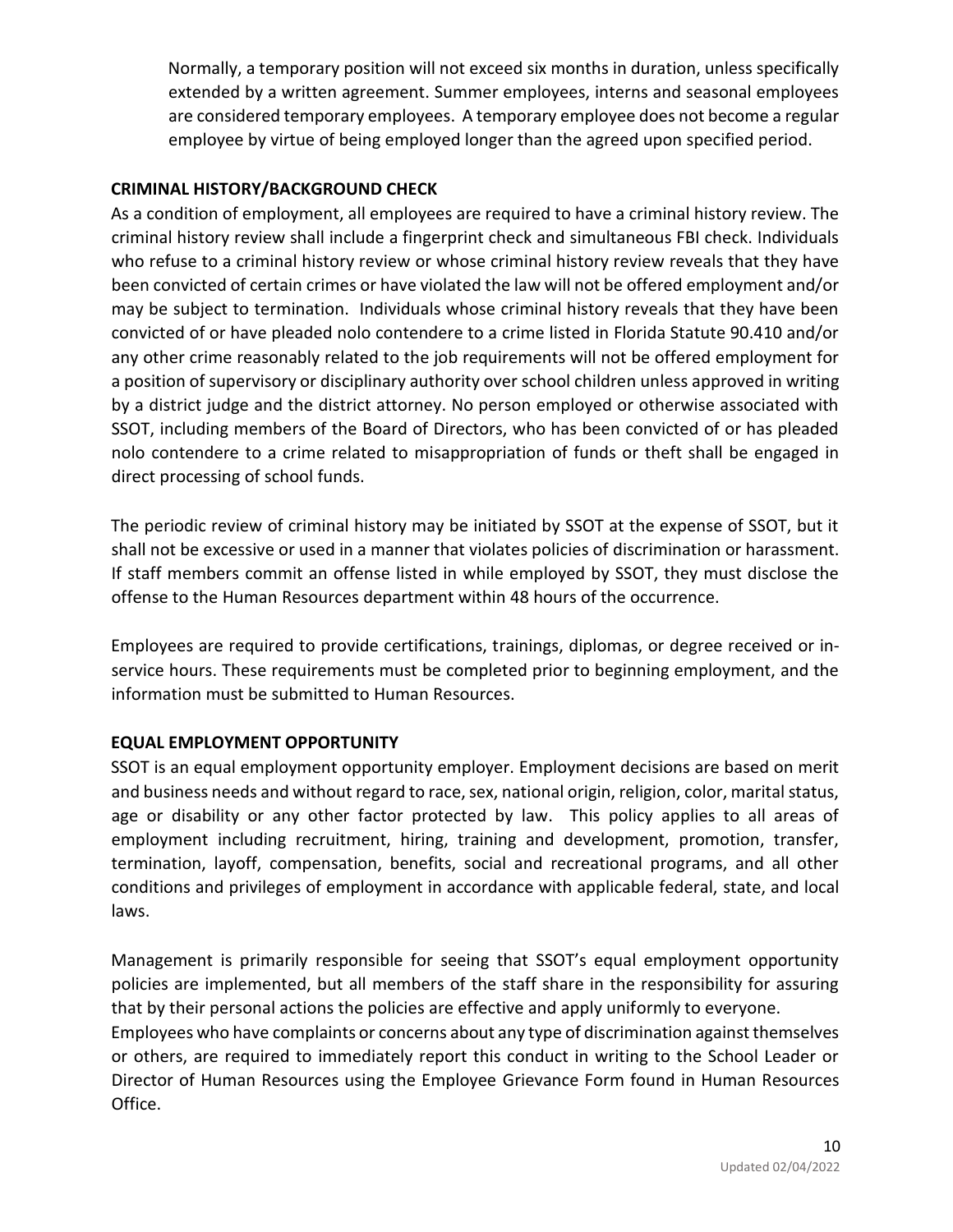Employees can also directly report any complaints to the Director of Human Resources. Every effort will be made to keep such reports as confidential as possible although it is understood that an investigation will normally require the involvement of third parties.

SSOT will not permit any retaliatory conduct against an employee who comes forward with a genuine complaint or concern about discrimination, harassment, or violation of law or who assists in the investigation process, nor will any such employee be discharged, disciplined, or in any way adversely affected in his/her terms or conditions of employment. Any employees engaged in discriminatory or harassing practices will be subject to discipline up to and including termination.

# **DISABILITY ACCOMMODATION**

Synergy School of Tomorrow (SSOT) complies with the law regarding reasonable accommodation for employees with disabilities. "It is the policy of organization to comply with all the relevant and applicable provisions of the Americans with Disabilities Act (ADA). SSOT will not discriminate against any qualified employee or job applicant with respect to any terms, privileges, or conditions of employment because of a person's physical or mental disability. SSOT will also make reasonable accommodations wherever necessary for all employees or applicants with disabilities, provided that the individual is otherwise qualified to safely perform the essential duties and assignments connected with the job and provided that any accommodations made do not impose an undue hardship on SSOT."

It is the responsibility of employees to notify their supervisor if they need an accommodation. Upon doing so, your supervisor may ask for your input on the type of reasonable accommodation you believe may be necessary or the functional limitations caused by your disability. Also, when appropriate, we may need your permission to obtain additional information from your physician or other medical or rehabilitation professionals. SSOT will work with you to determine whether a reasonable accommodation exists. Employees should notify the School Leader or Human Resources in writing when a reasonable accommodation is requested under the Americans with Disabilities Act and the nature of the accommodation so that this information can be included in the employee's personnel file.

# **OUTSIDE EMPLOYEMENT**

Employees may hold jobs outside SSOT if they meet the performance standards of their employment with SSOT. Additionally, outside work must **not** be performed during SSOT's work hours and must not interfere with work being performed on behalf of the organization.

All employees will be subject to SSOT's scheduling demands, regardless of any existing outside work requirements.

If SSOT determines that an employee's outside work interferes with his or her performance or the ability to meet the requirements of SSOT, the employee may be asked to terminate the outside employment, if he or she wishes to remain with our organization.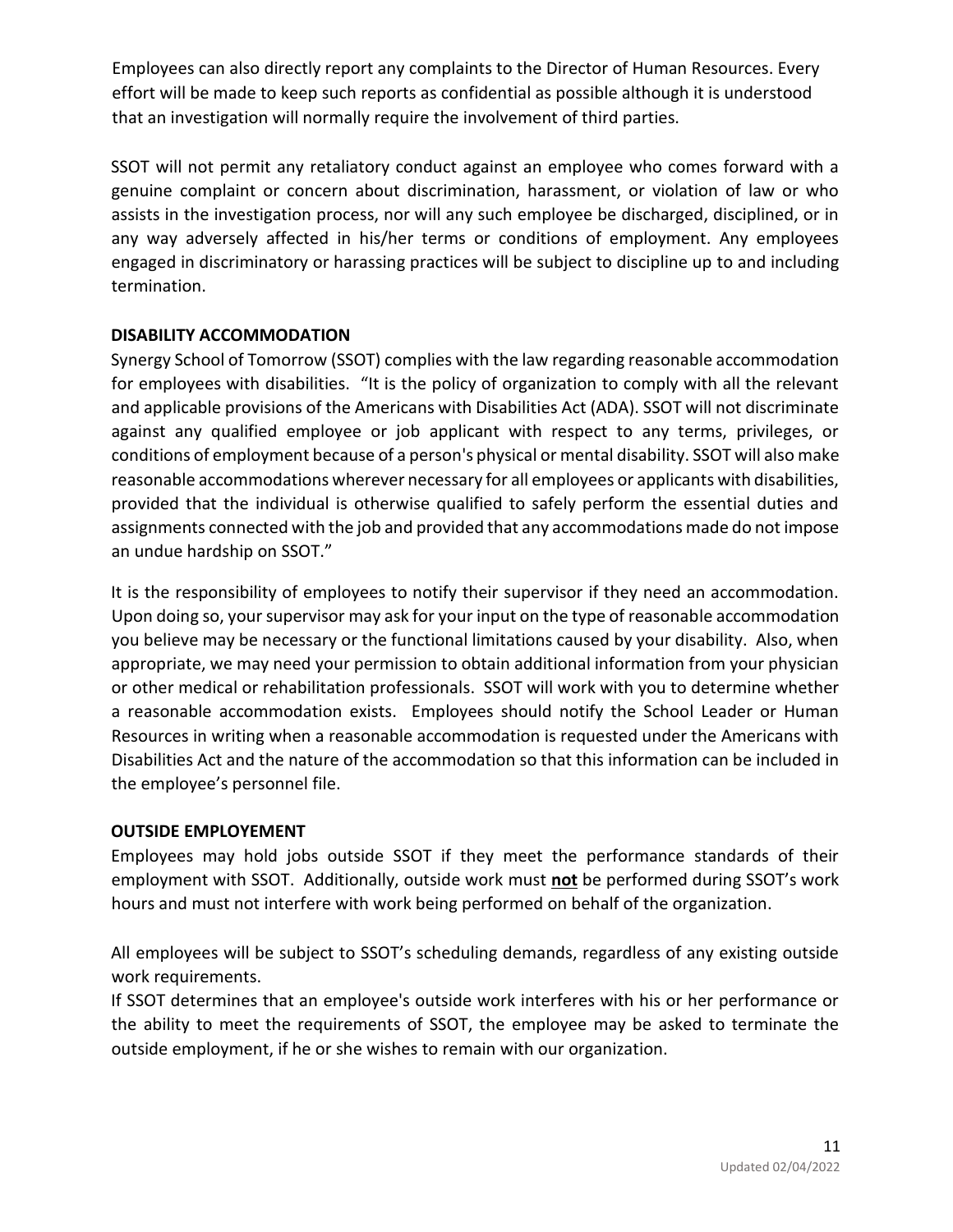Outside employment that constitutes a conflict of interest is prohibited. Employees may not take an outside job, either for pay or as a donation of her or his personal time, if the job competes in any way with the employee's services to SSOT, determined at the sole discretion of SSOT. Employees may not use the school facilities or resources to provide an additional source of income. Employees are encouraged to discuss the matter with their supervisor before accepting the outside employment.

# **IMMIGRATON LAW COMPLIANCE**

All offers of employment are contingent on verification of your right to work in the United States. Prior to your first day of employment with SSOT, employees will be asked to provide original documents verifying your right to work and as required by federal law, to sign Federal Form I9, Employment Eligibility Verification Form. If at any time you cannot verify your right to work in the United States, SSOT may be obligated to terminate your employment.

# **INTRODUCTORY /PROBATIONARY PERIOD**

An introductory/probationary period of 90 days of the work relationship exists for new employees. This period is viewed as a time of adjustment as the employee gets to know us and we get to know him/her. The administration will make frequent observations during the introductory/probationary period during which there will be ongoing feedback*. (Teachers will be assigned a mentor to help them adjust to the SSOT culture. Upon conclusion, based upon feedback, additional training will be provided.)* A 90-day evaluation will commence at the end of the introductory/probationary period.

#### **EMPLOYEE PERSONNEL FILES**

Human Resources (HR) department handles personnel administration functions. It is very important that you communicate any changes to your personal information to HR to keep your personnel file up to date regarding pay, deductions, and other matters.

Confidential personnel records will be maintained on each employee. These records may include:

- A completed application
- Current First Aid and CPR Certificate (if applicable)
- Signed statement that the employee understands the statutory requirements for professional reporting of child abuse and neglect
- Notarized Affidavit of Good Moral Character
- Copies of training information and credentials
- Acknowledgment Forms
- Non-Disclosure Agreement Form
- Fingerprinting and FBI background check (kept in a separate file)
- W-4 and I-9 (kept in a separate file)

It is the employee responsibility to provide complete and accurate information about their education, training, and to be aware of keeping all required documents up to date (e.g., CDA, CEU, degrees, CPR and First Aid).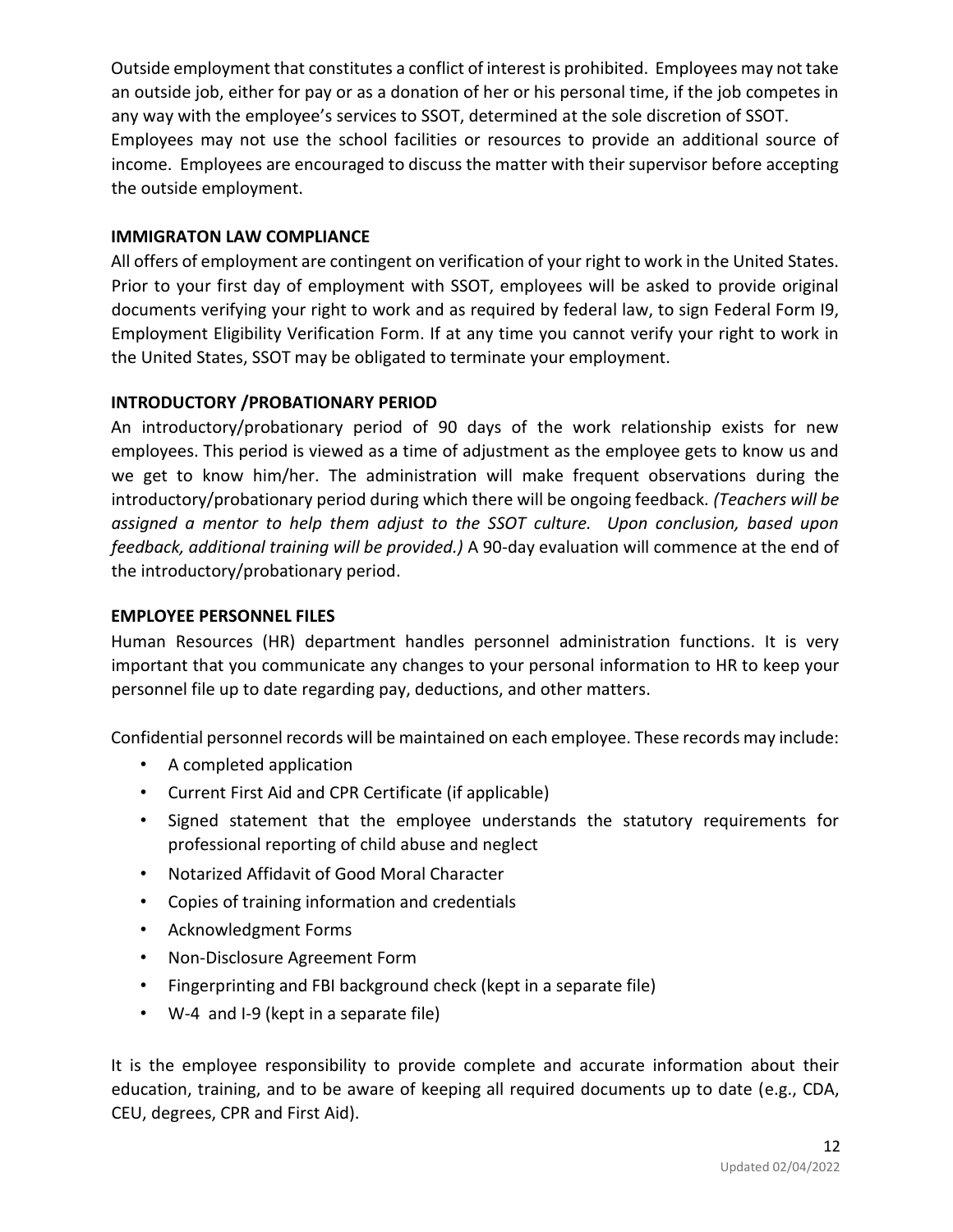Each employee must notify their supervisor and Human Resources in writing, of any changes in address, phone number or person to be notified in case of emergency, to ensure accurate and up-to-date information is in the employee's personnel records. Personnel files will **always** be kept locked.

# **MEDICAL RECORDS**

Employee medical records, if any, will be kept in a separate confidential file.

SSOT maintains this information in the strictest confidence and may not use or disclose medical information about an employee without the employee first having signed an authorization form permitting such use or disclosure, pursuant to a court-ordered subpoena or as required by law.

# **PERFORMANCE REVIEW PROCESS**

The SSOT Performance Review process provides all employees with ongoing and meaningful feedback on their performance. To do this, the administrative teams work to document each employee's areas of strength, growth and ongoing progress using a specific Performance Review template. The goal of the Performance Review process to ensure that SSOT employees in every position are contributing to the daily success of students and our operations.

# **STANDARDS OF CONDUCT**

By accepting employment with SSOT, you have a responsibility to SSOT and to your fellow employees to adhere to certain rules of behavior and a code of conduct.

The purpose of these rules is not to restrict your rights, but rather to be certain that you understand what conduct is expected and necessary. When each person is aware that she/he can fully depend upon fellow workers to follow the rules of conduct, our organization will be a better place to work for everyone.

Employees who demonstrate other inappropriate behavior will be subject to appropriate disciplinary action. The severity of the disciplinary action taken will be based upon circumstances of the infraction and may include termination.

# **APPEARANCE AND CONDUCT**

Employee appearance and conduct are an important part of his/her effectiveness with parents, students, and co-workers alike. Dress should be neat and modest. The wise and judicious employee will not let his or her appearance become a source of discussion or controversy. We encourage employees to dress in a professional manner that will glorify God. Professionalism in our dress creates a better identification of the employee and respect from the parents, students, and co-workers.

- Employees should use "business casual" guidelines for apparel
- Appropriate attire includes SSOT Polos or t-shirts tucked in, or other business casual including business styled jeans (solid and dark colored denim with no holes or graphics)
- Men's pants must have belt and shirt must be tucked in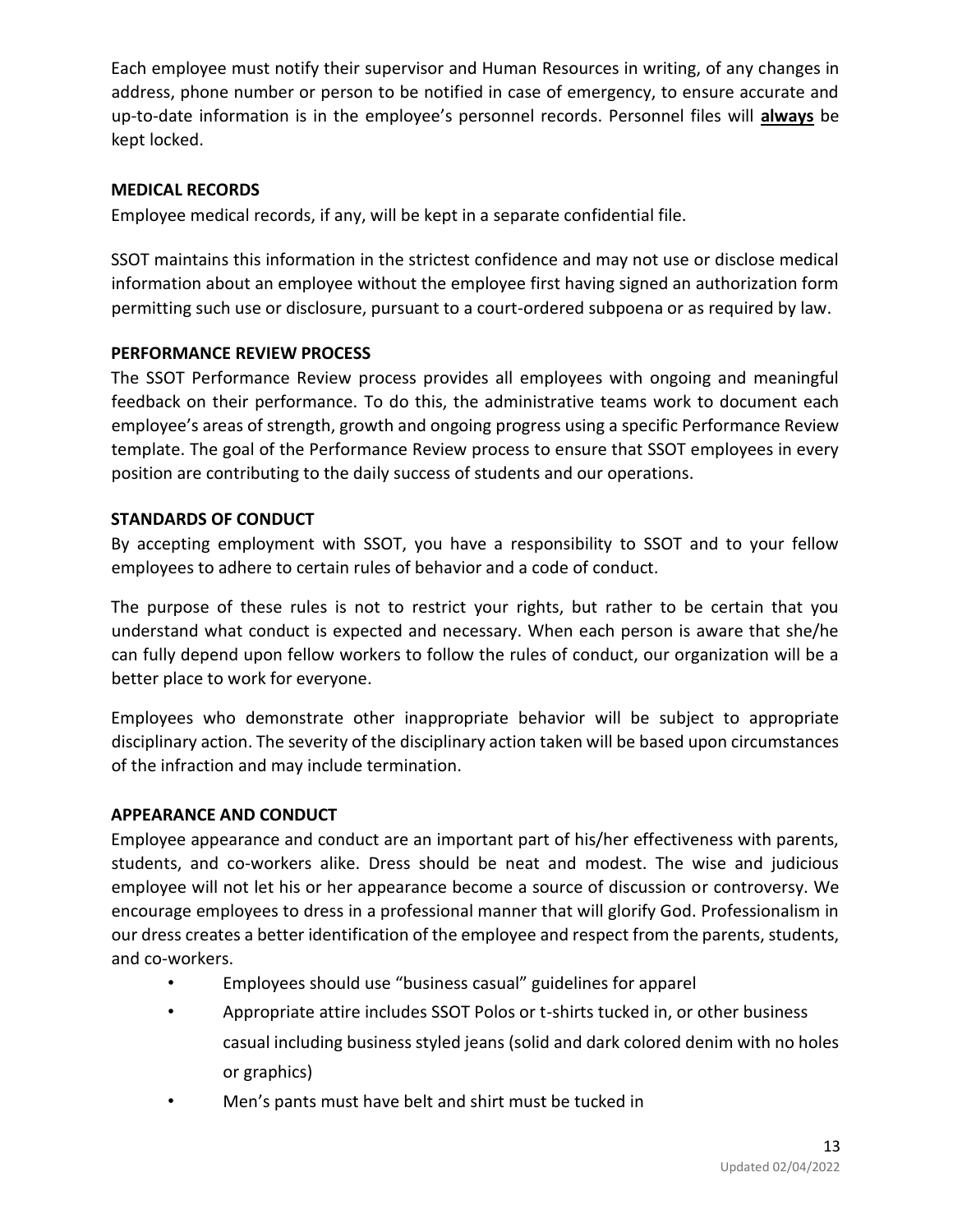- No joggers or athletic pants
	- o *Athletic staff may wear approved athletic wear*
- Ladies may wear Capri's, pants, dresses, or skirts (modest length, no mini dresses or skirts permitted)
- Shorts (modest length) are permitted for the following departments:
	- Athletic/PE
	- Transportation
	- Cleaning/Maintenance
	- Volunteers
	- *Other departments may wear modest length shorts on special days and only upon approval by Administration*
- Clothing should not be extremely tight fitting, or revealing
- Shoes should be sensible yet attractive. Teachers should wear a heel height that is practical
- Modest necklines, hem lengths, hair styles and make up are a reflection upon our school
- SSOT requires any body art or body piercing (excluding one small-gauged set of earrings in ear lobes) be covered when teacher is present on the SSOT campus or representing SSOT or working with students or attending SSOT or Tradition Worship Center events. Facial and tongue piercings are prohibited, and existing facial/tongue piercings must be empty of all jewelry or other.
- Hair is to not be a distraction to self or students
- School sponsored apparel acceptable on school spirit days or events.

# **WORK SCHEDULE**

All SSOT school staff must report to work according to their specific school schedule and slated arrival time. All administrative, office and support staff reporting times must be approved by their supervisor.

If an employee forgets to clock in or out, he/she will need to contact Human Resources via email to correct their time.

If it is necessary to schedule leave early or time off, employees must inform their direct supervisors for a Personal Time Off (PTO) Request form turned in to direct supervisor at least 1 week in advance.

Requests will be approved/denied based upon the best interest of the students and schedules and availability of staff.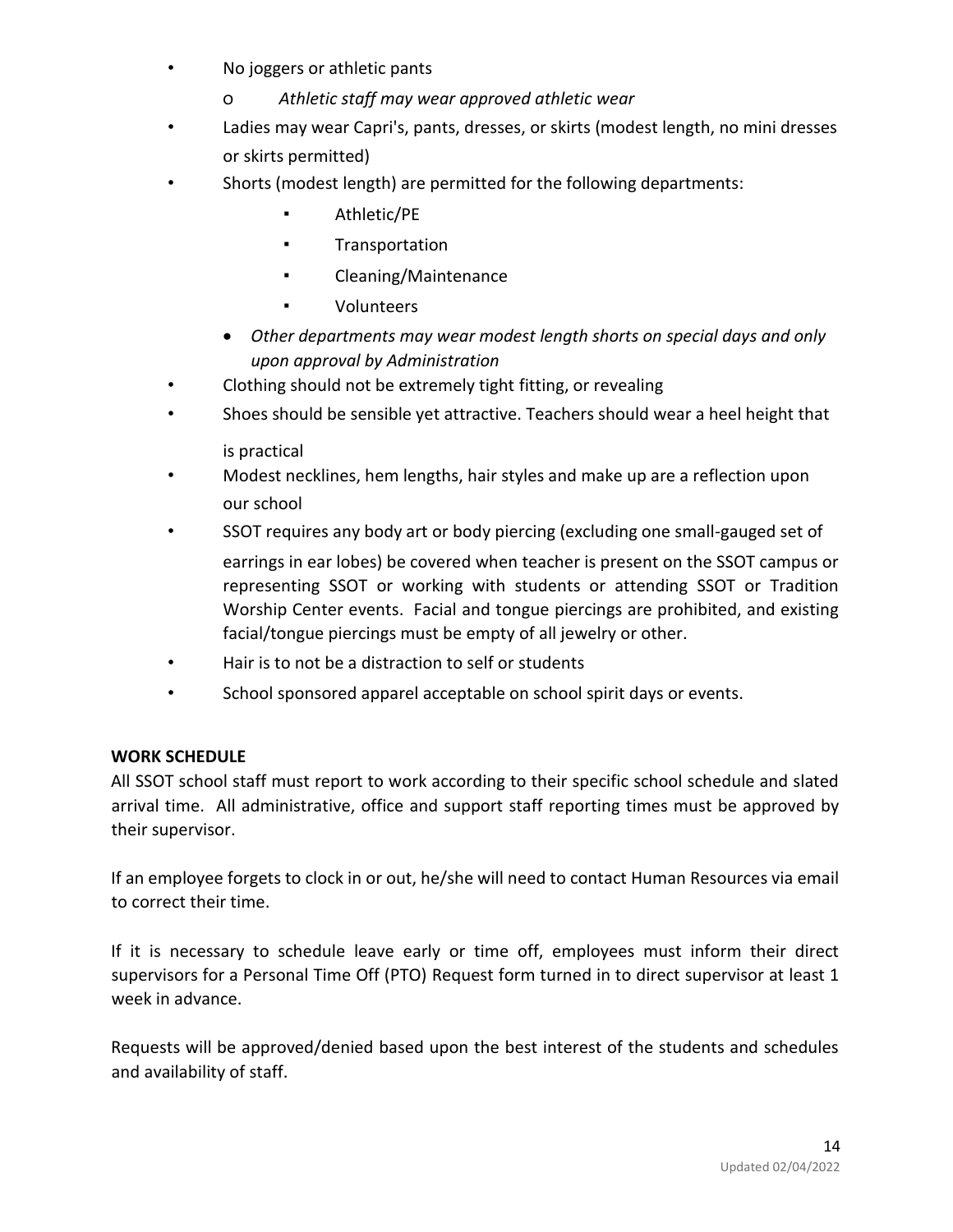Time off will not be approved during PTO blackout periods (see schedule of blackout dates). Time off will be deducted from the employee payroll time accrued. (see payroll accruals for more detail).

# **ATTENDANCE**

The presence or absence of each employee is of critical importance to the successful operation of the company.

Therefore, SSOT expects all its employees to be on time, ready to begin work at the beginning of their day, and to work the full allotted time they are assigned each day.

SSOT reserves the right to assign employees to jobs other than their usual assignment when necessary, provided the employee can perform the essential functions of the alternate assignment.

Employees are not allowed to perform work while on scheduled non-paid lunch break, unless specifically assigned by the supervisor.

In the event an employee performs any work during the scheduled non-paid lunch break or before or after his/her scheduled work hours, such time must be reported to their supervisor and added on their individual timecard. It is the responsibility of the employee to clock back in, or report the time worked to their supervisor if unable to clock-in given an emergency.

Attendance at SSOT sponsored functions is not compensated unless the supervisor has required you to attend and work at the function. Employees violating these rules may be subject to disciplinary action up to and including, termination.

# **Time and Attendance**

- Work time will be calculated using Paychex Time App. Employees are required to clock in and out every day using a virtual timecard every day to be paid for time worked.
- No employee may record hours worked for a colleague or other employee.
- Altering, falsifying, or tampering with time records may result in disciplinary action, up to and including termination for both employees.
- In the event of an error recording employee time, please report the matter to your direct supervisor or Human Resources immediately.
- The work schedule for SSOT will be arranged in such a way that overtime is not required or permitted except in the following situations:
- Where any established post of duty must be covered, and a scheduled employee is not available to cover the post. Administration must approve beforehand.
- Where danger to a student's life, health or well-being would occur if an employee were not available to cover the post. Administration must approve beforehand.
- If on some occasions overtime is needed, it must be pre-approved by Administration or employee will not be compensated for that time.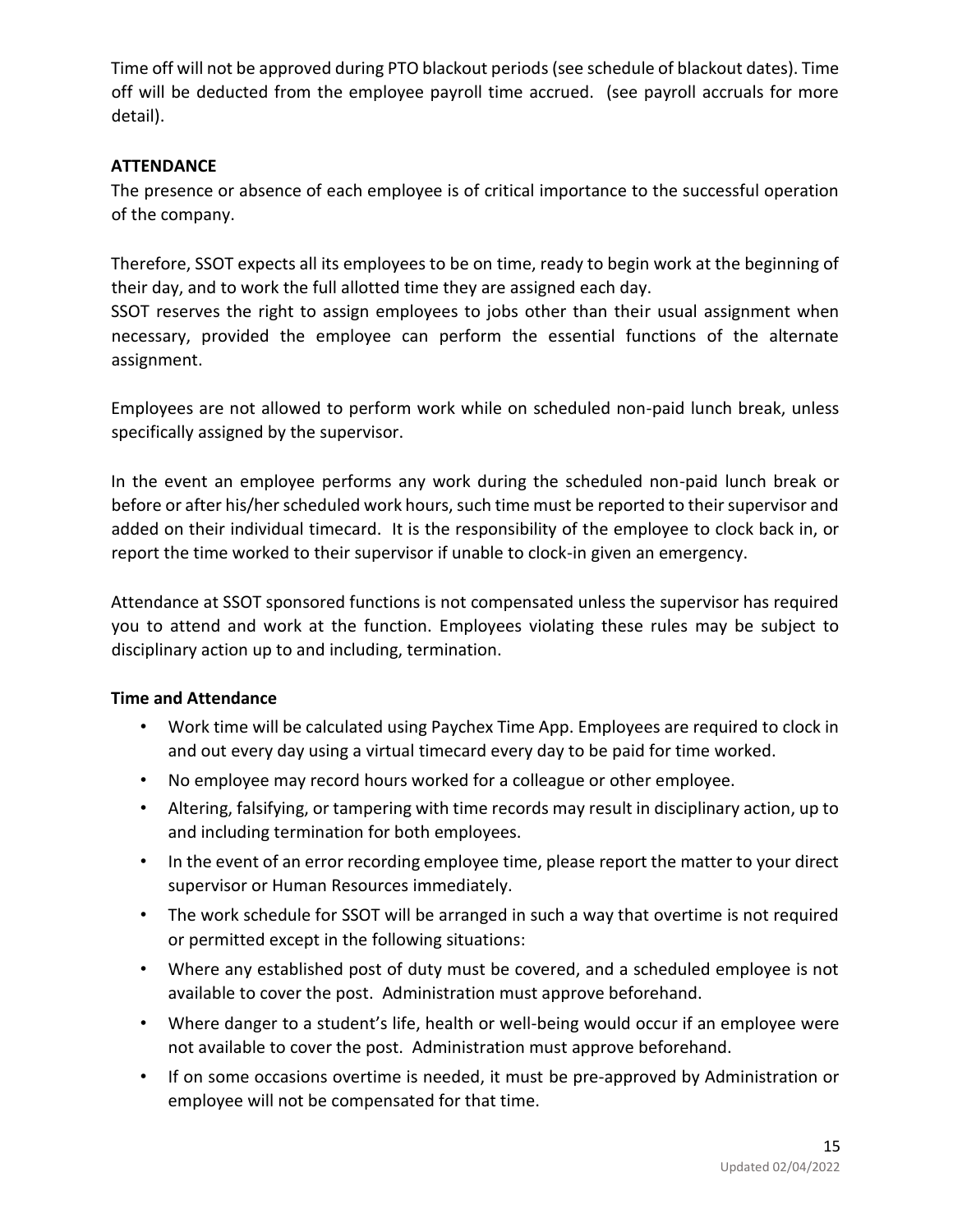Employees will be paid bi-weekly on Fridays. Promotions and salary increases are subject to budgetary consideration and satisfactory job performance. All salary information is confidential. Discussion of salaries between employees is discouraged and may lead to disciplinary action, written notice to personnel file up to, and including termination of employment.

#### **ABSENCES OR TARDINESS**

From time to time, it may be necessary for employees to be absent from work. SSOT is aware that emergencies, illnesses, or pressing personal business that cannot be scheduled outside an employee's work hours may arise. Personal time off (PTO) has been provided for this purpose.

Employees who are unable to report to work, or who will arrive late, should contact their supervisor, and inform him/her of their situation with a phone call or email as soon as they are aware of their impending absence or tardiness.

Employees who know in advance that they will need to be absent should inform their supervisor and request the needed time off. Time off requests must be *approved* by a supervisor prior to being taken by an employee.

Employees who are unable to call in themselves because of an illness, emergency or for some other reason, should be sure to have someone call their supervisor for them. Also, employees are required to send an email of the absence to **Employeecallout@synergyk12.com** for documentation purposes.

Employees who are absent because of an illness for three (3) or more consecutive days may be asked by their direct supervisor to submit written documentation from their doctor stating that they may return to work and resume normal work duties.

Absences due to accident, injury or major illness are **required** to provide medical clearance from doctor to direct supervisor and Human Resources stating they may to return to work and resume normal work duties.

# **EXCESSIVE ABSENCES**

A consistent pattern of questionable absences can be considered excessive and may be cause for concern and employees subject to disciplinary action, up to and including termination. In addition, excessive lateness or leaving early without informing administration will be considered a "lateness pattern" and may carry the same weight as an absence. Other factors, like the degree and reason for the lateness, will be taken into consideration. Three (3) consecutive days of no call/no show is considered a voluntary resignation.

Supervisors may make a note of any employee's absence or lateness, and his or her reasons, and have it placed in the employee's personnel file.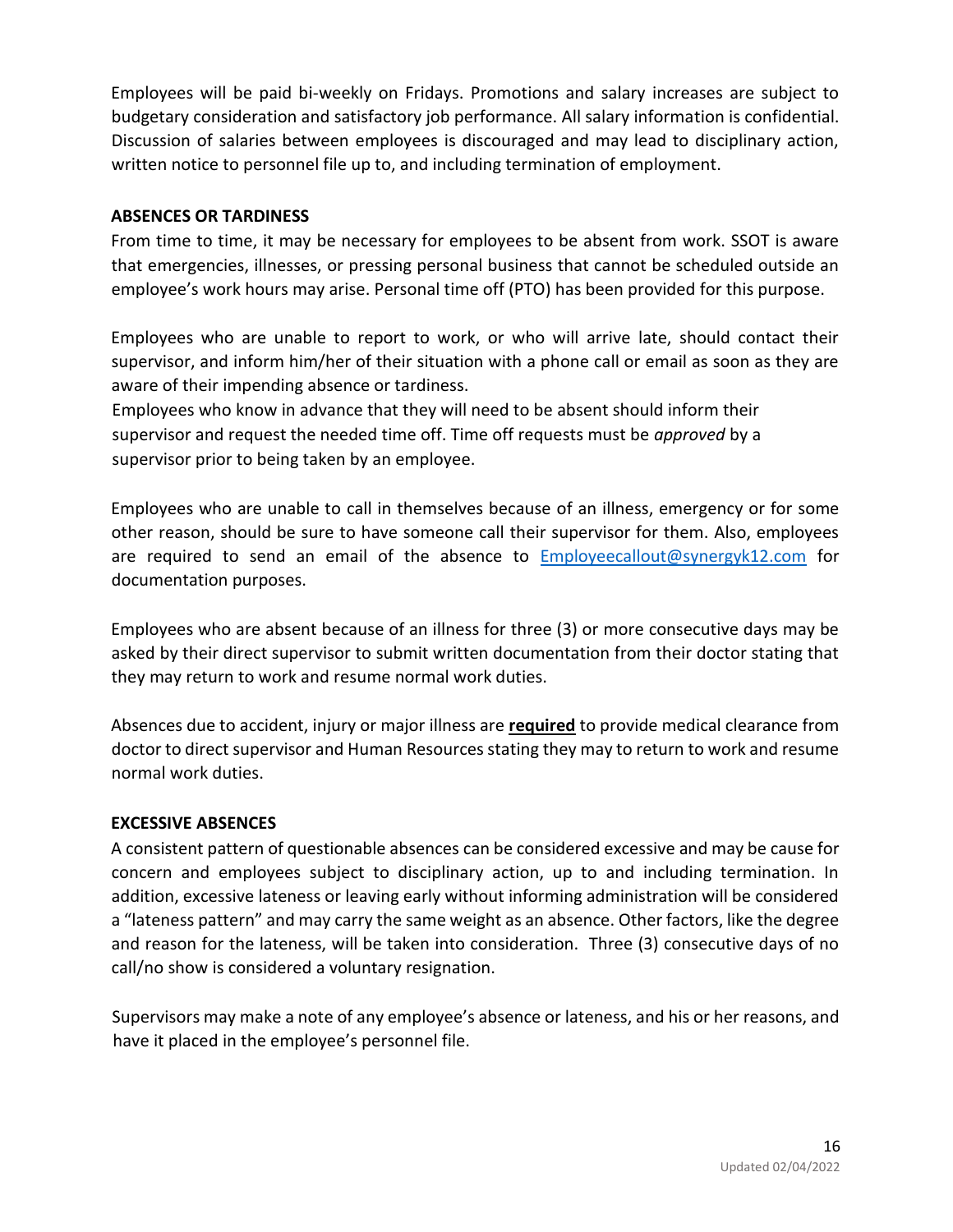Employees should be aware that excessive absences, lateness or leaving early may lead to disciplinary action, up to and including termination. Furthermore, employees are prohibited from leaving early or for an extended period during the school day without informing school administration/supervisor and are subject to disciplinary action up to and including termination for taking such actions.

#### **WORKING FROM HOME**

Employees are not permitted to work from home for pay without prior documented permission from supervisor and business owner. Any attempt to do so may result in disciplinary action, up to and including termination.

# **COMPENSATION GUIDELINES**

Our compensation program is to attract potential employees, meet the needs of all current employees and encourage productive employees to stay with our organization. Our compensation program is built to balance both employee and the needs of the organization.

It is our desire to pay all regular employees' wages and salaries that are competitive with other employers in the marketplace in a way that will be motivational, fair, and equitable. Compensation may vary with individual performance and the organization's performance.

We apply the same principles of fairness to all employees, regardless of their age, sex, race, color, gender, national origin, disability, veteran status, marital status, familial status, or any other factor protected by law.

#### **SALARY AND HOURLY PAY**

Staff expects to receive a fair wage for the work completed and/or assignments. We are committed to fairly compensating the staff. Salary and hourly rates of pay are determined by a combination of previous experience and education completed.

Since quality education cannot happen without adequate coverage, employees are expected to be present, ready for their assigned job, at their assigned place for the total number of hours in their established workday and work week unless absence from their duty is authorized.

# **BASIS FOR DETERMINING PAY**

Several factors may influence your rate of pay. Some of the items we consider are the nature and scope of your job, what other employers pay their employees for comparable jobs (external equity), what we pay employees in comparable positions (internal equity), and individual as well as job performance. It is the goal of the organization to have a current job description on hand that broadly defines your job responsibilities.

# **PAY PERIOD**

Employees will be paid bi-weekly on Fridays. We will pay all employees over a 10 month or 12month period or until the end of the assignment if temporary.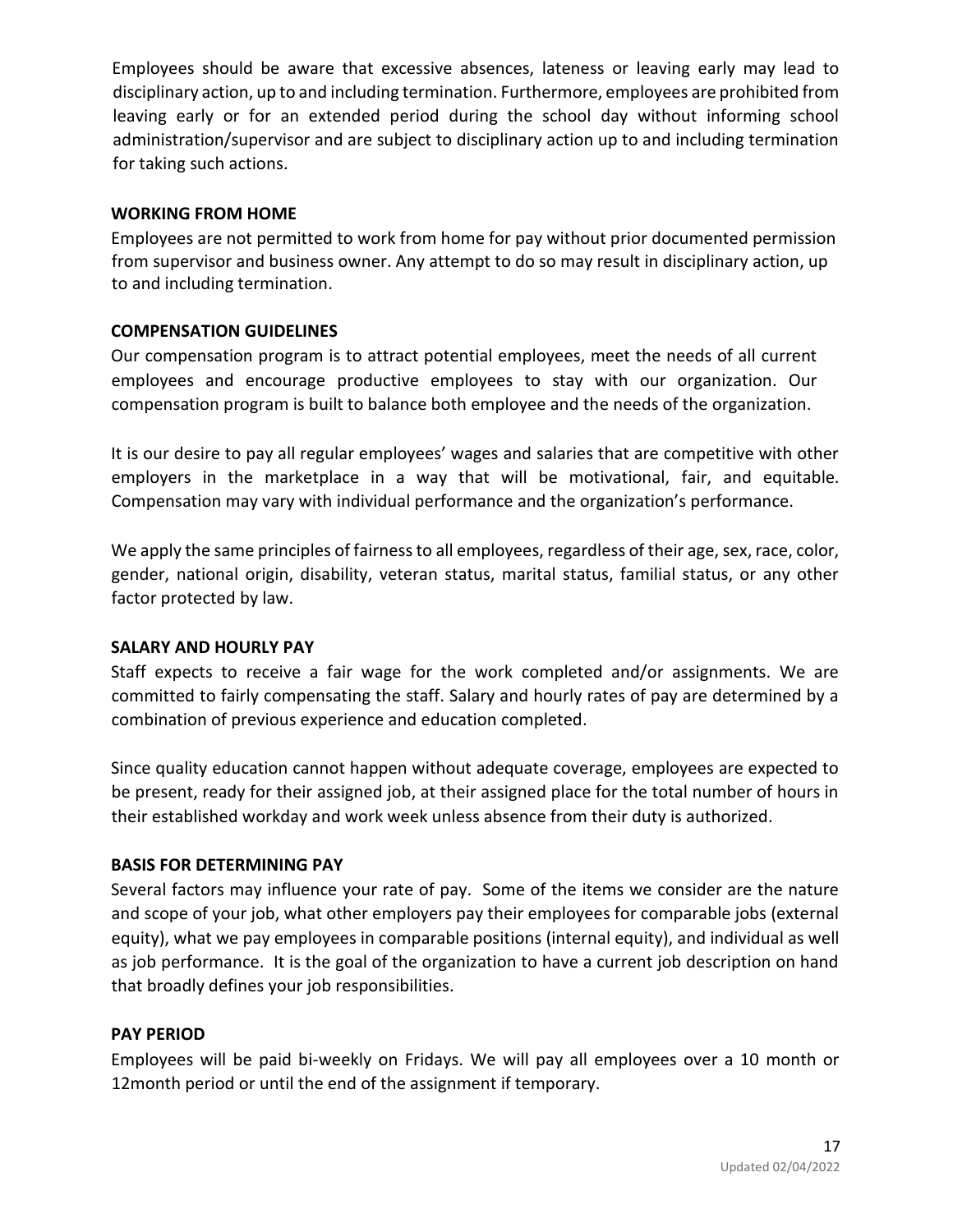Employees who are terminated or who voluntarily separate from employment with the company will only be paid for the time earned.

The separated employee final check will be a **live** check and will be mailed to the employee. No direct deposit will be issued on the final check.

# **MANDATORY DEDUCTIONS FROM PAYCHECK**

We are required by law to make certain deductions from your paycheck each time one is prepared. These may include federal, state, and local income taxes and contributions to Social Security or one of the various State Retirement Systems.

These deductions will be itemized on your check stub. The amount of the deductions will depend on your earnings and the information you furnish on your W-4 form regarding the number of exemptions you claim. If an employee wishes to modify the number of exemptions claimed, they can update this by obtaining a form from Human Resources. If employees wish to claim Exempt on their W-4, they must submit a signed copy of the W-4 document to the HR department.

Employees will not be able to claim "Exempt" without submitting a hard copy of their W-4 to the HR department for verification. **Note:** Only employees may modify their W-4 form. Verbal or written instructions are not enough to modify withholding allowances. Employees are advised to check their pay stubs to ensure that it reflects the proper number of withholdings.

The W-2 form employees receive annually reflects how much earnings were deducted for purposes. Any other mandatory deductions to be made from employee paychecks, such as court ordered garnishments, will be explained whenever the organization is ordered to make such deductions. Note: Please see the section "Wage Garnishments" for further information.

# **COMPENSATION CHANGES**

Changes to the amount of an employee's wage or salary will become effective on the first regular pay period following the change.

# **DIRECT DEPOSIT**

Direct payroll deposit is the automatic deposit of employee pay into the financial institution account of choice.

Employees may choose to enroll in Direct Deposit as part of their onboarding. If an employee's existing Direct Deposit account information changes (a bank account is closed or a new account is opened), they should update their Direct Deposit account information with Human Resources immediately.

# **PAYCARD**

Employees may choose to enroll in the Skylight Pay Card funding option as a part of their onboarding. If and employee's existing Pay Card is lost or stolen, he/she must contact skylightpaycard.com or 877-814-7679.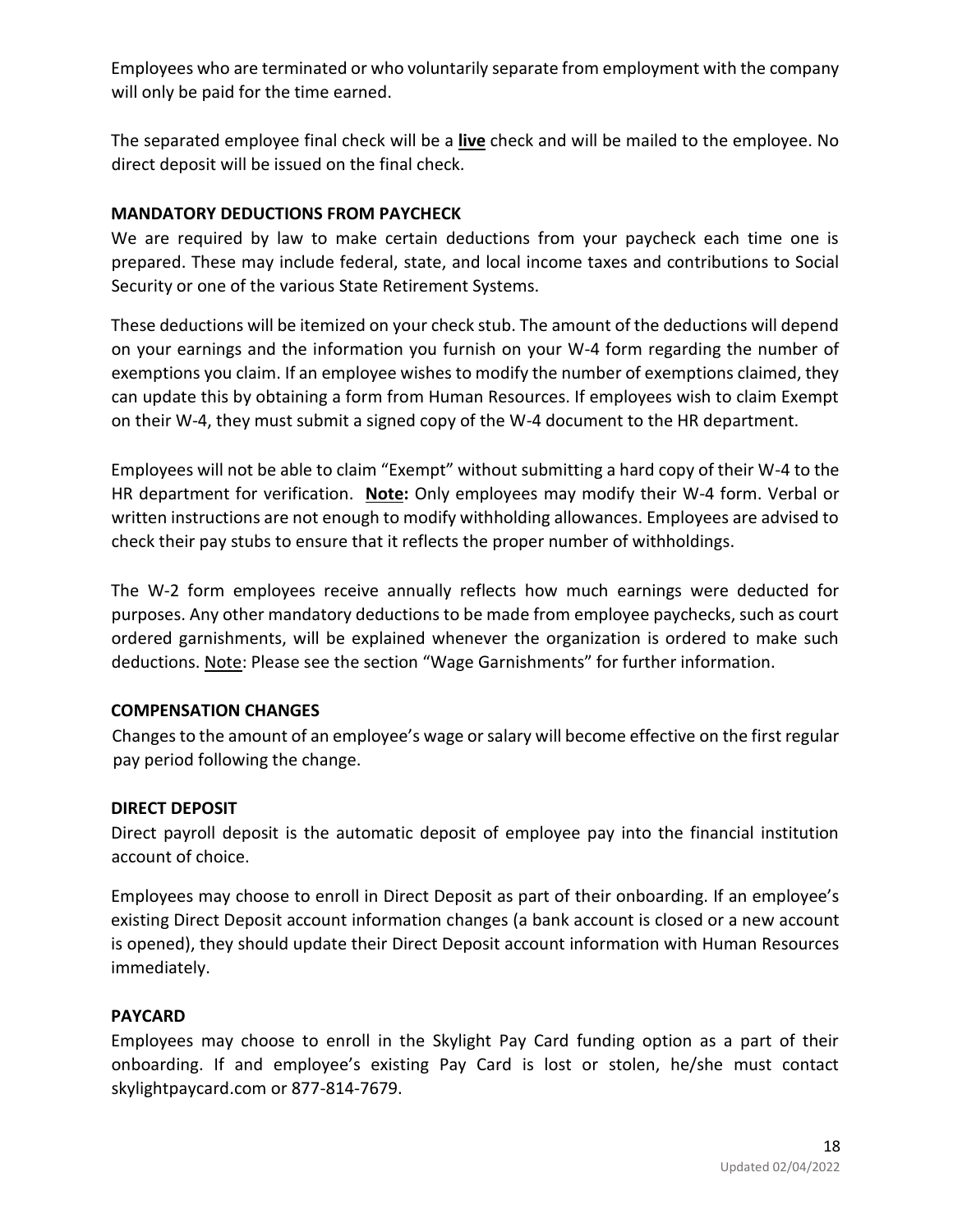You will also need to contact the Human Resource department to remove and/or update your compensation method from your employee payroll account.

**Please Note:** Any employee that receives a live paycheck and has not picked up the check within 48 hours following pay day, it will be placed in the mail to the address on file in the Human Resources department.

#### **ERROR IN PAY**

Every effort is made to avoid errors in your paycheck. Employees who believe an error has been made should tell the HR Department immediately. They will take steps to research the problem and endeavor to make any necessary corrections by the next regular pay day.

If an employee receives an overpayment in his or her paycheck, it is his or her responsibility to report that overpayment. If the overpayment is subsequently discovered by the school or Central office, the employee will be required to pay funds back to the organization.

#### **WAGE GARNISHMENTS**

When an employee's wages are garnished by court order, we are legally bound to withhold the amount indicated in the garnishment order from the employee's paycheck. However, we will honor the Federal Consumer Credit Protection Act, which places restrictions on the total amount that may be garnished from an employee's paycheck.

A \$3.00 service fee may be charged per check written to cover the administration of the above, if permitted by the judgment of garnishment or by law.

#### **COMPENSATION REVIEWS**

We will review employee compensation annually. Factors such as job performance, unexcused absences, and tardiness, continued training and education, leadership abilities, positive attitude, and willingness to accept additional responsibilities, may be considered in determining the compensation. However, good performance does not guarantee increased compensation or continued employment.

#### **PAID AND UNPAID TIME OFF**

As described below, the organization affords eligible employees with Paid Time Off (PTO). In some circumstances, leave is unpaid. The organization compensates employees entitled to PTO using their base hourly rate, excluding overtime compensation, if any.

ALL Requests for time off must be in writing and given to the direct supervisor at least 1 week in advance and are not within the blackout periods. Time off is to be used for Sick/Vacation/Personal Days (This applies to All Employees).

PTO will be deducted to the nearest minute. PTO does not roll over to next school year. If at least 1 weeks' notice is not given, the request may be denied.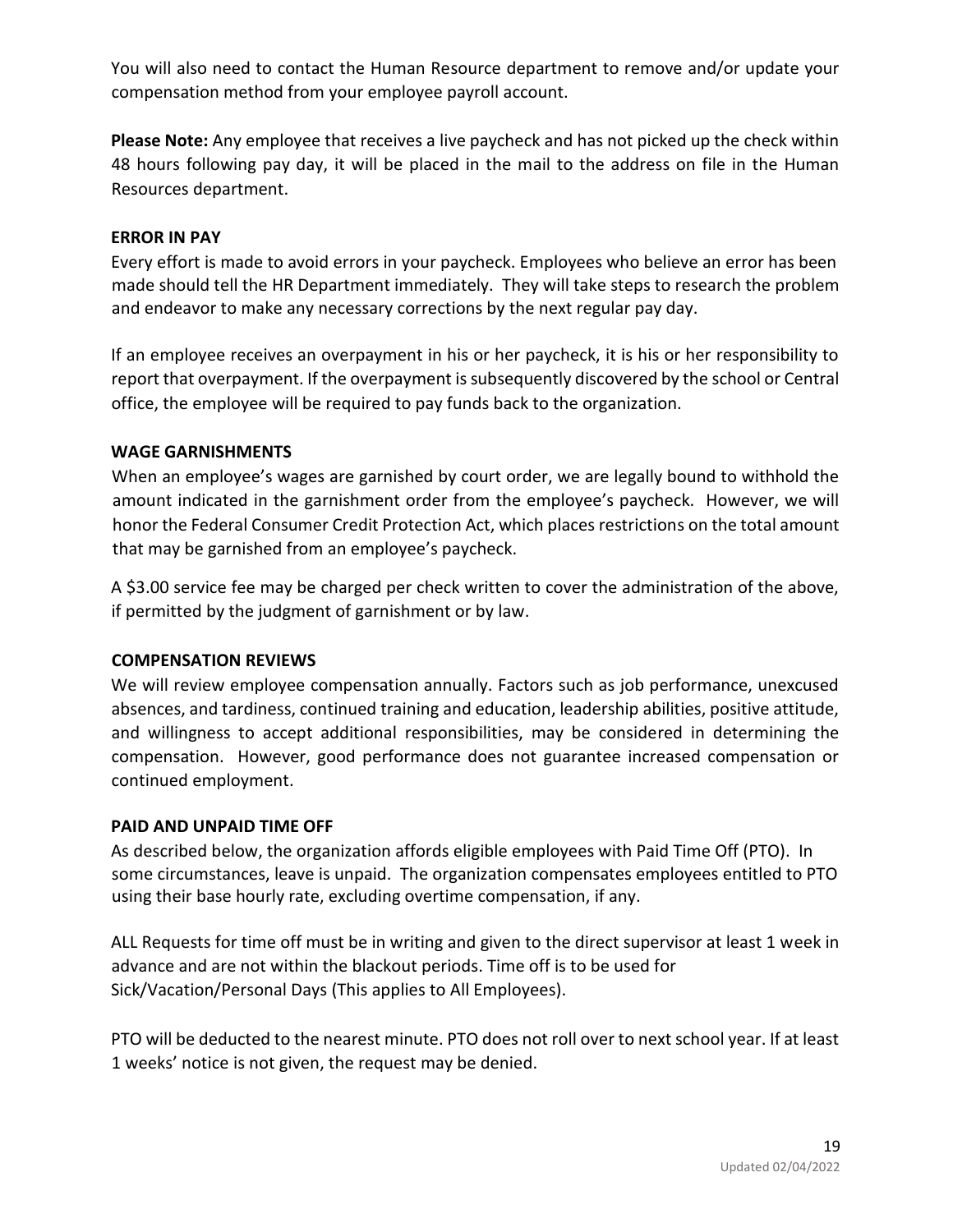#### **PTO ACCRUAL BANK**

PTO Accrual Bank is time off an employee has **earned** but not yet used. Employees might earn general personal time off hours that they can delegate toward sick, or personal time when needed. Employees will be eligible for PTO on the first of the month following the first day of work. Employees accumulate PTO as follows:

o **Accumulate** Up to 4.0 hours of PTO per work month (September through May).

**Please Note:** Employees returning from leave will not begin accumulating PTO until the first of the month following 30 days back from leave.

All Employee time off will be applied (deducted) from their PTO Accrual Bank. Company policy does not allow to take the time off un-paid if you have available PTO Accrued. If all your PTO has been used time off will be without pay.

*(PTO Accrual Bank is not applicable to temporary, seasonal, or volunteer employees)* 

**Please Note: If you choose to leave for any reason or if you are suspended, terminated, or laid off for any reason, any remaining time is then forfeited and will not be paid.** 

#### **SCHOOL HOLIDAYS**

Our schools and offices will be closed for the following holidays during the 2021-2022 academic school year.

| September 5, 2021    | Labor Day                        |
|----------------------|----------------------------------|
| November 11, 2021    | <b>Veterans Day</b>              |
| November 22-26, 2021 | <b>Thanksgiving Holiday</b>      |
| December 20-31, 2021 | <b>Winter Break</b>              |
| January 17, 2022     | Dr. MLK Day                      |
| February 21, 2022    | President's Day                  |
| March 14-18, 2022    | <b>Spring Break</b>              |
| April 15, 2022       | Good Friday                      |
| April 17, 2022       | <b>Easter Holiday Observance</b> |
| May 30, 2022         | Memorial Day                     |
| July 4, 2022         | Independence Day                 |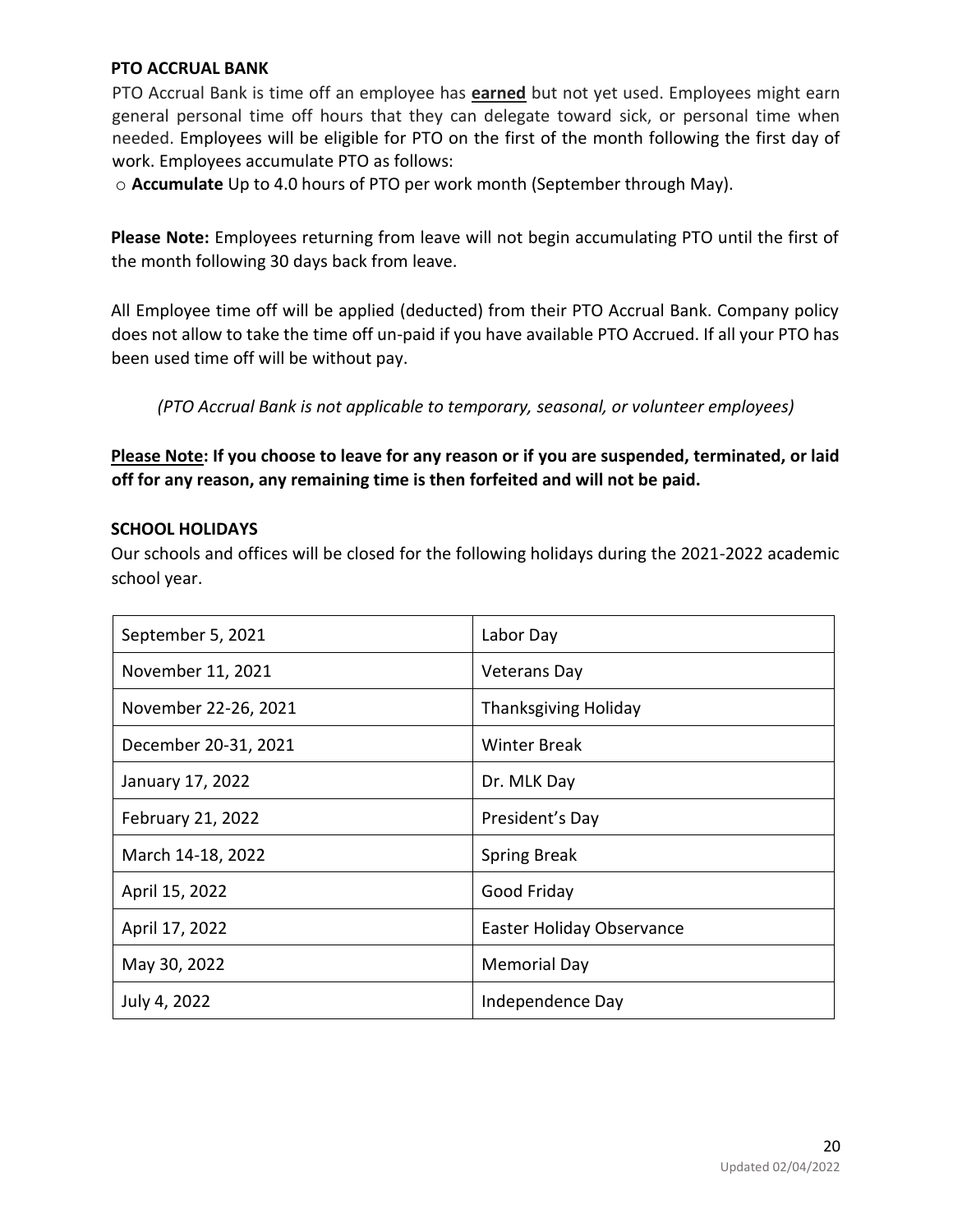#### **BLACKOUT DATES**

PTO may not be taken the last week of the school year, or on scheduled in-service and/or training days, or immediately before or after holidays without supervisor's permission. See your supervisor for specific department blackout dates.

If PTO is requested on these dates (foreseen or unforeseen circumstances) illness or disability documentation from your physician will be required upon returning. Please refer to the PTO Policy for Professional Development Days.

**2021-2022 Blackout Dates (inclusive of staff PD dates):** July 20 -August 31, 2021; September 4, 2021; September 6, 2021; October 14, 2021; November 10, 2021; November 12, 2021; November 19, 2021; November 29, 2021; December 17, 2021; January 3, 2022; January 14, 2022; January 18, 2022; February 18, 2022; February 22, 2022; March 10, 2022; March 21, 2022; April 14, 2022; April 19, 2022; May 16-20, 2022; July 1, 2022; July 5, 2022.

#### **BEREAVEMENT**

All regular, full-time employees will receive up to three consecutive working days of leave with pay (not charged to PTO) upon the death of an immediate family member.

Bereavement pay is calculated based on the base pay rate at the time of absence and will not include any special forms of compensation, such as incentives, commissions, bonuses, and overtime.

Members of the immediate family include: the employee's spouse, child, parent, grandparent, grandchild, or sibling(s) and mother/father-in-law. To be eligible for paid bereavement leave, the employee must attend the funeral of the deceased relative.

Employees should request bereavement leave from their supervisors as soon as possible. The organization will require verification of the need for the leave.

Verification must be submitted to your supervisor and the HR department. Bereavement pay will only be made to employees for actual time spent away from work. For example, if the death occurs at a time when work is not scheduled, payment will not be made.

If a holiday or part of your vacation occurs on any of the days of absence, you may not receive holiday pay in addition to bereavement pay. Employees do not accrue bereavement leave and will not be paid for unused bereavement leave.

#### **NON-FAMILY MEMBER FUNERAL LEAVE**

All regular, full-time employees may take up to one (1) day off with pay to attend the funeral of a close, non-family member. This time off will be considered by the employee's supervisor on a case-by-case basis. The pay for time off will be prorated for an hourly employee if the funeral occurs on scheduled workdays. The supervisor should confirm that the time is recorded accurately on the timecards.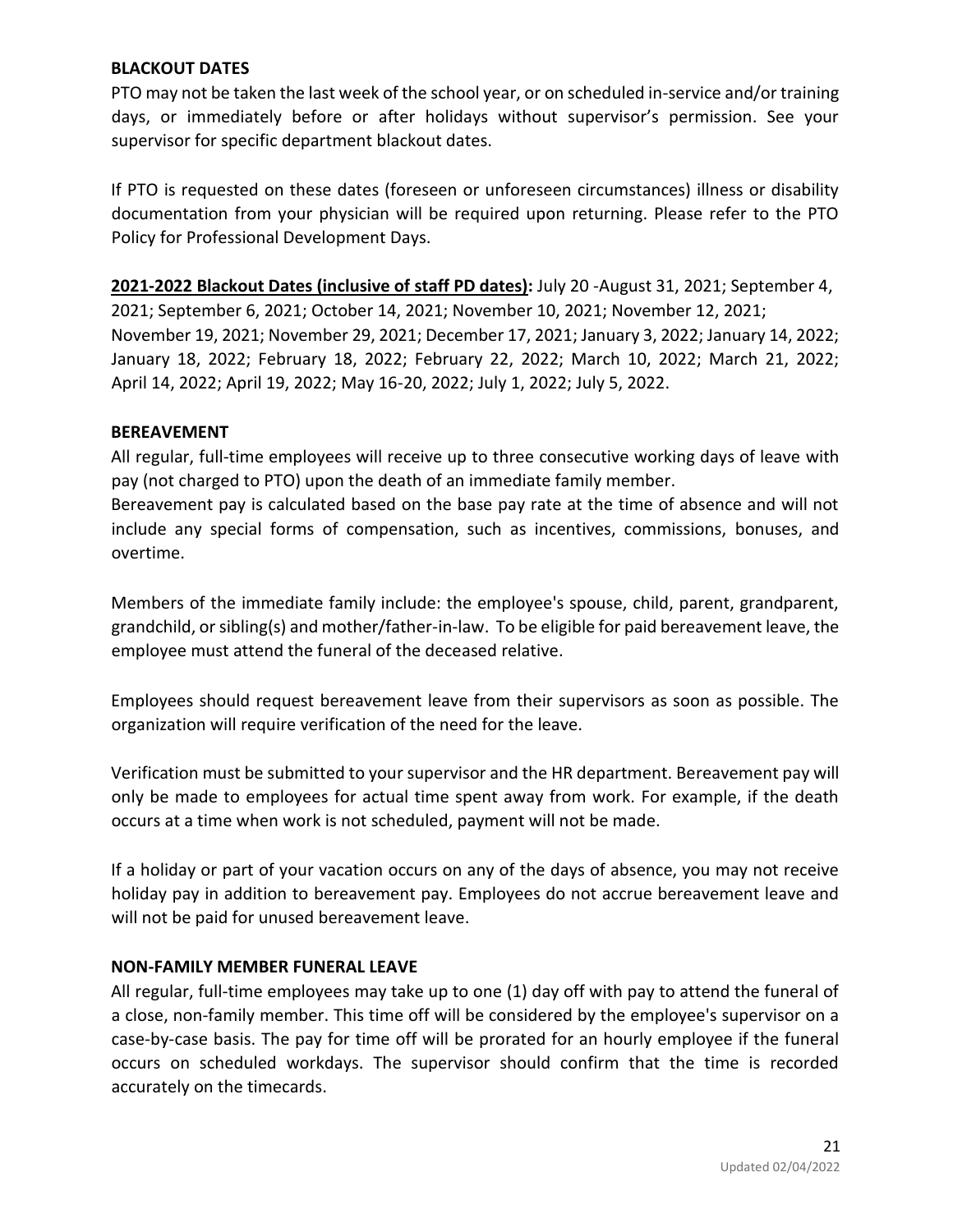The organization will require verification of the need for the leave. Bereavement pay will only be made to employees for actual time spent away from work. For example, if the death occurs at a time when work is not scheduled, payment will not be made.

If a holiday or part of your vacation occurs on any of the days of absence, you may not receive holiday pay in addition to bereavement pay. Employees do not accrue bereavement leave and will not be paid for unused bereavement leave.

# **ADDITIONAL TIME OFF REQUEST FOR BEREAVEMENT**

We understand the deep impact that death can have on an individual or a family, therefore; additional non-paid time off may be granted.

The employee may plan with his or her supervisor for an additional four (4) unpaid days off in the instance of the death of an immediate family member. Additional unpaid time off may be granted depending on the circumstances such as distance of travel.

# **JURY DUTY**

SSOT encourages and expects all employees to fulfill their civic responsibility by serving jury duty when required.

Employees summoned for jury duty will be granted a leave of absence for the period required for such jury duty. The leave of absence will be granted without loss of PTO or any other benefit. If an employee is present at court and has not been picked to serve trial, he or she must turn in hours served from the clerk of court to their supervisor daily. If an employee has been picked to serve trial, all time after the first day, he or she will be paid the difference between his or her regular salary or wage and the amount he or she receives as a juror.

Any employee summoned for jury duty must provide his or her supervisor with an authentic summons, subpoena, or notice for such duty and upon returning to work must present proof of jury duty service, including the dates of the employee's service. Employees are expected to return to work if they are excused for jury duty during their regular working hours. Failure to report to work if excused from jury duty could possibly result in a loss of PTO and/or disciplinary action up to and including termination.

# **FAMILY MEDICAL LEAVE**

The organization will not discriminate against employees because of the approved use of family care or medical leave or a proper request for such leave. Requests for family care and medical leave will be considered without regard to age, sex, race, religion, national origin, disability, veteran status, political belief, marital status, familial status, or any other factor protected by law.

# **FMLA Employee Eligibility:**

To be eligible for FMLA leave, you must have:

- Has been employed by the organization for a consecutive 12 months, and;
- Has been employed for at least 1,250 hours of service during the consecutive 12-month period immediately preceding the commencement of the leave;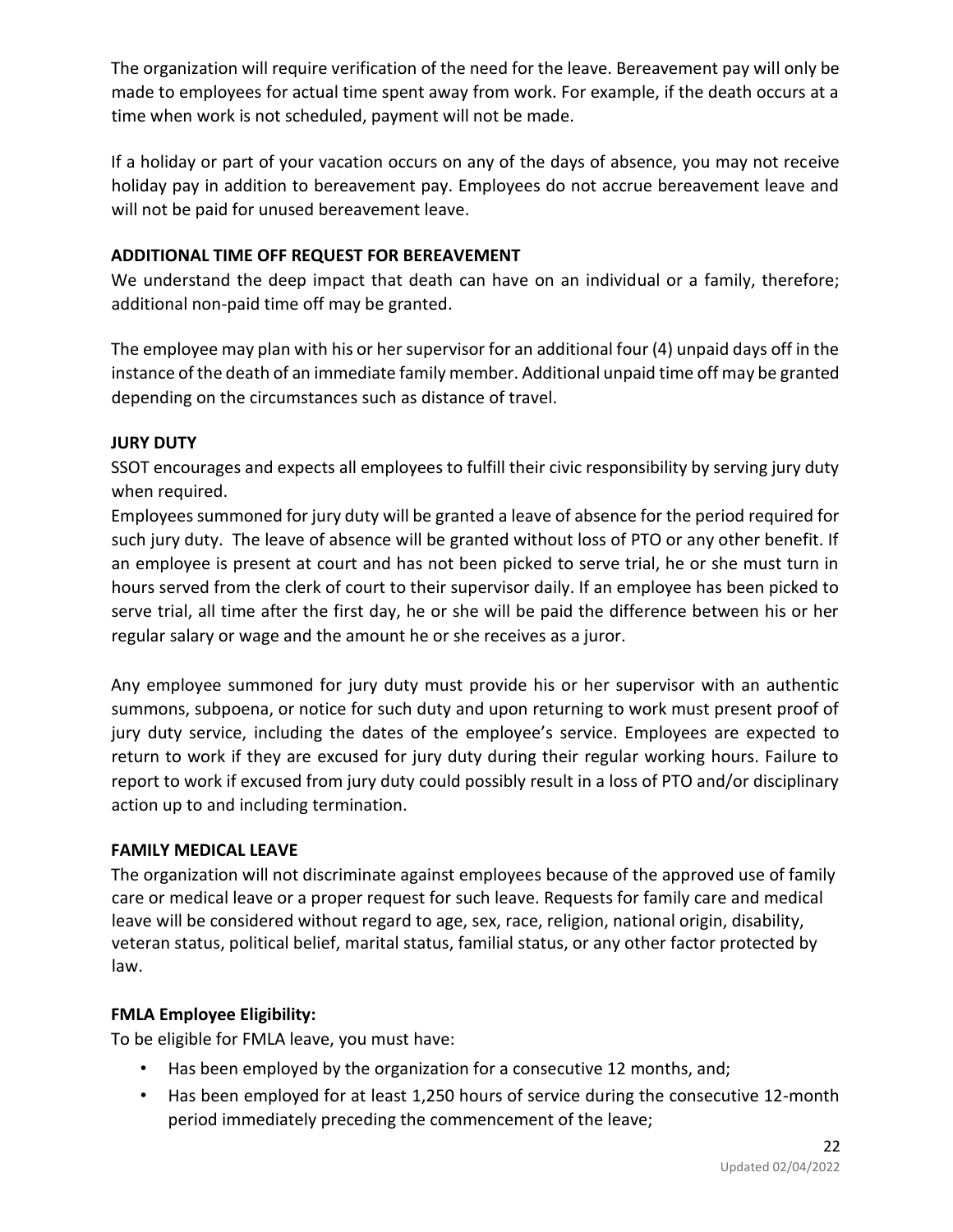• Is employed at a worksite where 50 or more employees are employed by the employer within 75 miles of that worksite.

# **Qualifying Reasons for FMLA:**

FMLA leave may be taken for any of the following reasons:

- For birth of a son or daughter, and to care for the newborn child;
- For placement with the employee of a son or daughter for adoption or foster care;
- To care for the employee's spouse, son, daughter, or parent with a serious health condition;
- Because of a serious health condition that makes the employee unable to perform the functions of the employee's job;
- Because of any qualifying exigency arising out of the fact that the employee's spouse, son, daughter, or parent is a covered military member on active duty (or has been notified of an impending call or order to active duty) in support of a contingency operation; and
- To care for a covered service-member with a serious injury or illness if the employee is the spouse, son, daughter, parent, or next of kin of the service-member.
- Equal application: The right to take leave under FMLA applies equally to male and female employees. A father, as well as a mother, can take family leave for the birth, placement for adoption, or foster care of a child.

**Duration of Leave:** Eligible employees may receive up to 12 work weeks of unpaid leave during a "rolling" 12-month period, measured backward from the date of any FMLA leave. FMLA leave for the birth or placement of a child for adoption or foster care must be completed within 12 months of the birth or placement.

# **Use of Accumulated Paid Leave:**

Any unused paid leave that is available at the time of the request for FMLA leave will be applied concurrently and at the beginning of the FMLA leave. You will not accumulate any of your additional PTO while on leave. Except for any paid leave that is applied, an employee is not entitled to any compensation during FMLA leave.

# **Intermittent Leave:**

Employees may request intermittent leave or reduced schedule leave to care for a family member with a serious health condition or if you have a serious health condition that warrants such a request pursuant to the FMLA Act Section.

# **Notice and Medical Certification:**

When seeking FMLA leave, employees must provide:

• At least thirty (30) days advance notice of the need to take FMLA leave, if the need is foreseeable, or notice as soon as practicable in the case of an unforeseeable leave;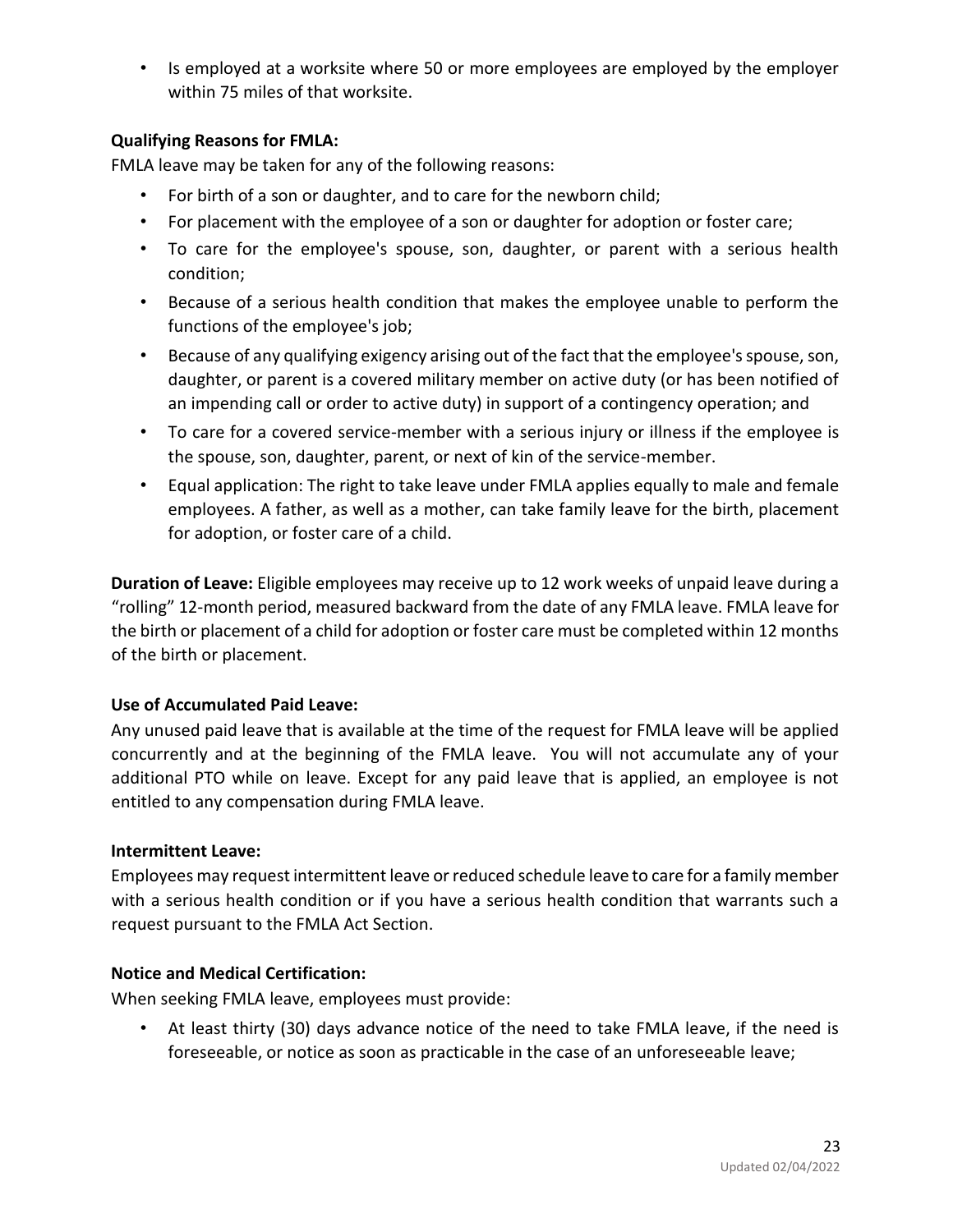- Medical certification supporting the need for leave due to a serious health condition affecting you or an immediate family member must be returned before your leave begins, or if not possible, within 15 days of our request to provide the certification. If you fail to do so, we may delay the commencement of your leave or withdraw any designation of FMLA leave, in which case your leave of absence would be unauthorized, subjecting you to discipline up to and including termination. Second to third opinions and periodic recertification may also be required;
- Periodic reports as deemed appropriate during the leave regarding your status and intent to return to work; and
- Medical certification of fitness for duty before returning to work if the leave was due to your serious health condition. Failure to comply with the requirements may result in delay or denial of leave.

# **Reinstatement:**

Subject to certain exceptions permitted by law, the organization will restore employees to their original and equivalent positions upon return from FMLA leave. If, due to medical circumstances, you are no longer able to perform your original job, we will attempt to transfer you to alternate suitable work, if available.

# **For purposes of this policy:**

- A child is defined as a natural, adopted, or foster child, a stepchild, or a legal ward;
- A parent is defined as the employee's or his/her spouse's natural, adoptive, or foster parent, stepparent, or legal guardian;
- A serious health condition is defined as a disabling physical or mental illness, injury, impairment, or condition involving a) inpatient care in a hospital, nursing home, or hospice; or b) outpatient care requiring continuing treatment or supervision from a health care professional.

# **Military Reserves or National Guard Leave**

Employees who serve in U. S. military organizations or state militia groups may take the necessary time off without pay to fulfill this obligation and will retain all their legal rights for continued employment under the Uniformed Services Employment and Reemployment Rights Act (USERRA) and other applicable laws. These employees may apply accrued PTO to the leave if they wish; however, they are not obligated to do so.

You are expected to notify your supervisor, School Leader and be able to provide a copy of your military order, as soon as you are aware of the dates you will be on duty so that arrangements can be made for replacement during this absence.

The Military Family Leave Provisions under the Family and Medical Leave Act (FMLA) entitle eligible employees of covered employers to take FMLA leave for any "qualifying exigency" arising from the foreign deployment of the employee's spouse, son, daughter, or parent with the Armed Forces, or to care for a service member with a serious injury or illness if the employee is the service member's spouse, son, daughter, parent or next of kin.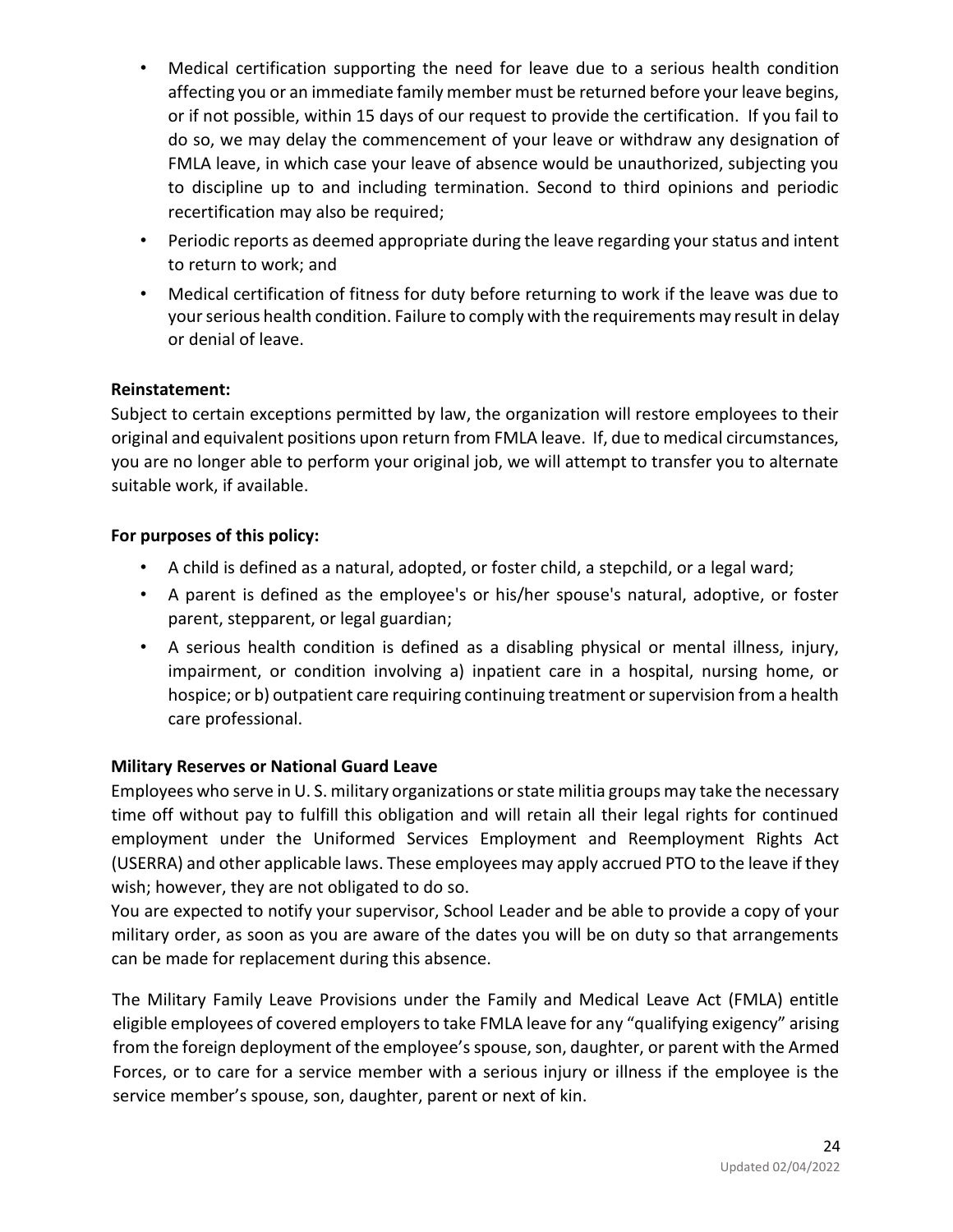#### **QUALIFYING EXIGENCY LEAVE**

A covered employer must grant an eligible employee up to 12 work weeks of unpaid, job protected leave during any 12-month period for qualifying exigencies that arise when the employee's spouse, son, daughter, or parent is on covered active duty or has been notified of an impending call or order to covered active duty.

#### **Covered active duty means:**

- For members of the Regular Armed Forces, duty during deployment of the member with the Armed Forces to a foreign country.
- For members of the Reserve, components of the Armed Forces (members of the National Guard and Reserves), duty during deployment of the member with the Armed Forces to a foreign country under a call or order to active duty in support of a contingency operation.

#### **Military Caregiver Leave**

A covered employer must grant an eligible employee up to a total of 26 work weeks of unpaid, job-protected leave during a "single 12month period" to care for a covered service-member with a serious injury or illness. The employee must be the spouse, son, daughter, parent, or next of kin of the covered service-member.

#### **A covered service-member is either:**

- A current member of the Armed Forces (including a member of the National Guard or Reserves) who is undergoing medical treatment, recuperation, or therapy, is in outpatient status, or is on the temporary disability retired list, for a serious injury or illness; or
- A veteran of the Armed Forces (including the National Guard or Reserves) discharged within the five-year period before the family member first takes military caregiver leave to care for the veteran and who is undergoing medical treatment, recuperation, or therapy for a qualifying serious injury or illness. A veteran who was dishonorably discharged does not meet the FMLA definition of a covered service member.

# **ACCEPTING OTHER EMPLOYMENT OR GOING INTO BUSINESS WHILE ON LEAVE**

Employees who accept any employment or go into business while on a leave of absence from the organization will be considered to have violated the terms of their employment with the organization as of the day on which they began their leave of absence and may be subject to disciplinary action up to and including termination.

#### **EMPLOYEE BENEFITS**

SSOT is committed a comprehensive benefits program for all eligible employees. In addition to receiving an equitable salary and having an equal opportunity for professional development and advancement, an employee may be eligible to enjoy other benefits that will enhance employee job satisfaction.

We believe a good benefits program is a solid investment in SSOT's employees.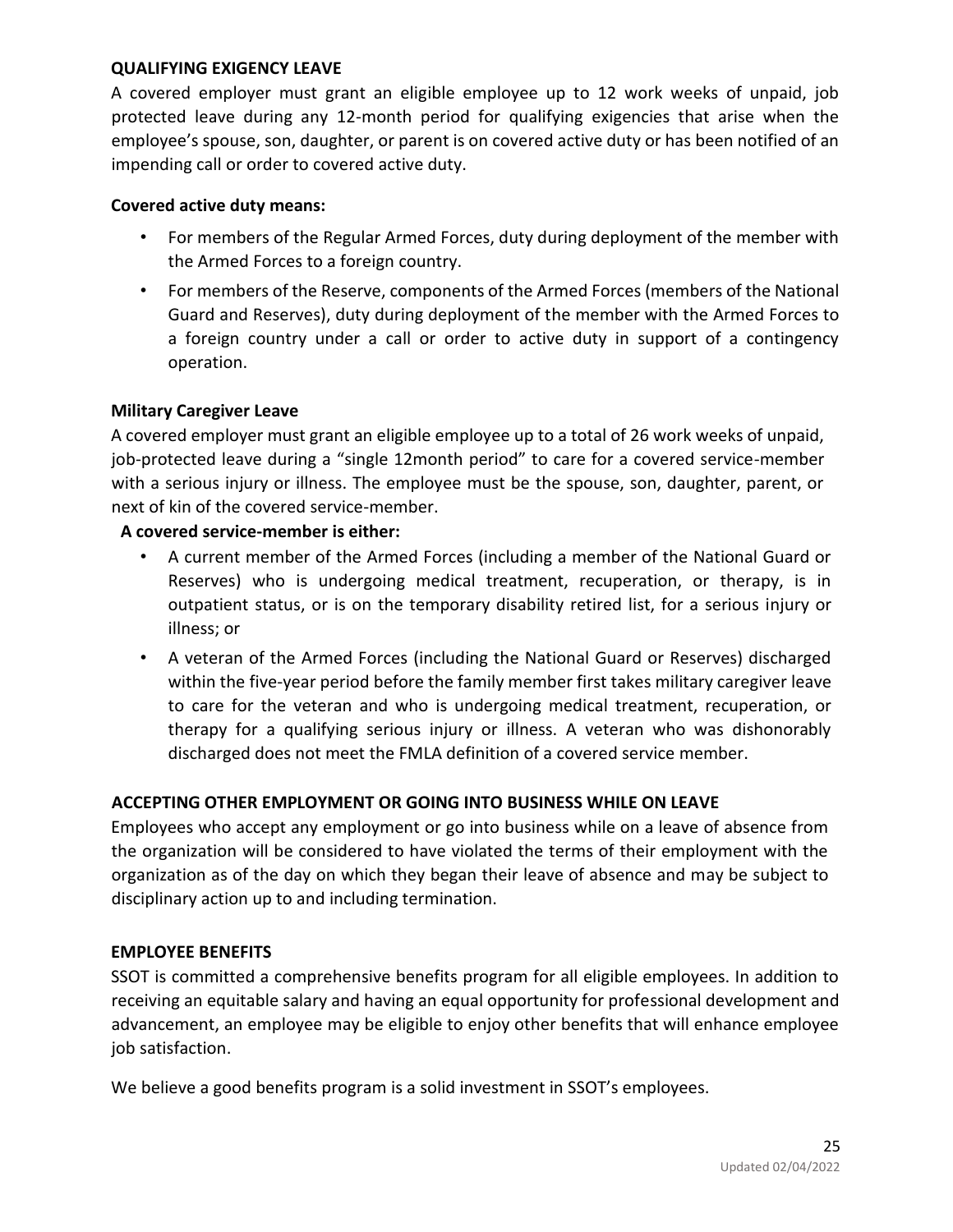SSOT will periodically review the benefits program and will make modifications as appropriate to the organization's condition. SSOT reserves the right to modify, add or delete the benefits it offers, providing reasonable notice of such changes to our employees.

# **Eligibility for Benefits**

Full time employees are eligible to receive benefits in accordance with the provisions of this Employee Handbook. Temporary and part-time hourly employees are not eligible for benefits. All employee benefits plans will become effective on the first of the month following the first day of work. Employee paid benefits premiums are payroll deducted on a pre-tax basis.

# **MEDICAL BENEFITS**

Health insurance coverage is offered to full time employees through United Health Care and is subject to the terms and conditions in the plan documents.

It is the responsibility of all employees to complete the online benefit enrollment process within 60 days of being hired. **Changes can only be made to an existing benefits policy during open enrollment or with the occurrence of a qualifying event.** Benefits open enrollment will be held in November of the calendar year. New benefits coverage, or any changes made to an existing policy during the open enrollment period, will then become effective on January 1 of the following year.

Eligible employees who choose not to obtain medical insurance through United Health Care, must waive participation in the benefit programs through the online enrollment.

# **DENTAL BENEFITS**

Dental benefits are offered to full time employees through a voluntary dental plan and are subject to the terms and conditions in the plan documents.

# **VISON PLAN**

Vision benefits are offered to full time employees through a voluntary vision plan and are subject to the terms and condition in the plan documents.

# **SHORT TERM AND LONG-TERM DISABILITY INSURANCE**

SSOT provides short- and long-term disability insurance, subject to the terms and conditions in the plan documents, to all fulltime employees at no cost to the employee.

# **SUPPLEMENTAL INSURANCE**

Employees can enroll in supplemental insurance programs, subject to the terms and conditions in the plan documents, at their own expense. Premiums for these programs can be paid by payroll deductions. New employees must accept or reject this benefit during their first month of employment. All employees must accept or reject this benefit on an annual basis and during the specified period.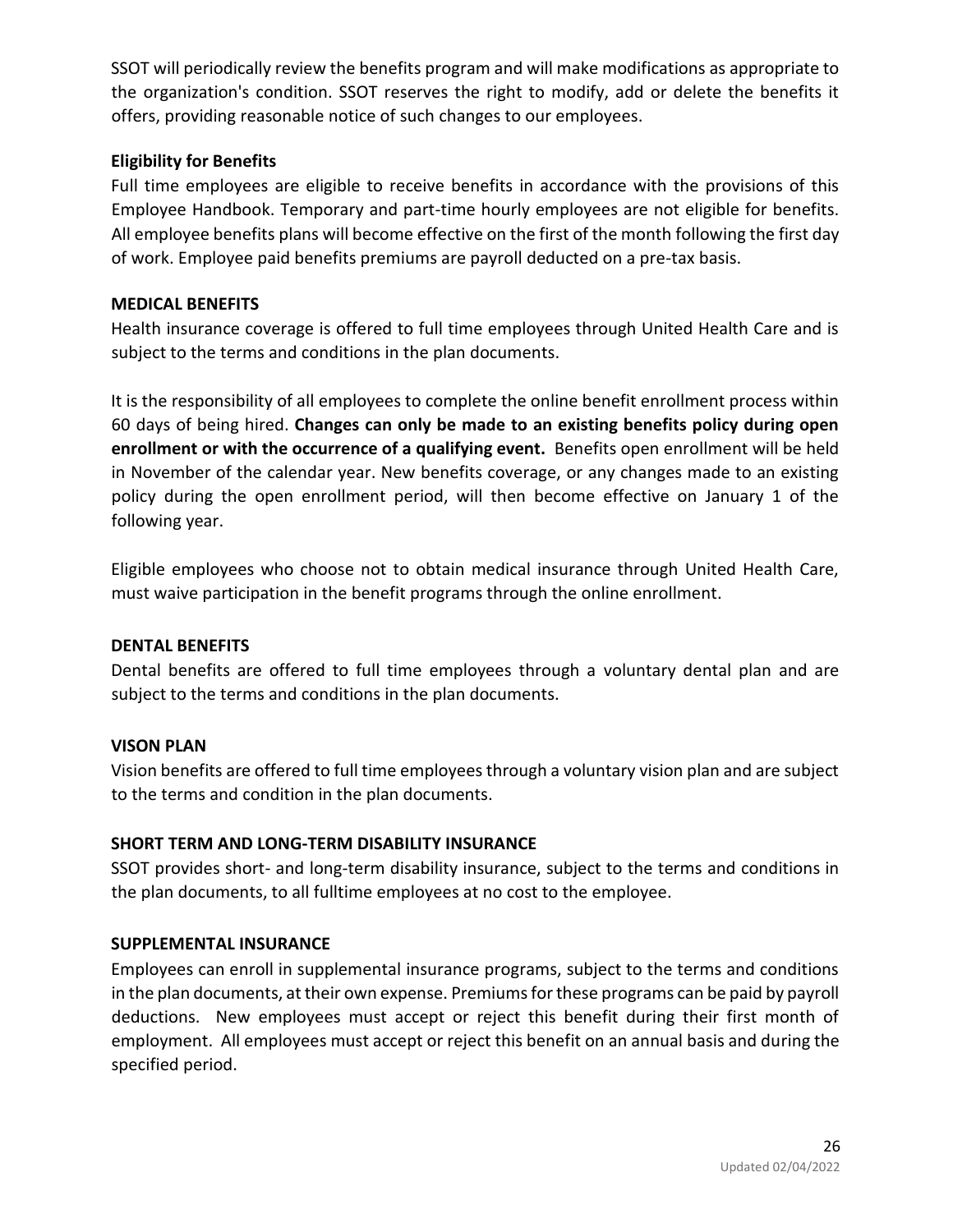#### **LIFE INSURANCE AND AD&D**

Employees can enroll in Life and AD&D insurance programs subject to the terms and conditions in the plan documents, at their own expense. Premiums for these programs can be paid by payroll deductions. New employees must accept or reject this benefit during their first month of employment. All employees must accept or reject this benefit on an annual basis and during the specified period.

#### **RETIREMENT PLAN**

Employees can enroll in 403B retirement program subject to the terms and conditions in the plan documents, at their own expense. Premiums for these programs can be paid by payroll deductions.

New employees must accept or reject this benefit during their first month of employment. All employees must accept or reject this benefit on an annual basis and during the specified period.

#### **Unemployment Compensation**

Depending upon the circumstances, employees may be eligible for Unemployment Compensation upon termination of employment with SSOT. Eligibility for Unemployment Compensation is determined by the Division of Unemployment Insurance of the State Department of Labor.

#### **Social Security**

The United States Government operates a system of mandated insurance known as Social Security. As a wage earner, employees may be required by law to contribute a set amount of their weekly wages to the trust fund from which benefits are paid.

SSOT may be required to deduct this amount from each paycheck an employee receives and to match the employee's contribution dollar for dollar, thereby paying one-half of the cost of the employee's social security.

Employees enrolled in the State Retirement System (TRSL, LSERs) are not eligible to contribute to Social Security while they are contributing to the State Retirement System.

An employee's Social Security number is used to record their earnings. Employees are encouraged to protect their Social Security record by ensuring that the name and Social Security number on their pay stub and W-2 Form are correct.

Employees may also want to make sure their earnings statement is accurate each year by requesting a Personal Earnings and Benefit Estimate Statement from the U.S. Social Security Administr[at](http://www.ssa.gov/)ion by calling 1-800-772-1213 or by accessing them on-line at [www.ssa.gov.](http://www.ssa.gov/)

# **II. POLICIES & PROCEDURES**

#### **STANDARDS FOR ACADEMY LIFE**

Every community or group of individuals has rules, regulations, and standards that define and govern. These guidelines serve to define SSOT, minimize distracting behaviors, and provide a structure within which the individual can feel secure and accepted.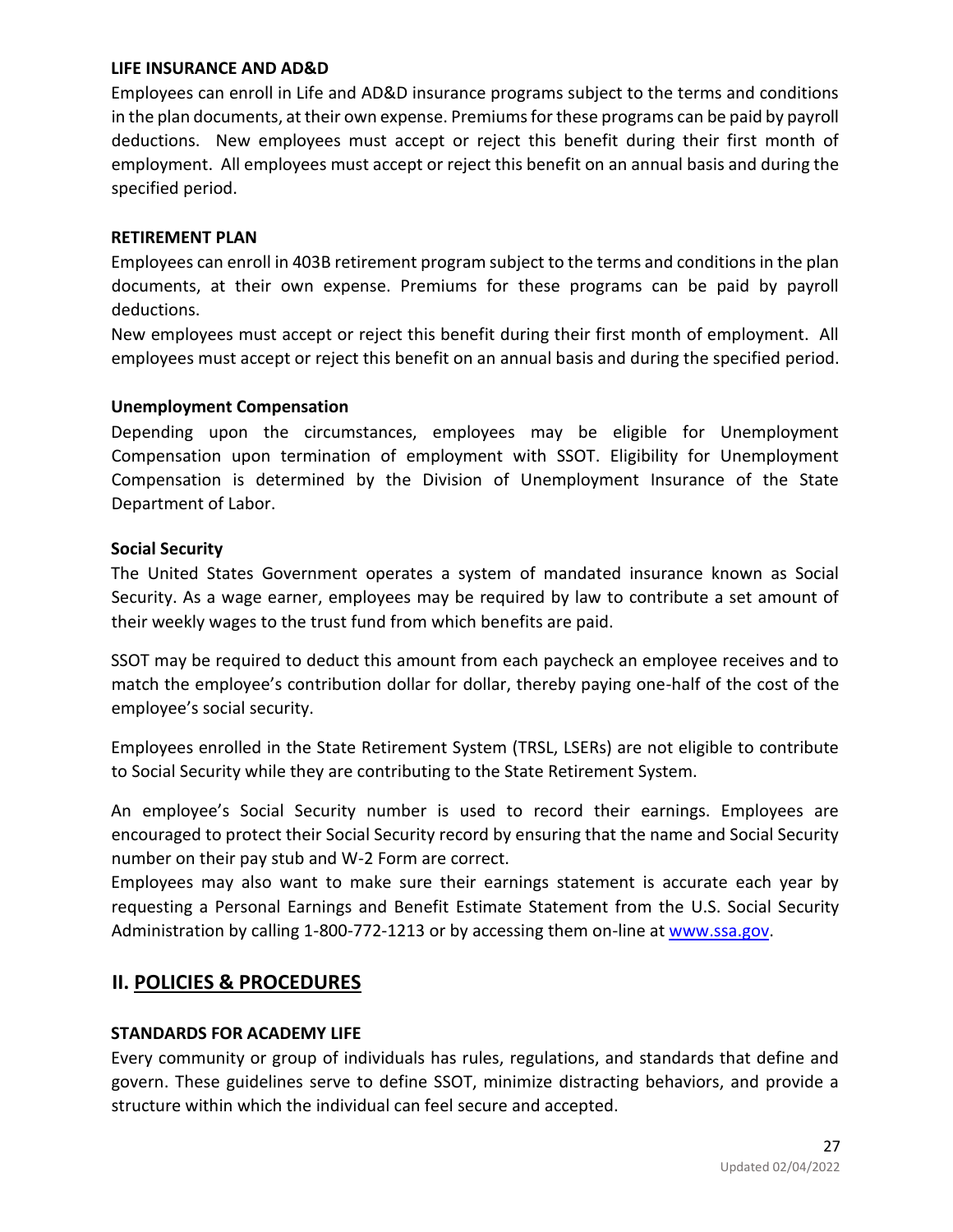It also presents the desired image to the public. Individuals, when joining a group, need flexibility and a willing spirit to adhere to the customs of that community. The notion of balancing our individualism with the community's standards within which we live, is both Biblical and social, and one which will follow us all our days. Thus, as you become a part of the SSOT community, you will find some standards to govern your behavior. The immediate task is a willing compliance. The life-long task is to recognize that when you leave SSOT and join other groups they, too, will have standards for you.

# **PROFESSIONAL ETHICS**

- Know and respect the value and dignity of every person
- Freedom to learn, to teach, and guarantee of equal opportunity for all students
- Understand the importance of your own professional growth and continue to pursue your own professional growth.
- Seek to use the best professional judgment and integrity
- Knowing the importance of maintaining the respect and confidence of one's colleagues, students, parents, and the community
- Strive to achieve and sustain the highest degree of ethical conduct. *(Adapted from The Code of Ethics of the Education Profession in Florida)*

# **HIGH WORK ETHIC GUIDELINES**

- Excellent education is marked by attentive, responsible employees
- Being a committed SSOT employee requires devotion to the clients/customer (students)
- Being a quality environment for students, means having the SSOT adequately staffed throughout the hours of operation

# **FRAUD POLICY**

The fraud policy was established to facilitate the development of controls which will aid in the detection and prevention of fraud against SSOT. It is the intent of SSOT to promote consistent organizational behavior by providing guidelines and assigning responsibility for the development of controls and conduct of investigations.

This policy applies to any fraud, or suspected fraud, involving employees as well as consultants, vendors, contractors, outside agencies doing business with employees of such agencies, and/or any other parties with a business relationship with SSOT.

Any investigative activity required will be conducted without regard to the suspected wrongdoer's length of service, position/title, or relationship to the organization.

Management is responsible for the detection and prevention of fraud, misappropriations, and other inappropriate conduct. Fraud is defined as the intentional, false representation or concealment of a material fact for the purpose of inducing another to act upon it to his or her injury.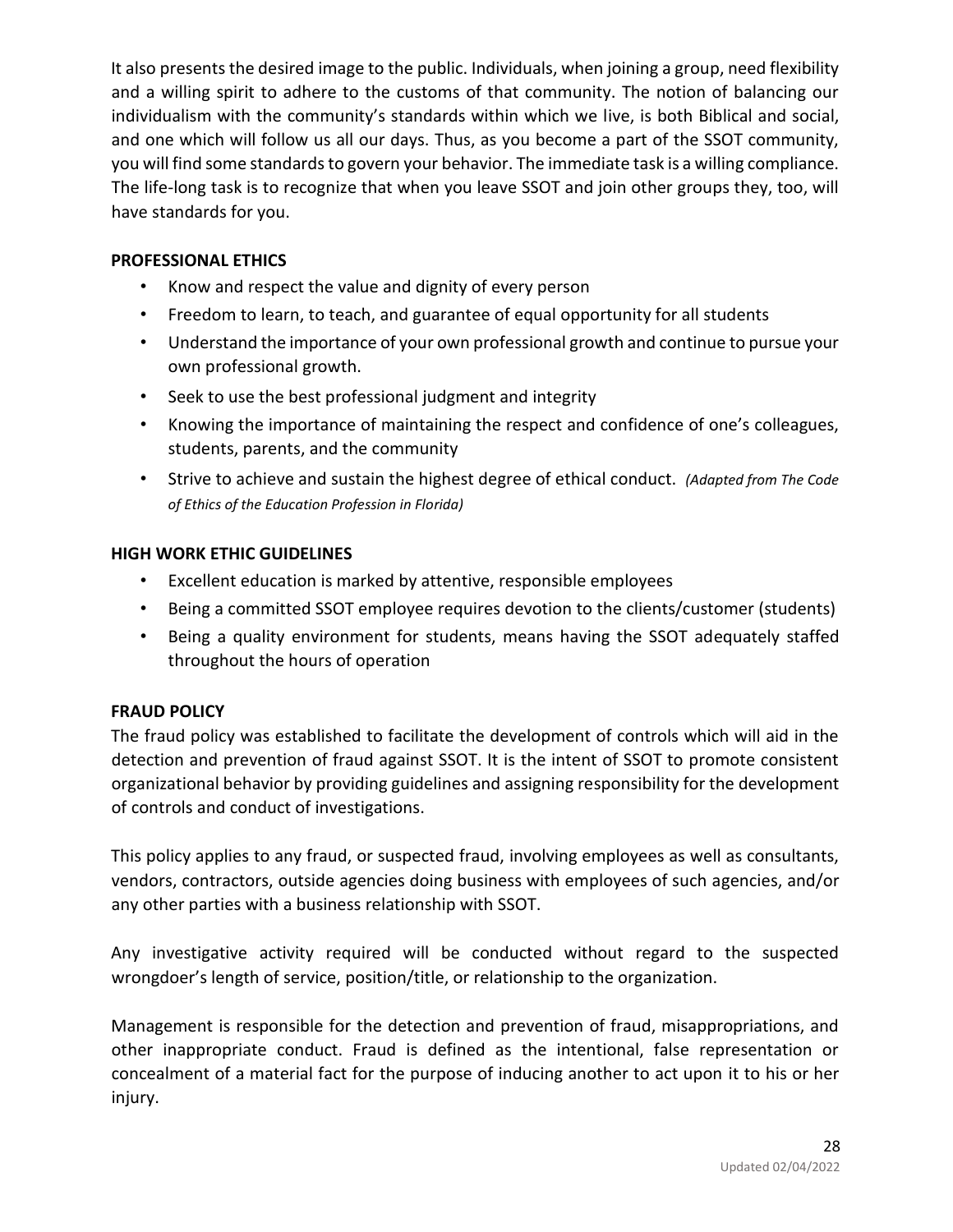Each member of the management team will be familiar with the types of improprieties that might occur within his or her area of responsibility and be alert for any indication of irregularity. Any fraud that is detected or suspected must be reported immediately to the CEO.

The terms embezzlement, misappropriation, and other fiscal wrongdoings refer to, but are not limited to:

- Any dishonest or fraudulent act
- Forgery or alteration of any document or account belonging to the organization
- Forgery or alteration of a check, bank draft, or any other financial document
- Misappropriation of funds, securities, supplies, or other assets
- Impropriety in the handling or reporting of money or financial transactions
- Accepting or seeking anything of material value from contractors, vendors or persons providing services/materials to the organization.
- Destruction, removal, or inappropriate use of records (student, personnel, financial and, etc.), furniture, fixtures, and equipment.

If there is any question as to whether an action constitutes fraud, contact the Human Resources department (772) 202-0779, for guidance.

The CEO has the primary responsibility for the investigation of all suspected fraudulent acts as defined in the policy. If the investigation substantiates those fraudulent activities have occurred, the CEO will issue reports to appropriate designated personnel.

Decisions to prosecute or refer the examination results to the appropriate law enforcement and/or regulatory agencies for independent investigation will be made in conjunction with legal counsel and senior management, as will final decisions on disposition of the case.

The CEO treats all information received confidentially. Any employee who suspects dishonest or fraudulent activity will notify the CEO immediately and should not attempt to personally conduct investigations or interviews/interrogations related to any suspected fraudulent act. Investigation results will not be disclosed or discussed with anyone other than those who have a legitimate need to know. This is important to avoid damaging the reputations of persons suspected but subsequently found innocent of wrongful conduct and to protect SSOT from potential liability.

# **Any employee identified in fraudulent activity will face legal action, up to and including immediate termination.**

# **CODE OF ETHICS POLICY**

The purpose of SSOT Code of Ethics and conflict of interest policy is to protect SSOT's interest when it is contemplating entering into a transaction or arrangement that might benefit the private interest of an SSOT employee, officer or trustee or might result in a possible excess benefit transaction.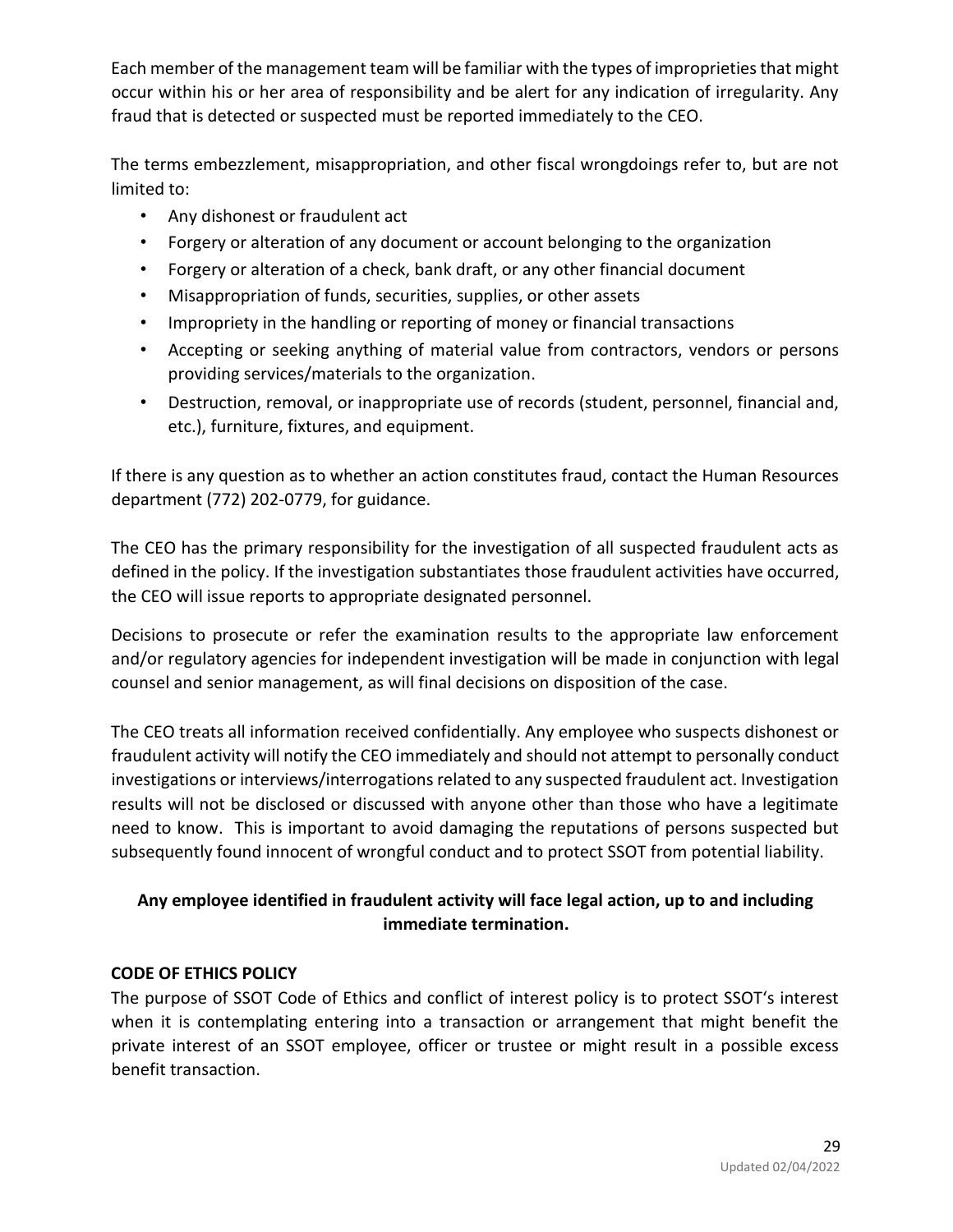- No employee of SSOT may receive any thing of economic value for assisting a person in a transaction with SSOT.
- No employee of SSOT is to receive any thing of economic value, other than the compensation and benefits from SSOT to which they are entitled for the performance of their duties and responsibilities of their office or position.
- No employee of SSOT is to receive a "finder's fee" *i.e.,* they cannot receive any thing of economic value from a person to whom they have directed SSOT's business.
- No employee of SSOT can participate in any transaction involving SSOT in which they have a personal substantial economic interest about which they should be reasonably expected to know.
- No employee of SSOT can bid on or enter any contract, subcontract or other transaction that is in the supervision or jurisdiction of SSOT, nor can any legal entity in which they have a controlling interest.
- No employee of SSOT of SSOT can solicit or accept anything of economic value as a gift or gratuity from any person if they know or reasonably should know that such person: (1) has or is seeking to obtain contractual or other business or financial relationships with SSOT, or (2) is seeking, for compensation, to influence the passage or defeat of legislation by SSOT.
- No employee of SSOT of SSOT can solicit or accept anything of economic value as a gift or gratuity from any person is they know or reasonably should know that the person: (1) conducts operations that are contracted or purchased by SSOT; or (2) has substantial economic interests that may be substantially affected by the performance of nonperformance of their SSOT duties.
- No employee or member of SSOT of SSOT can abuse their position within the SSOT *i.e.,* they cannot use the authority of their office or position to compel or coerce anyone to give them anything of value.

# **Standards of Ethical Conduct Synergy School of Tomorrow/Florida State Christian Academy**

(Adapted from the Code of Ethics of the Education Profession in Florida and Principles of Professional Conduct for the Education Profession in Florida)

- 1. Our school values the worth and dignity of every person, the pursuit of truth, devotion to excellence, acquisition of knowledge, and the nurture of democratic citizenship. Essential to the achievement of these standards are the freedom to learn and to teach and the guarantee of equal opportunity for all.
- 2. Our primary concern is the student and the development of the student's potential. Employees will therefore strive for professional growth and will seek to exercise the best professional judgment and integrity.
- 3. Concern for the student requires that our instructional personnel:
- a. Shall make reasonable effort to protect the student from conditions harmful to learning and/or to the student's mental and/or physical health and/or safety.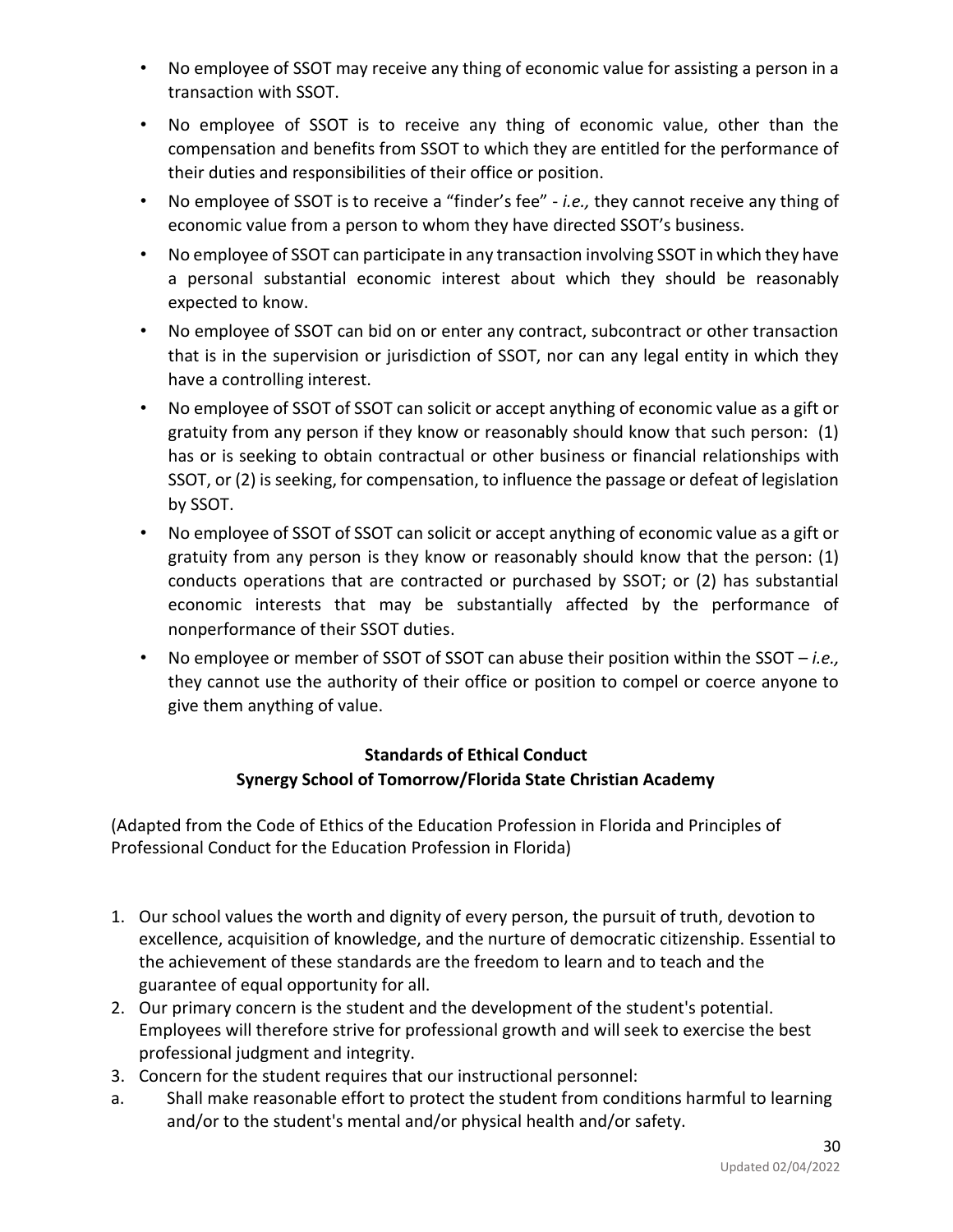- b. Shall not unreasonably restrain a student from independent action in pursuit of learning.
- c. Shall not unreasonably deny a student access to diverse points of view.
- d. Shall not intentionally suppress or distort subject matter relevant to a student's academic program.
- e. Shall not intentionally expose a student to unnecessary embarrassment or disparagement.
- f. Shall not intentionally violate or deny a student's legal rights.
- g. Shall not harass or discriminate against any student on the basis of race, color, religion,
- h. sex, age, national or ethnic origin, political beliefs, marital status, handicapping condition, sexual orientation, or social and family background and shall make reasonable effort to assure that each student is protected from harassment or discrimination.
- i. Shall not exploit a relationship with a student for personal gain or advantage.
- j. Shall keep in confidence personally identifiable information obtained in the course of
- k. professional service, unless disclosure serves professional purposes or is required by law.
- 4. Aware of the importance of maintaining the respect and confidence of colleagues, of students, of parents, and of the community, employees of our school must display the highest degree of ethical conduct. This commitment requires that our employees:
- a. Shall maintain honesty in all professional dealings.
- b. Shall not on the basis of race, color, religion, sex, age, national or ethnic origin, political beliefs, marital status, handicapping condition if otherwise qualified, or social and family background deny to a colleague professional benefits or advantages or participation in any professional organization.
- c. Shall not interfere with a colleague's exercise of political or civil rights and responsibilities.
- d. Shall not engage in harassment or discriminatory conduct which unreasonably interferes with an individual's performance of professional or work responsibilities or with the orderly processes of education or which creates a hostile, intimidating, abusive, offensive, or oppressive environment; and, further, shall make reasonable effort to assure that each individual is protected from such harassment or discrimination.
- e. Shall not make malicious or intentionally false statements about a colleague.

# **Training Requirement**

All instructional personnel and administrators are required as a condition of employment to complete training on these standards of ethical conduct.

# **Reporting Misconduct by Instructional Personnel and Administrators**

All employees, educational support employees, and administrators have an obligation to report misconduct by instructional personnel and school administrators, which affects the health, safety, or welfare of a student. Examples of misconduct include obscene language, drug and alcohol use, disparaging comments, prejudice or bigotry, sexual innuendo, cheating or testing violations, physical aggression, and accepting or offering favors. Reports of misconduct of employees should be made to **Simone Tillman, Human Resources Director, (772) 801-5522 or (772) 202-0779**. Reports of misconduct committed by administrators should be made to **Simone Tillman, Human Resources Director, (772) 801-5522 or (772) 202-0779**. Legally sufficient allegations of misconduct by Florida certified educators will be reported to the Office of Professional Practices Services.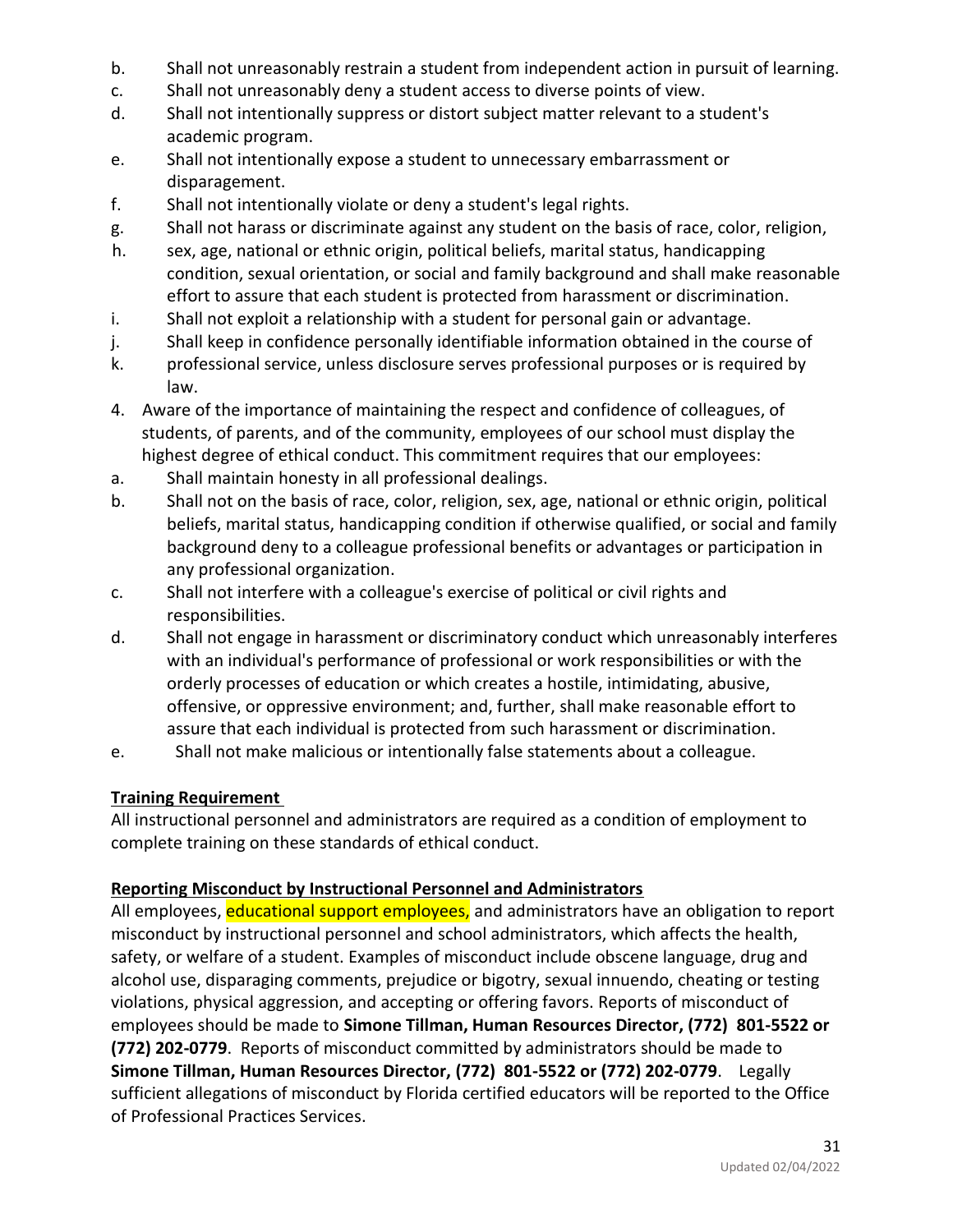Policies and procedures for reporting misconduct by instructional personnel or school administrators which affects the health, safety, or welfare of a student are posted in our employee workroom and on our Web site at **[www.synergyschooloftomorrow.com](http://www.synergyschooloftomorrow.com/) or [www.fscacdemy.com](http://www.fscacdemy.com/)**

# **Reporting Child Abuse, Abandonment or Neglect**

All employees and agents have an affirmative duty to report all actual or suspected cases of child abuse, abandonment, or neglect. Call 1-800-96-ABUSE or report online at: http://www.dcf.state.fl.us/abuse/report/.

Signs of Physical Abuse The child may have unexplained bruises, welts, cuts, or other injuries; broken bones; or burns. A child experiencing physical abuse may seem withdrawn or depressed, seem afraid to go home or may run away, shy away from physical contact, be aggressive, or wear inappropriate clothing to hide injuries.

Signs of Sexual Abuse The child may have torn, stained or bloody underwear, trouble walking or sitting, pain or itching in genital area, or a sexually transmitted disease. A child experiencing sexual abuse may have unusual knowledge of sex or act seductively, fear a particular person, seem withdrawn or depressed, gain or lose weight suddenly, shy away from physical contact, or run away from home.

Signs of Neglect The child may have unattended medical needs, little or no supervision at home, poor hygiene, or appear underweight. A child experiencing neglect may be frequently tired or hungry, steal food, or appear overly needy for adult attention.

Patterns of Abuse: Serious abuse usually involves a combination of factors. While a single sign may not be significant, a pattern of physical or behavioral signs is a serious indicator and should be reported.

# **Liability Protections**

Any person, official, or institution participating in good faith in any act authorized or required by law, or reporting in good faith any instance of child abuse, abandonment, or neglect to the department or any law enforcement agency, shall be immune from any civil or criminal liability which might otherwise result by reason of such action. (F.S. 39.203)

An employer who discloses information about a former or current employee to a prospective employer of the former or current employee upon request of the prospective employer or of the former or current employee is immune from civil liability for such disclosure or its consequences unless it is shown by clear and convincing evidence that the information disclosed by the former or current employer was knowingly false or violated any civil right of the former or current employee protected under F.S. Chapter 760. (F.S. 768.095)

# **SAFETY**

SSOT is committed to providing the resources and manpower necessary to develop, implement, and administer safety procedures for the protection of its employees.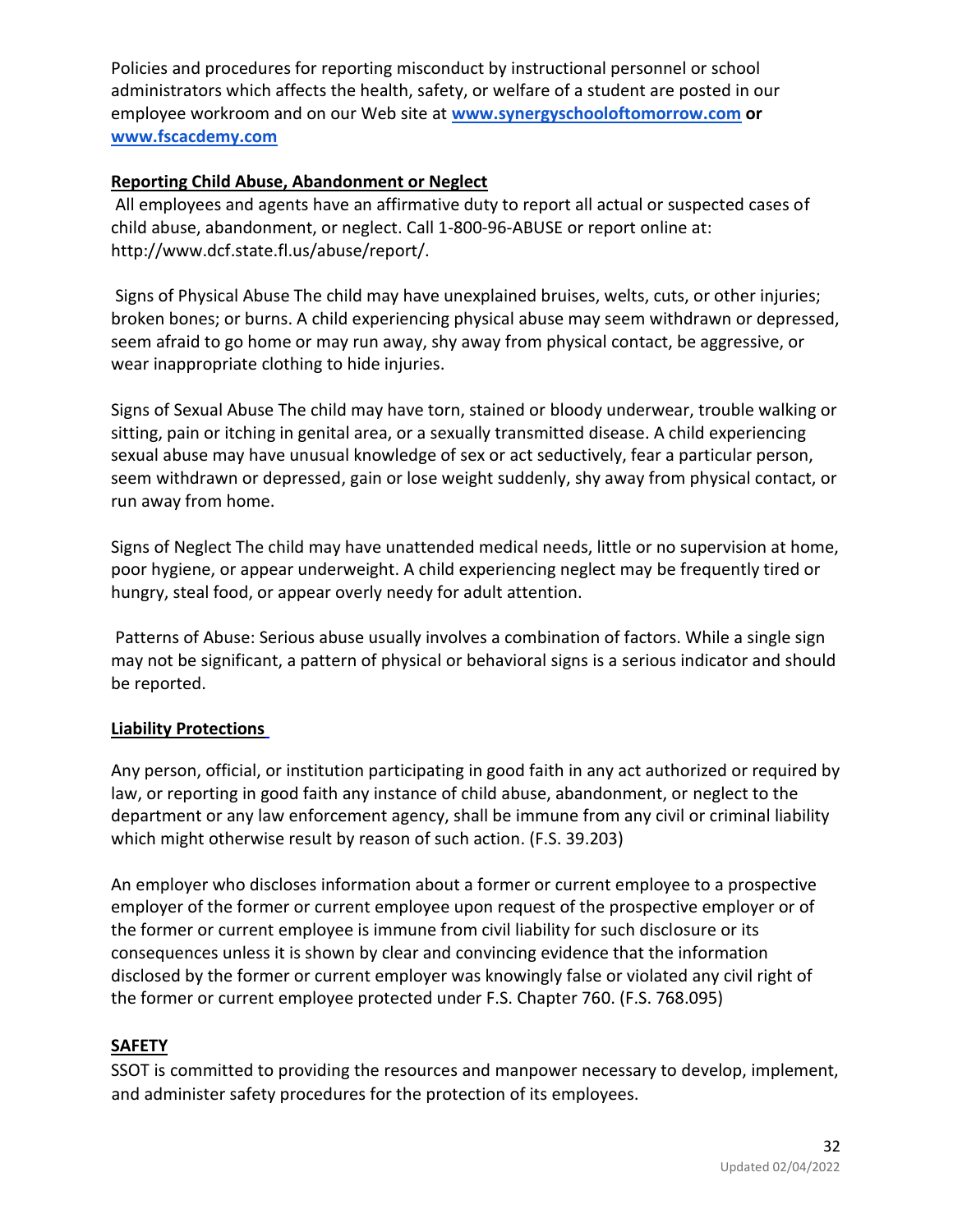All employees are expected to meet their responsibilities to make the safety procedures effective and productive. Periodic reviews of our safety procedures will be conducted by management to maintain its effectiveness.

# **Reporting Safety Issues**

All accidents, injuries, potential safety hazards, safety suggestions and health and safety related issues must be reported immediately to your supervisor, School Leader and Human Resources. If an employee is injured and require emergency response, management will contact the response agency, if needed. If an injury does not require medical attention, an Employer Report of Injury/Illness Form must still be completed in case medical treatment is later needed, and to ensure that any existing safety hazards are corrected. The employee's Claim for Worker's Compensation Benefits Form must be completed in all cases in which an injury requiring medical attention has occurred.

# **Safety Rules***:*

- Report all work related injuries to your supervisor immediately.
- Immediately report accidents, near accidents, and property damage to your supervisor regardless of severity.
- Horseplay and fighting will not be tolerated in the workplace.
- Use required personal protective equipment (PPE) and/or safety procedures to protect yourself from potential hazards that cannot be eliminated. Maintain your PPE in good condition.
- Possession of unauthorized firearms, alcoholic beverages, illegal drugs, or unauthorized medically prescribed drugs will not be tolerated in the workplace. Inform your immediate supervisor if you are required to take medication during work hours. Written medical evidence stating that the medication will not adversely affect your

decision making or physical ability may be required, particularly if you drive a vehicle on organization business.

- Operate equipment only if you are trained and authorized.
- If you do not understand your job assignment, ask your supervisor for help.
- Inspect your workstation/area for potential hazards and ensure that the equipment is in safe operating condition before using it.
- Immediately report any unsafe condition or act to your supervisor.
- Take any temporary corrective action you can to render the area safe until permanent corrections can be made.
- If your work creates a potential hazard, correct the hazard immediately or use safety tape/signs to isolate the area before leaving it unattended.
- If there is any doubt concerning the safety of the work method to be used, consult your supervisor before beginning the work.
- Follow recommended work procedures outlined for the job including safe work methods.
- Maintain an orderly environment. Store all equipment in a designated place.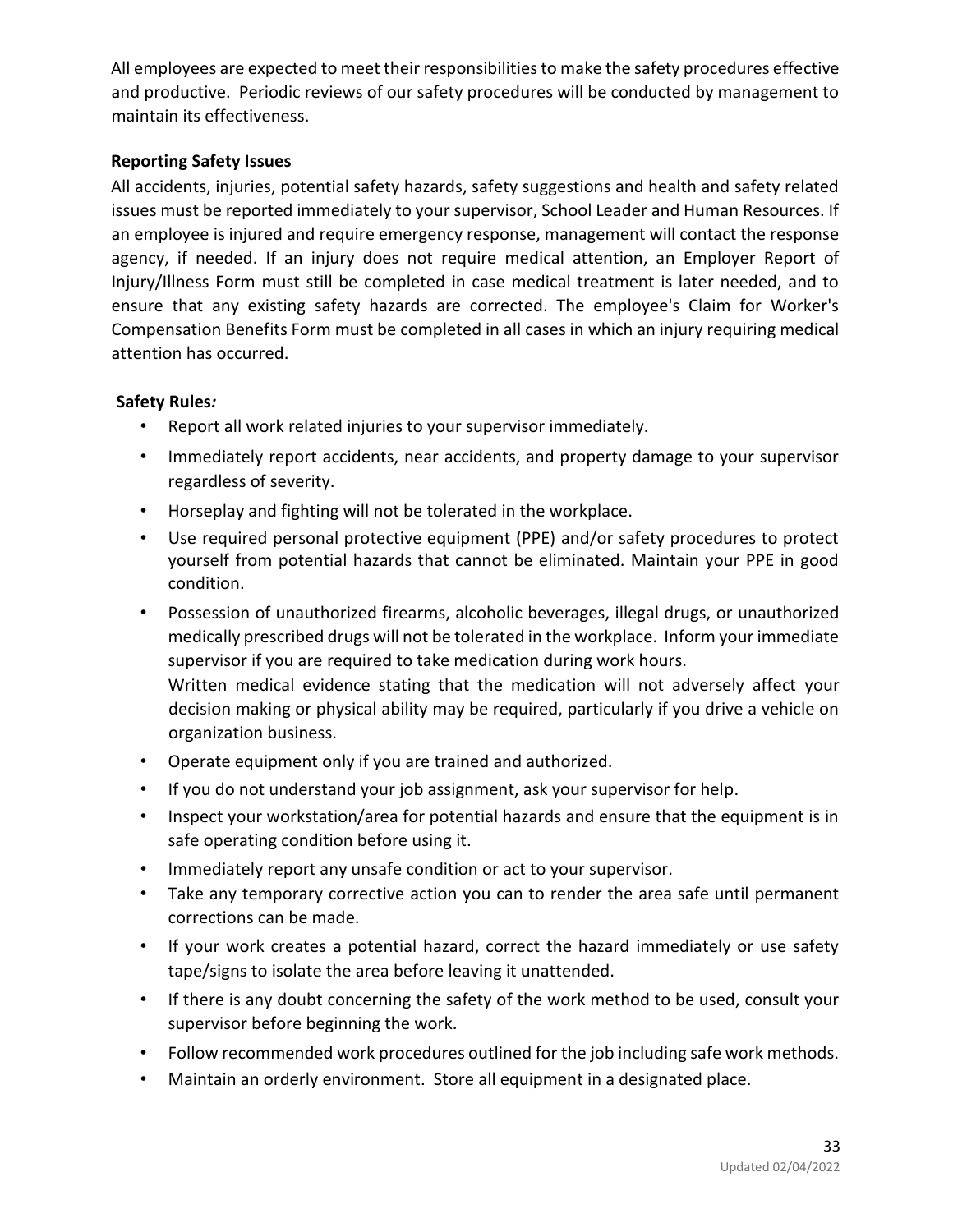- Report any smoke, fire, or unusual odors to your supervisor, School Leader or Human Resources.
- Use proper lifting techniques. For objects exceeding 50 pounds in weight, specific methods for safe lifting should be determined by your immediate supervisor.
- Never attempt to catch a falling object.
- Comply with all state and local traffic laws, signs, signals, markers, and persons designated to direct traffic. Fasten seat belts before driving any motor vehicle.
- Know and follow departmental rules regarding first aid, emergency procedures, evacuation routes, and fire department notification.
- Assist and cooperate with all safety investigations and inspections and assist in implementing safety procedures as requested.

Employees who do not comply with these safety rules may be subject to disciplinary action and may be considered undesirable for continued employment with SSOT.

#### **REPORT INJURIES**

Immediately report all injuries, no matter how slight, to your supervisor, School Leader or Human Resources.

#### **WORKERS COMPENSATION**

All employees are covered by Worker's Compensation. Any injury must be reported immediately to an Administrator, and a written report completed. If a workplace injury does occur, a drug test will immediately follow as per the workers compensation guidelines.

# **Questions**

If employees are ever in doubt regarding the safe way to perform a task, please do not proceed until the supervisor has been consulted.

Employees will not be asked to perform any task that may be dangerous to their health, safety, or security. If you feel a task may be dangerous, inform your supervisor, School Leader, or Human Resources immediately.

SSOT strongly encourages employee participation and your input on health and safety matters. Employees may report potential hazards and make suggestions about safety without fear of retaliation. SSOT appreciates, encourages, and expects this type of involvement! The success of the safety program relies on the participation of all employees.

Although it is SSOT's responsibility to provide for the safety, health, and security of its workers during working, hours, it is the responsibility of each employee to abide by the rules, regulations and guidelines set forth. Remember, failure to adhere to these rules will be considered serious infractions of safety rules and will result in disciplinary actions.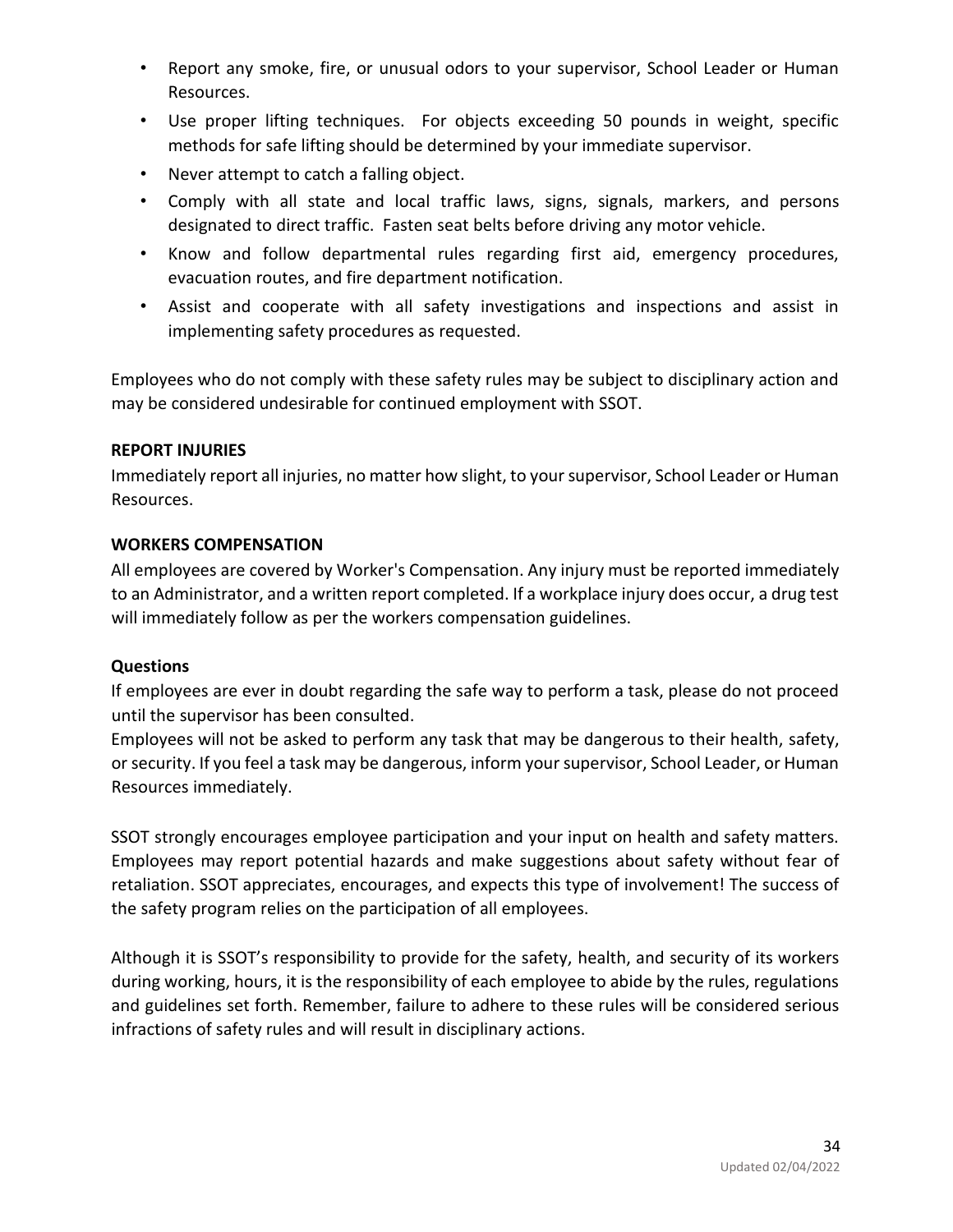Note: Employees who return to work after being absent due to a work-related injury must report to Human Resources with a doctor's clearance before returning to work. Human Resources will then provide a Return-to-Work Clearance for the employee.

#### **WEAPONS**

To ensure that SSOT maintains a workplace safe and free of violence for all employees, SSOT prohibits the possession or use of perilous weapons on SSOT property. A license to carry the weapon on organization property does not supersede this policy.

Any employee in violation of this policy will be subject to prompt disciplinary action, up to and including termination. All employees are subject to this provision, including contract and temporary employees, visitors, and customers on organization property. The only exception to this policy will be police officers, security counselors or other persons who have been given written consent by SSOT to carry a weapon on the property.

"SSOT property" is defined as all SSOT managed buildings and surrounding areas such as sidewalks, walkways, driveways, and parking lots under SSOT's management authority.

"Dangerous weapons" include, but are not limited to, firearms, explosives, knives, and other weapons that might be considered dangerous or that could cause harm. Employees are responsible for making sure that any item possessed by the employee is not prohibited by this policy.

SSOT reserves the right at any time and at its discretion to search all packages, containers, briefcases, purses, lockers, desks, enclosures, and persons entering its property, for the purpose of determining whether any weapon has been brought onto its property or premises in violation of this policy.

Employees who fail or refuse to promptly permit a search under this policy will be subject to discipline up to and including a termination.

# **FIRE PREVENTION**

Know the location of the fire extinguisher(s) in your area and make sure they are always kept clear. Notify the School Operations Manager if an extinguisher is used or if the seal is broken. Keep in mind that extinguishers that are rated ABC can be used for paper, wood, or electrical fires. Make sure all flammable liquids, such as alcohol, are stored in approved and appropriately labeled safety cans and are not exposed to any ignition source. There will be regular fire drills held at each school site. If you are aware of a fire, you should:

- Pull the nearest fire alarm.
- Immediately contact the fire department.
- If the fire is small and contained, locate the nearest fire extinguisher. This should only be attempted by employees who are knowledgeable in the correct use of fire extinguishers.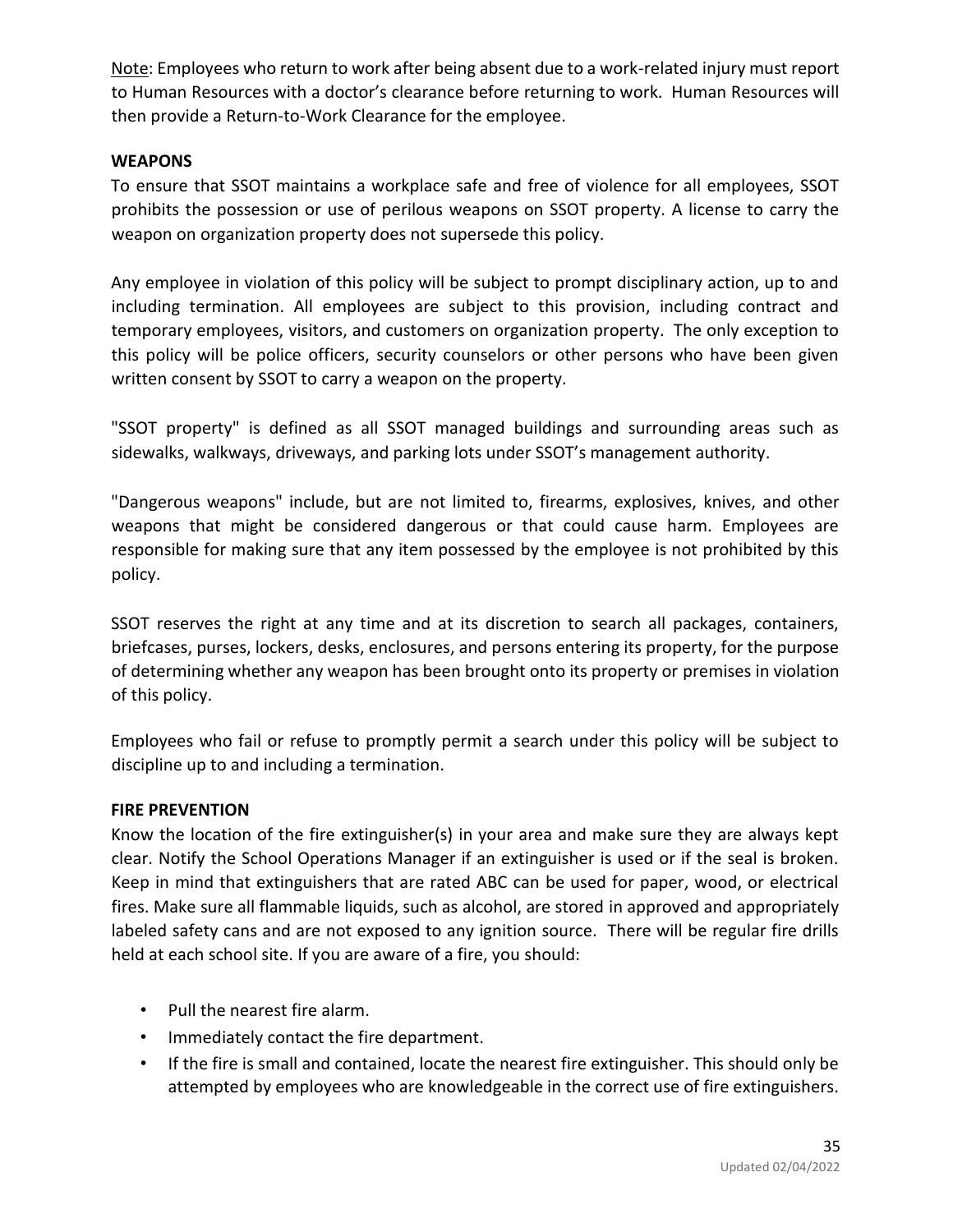- If the fire is out of control, leave the area immediately. No attempt should be made to fight the fire.
- When the fire department arrives, direct the crew to the fire. Do not re-enter the building until directed to do so by the fire department.

# **EMERGENCY EVACUATION**

If you are advised to evacuate the building, you should:

- Stop all work immediately and proceed calmly with all students to nearest exit.
- Exit quickly, but do not run. Do not stop for personal belongings.
- Proceed, in an orderly fashion, to a parking lot near the building. Be present and accounted for during roll call.
- Security or School Leader Contact outside emergency response agencies, if needed.
- Do not re-enter the building until instructed to do so.

# **INCLEMENT WEATHER/EMERGENCY SCHOOL CLOSING**

At times, emergencies such as severe weather, fires, or power failures can disturb school operations. The decision to close the office or schools is the decision of the CEO. When the decision to close is made, employees will receive notification from their direct

supervisor or School Leader.

Please listen to local news, the radio, and check social media when there is inclement weather. In general, SSOT will follow the decisions of the St. Lucie County School District.

Days that the schools are closed due to inclement weather may create a need to extend the school year or shorten holiday breaks.

# **GOOD HOUSEKEEPING**

Neatness and good housekeeping are signs of efficiency. You are always expected to keep your classroom or work area neat and orderly – it is a required safety precaution. If there is a liquid spill, clean it up immediately.

Do not leave materials or other objects on the floor that may cause others to trip or fall. Keep aisles, exits, electrical panels, fire extinguishers, and doorways always clear.

Easily accessible trash receptacles are located throughout the building. Please put all litter in the appropriate receptacles and containers. Always be aware of good health and safety standards, including fire and loss prevention. Please report anything that needs repairing or replacing to your supervisor and Operations immediately.

# **SECURITY**

Maintaining the security of SSOT schools and offices is every employee's responsibility. Develop habits that ensure security as a matter of course. For example:

• Know the location of all alarms and fire extinguishers and familiarize yourself with the proper procedure for using them, should the need arise.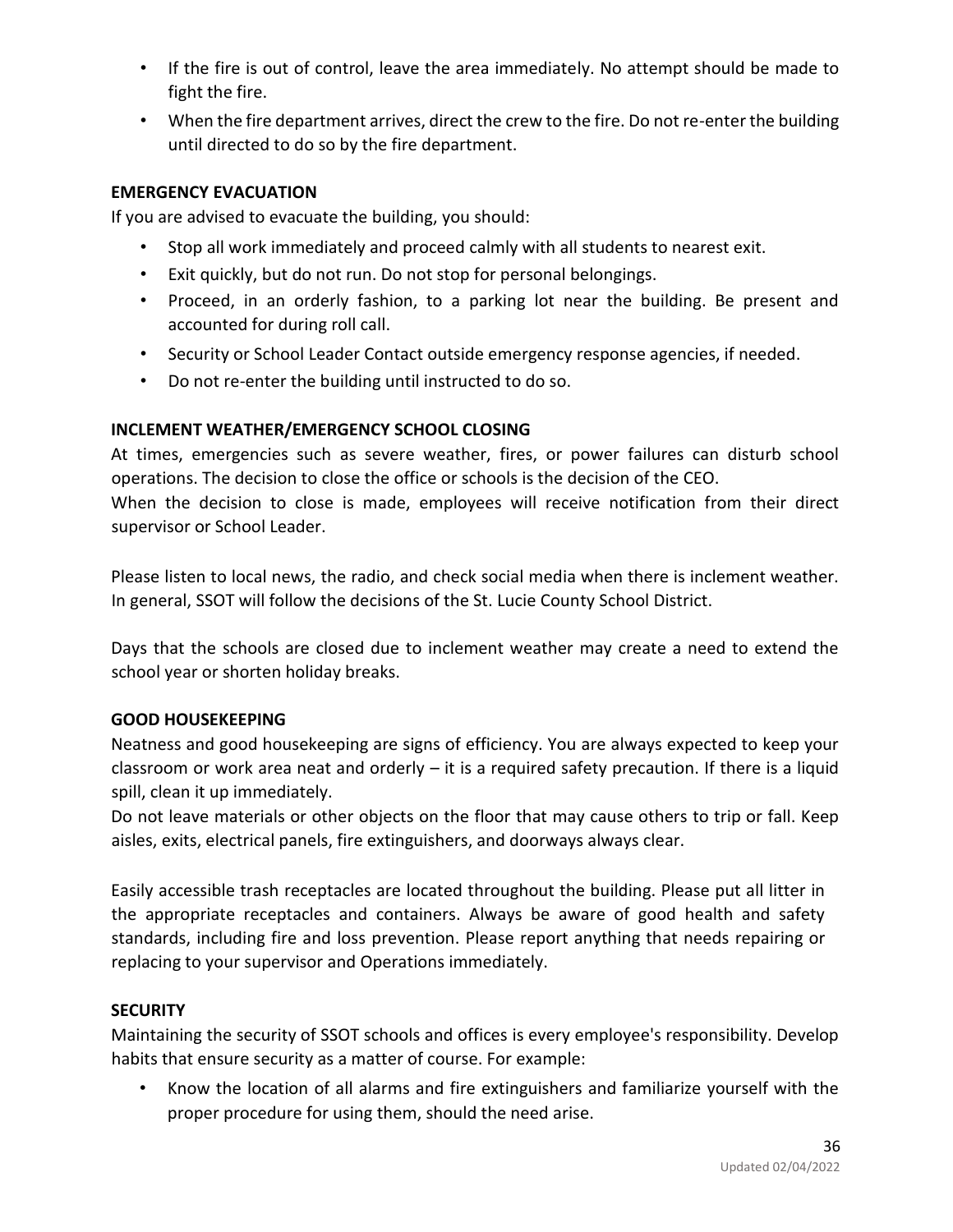• When you leave SSOT's premises make sure that all entrances are properly locked and secured.

#### **PARKING**

You are encouraged to use the parking areas designated for our employees. Remember to lock your car every day and park within the specified areas.

Courtesy and common sense in parking will help eliminate accidents, personal injuries, and damage to your vehicle and to the vehicles of other employees.

If you should damage another car while parking or leaving, immediately report the incident, along with the license numbers of both vehicles and any other pertinent information you may have to your School Operations Manager or Security.

# *SSOT cannot be and is not responsible for any loss, theft, or damage to your vehicle or any of its contents.*

# **PROPERTY**

#### **Personal Property**

SSOT is not responsible for the loss, theft, or damage of an employee's personal property. Therefore, we strongly urge employees to take the necessary precautions to ensure the safety of such property.

#### **Company Property**

Company property is defined as any piece of technology, equipment, furnishing, vehicle, building, or supply owned, leased, or otherwise in the custodial care of the Company or any person acting as a company representative. It is the responsibility of each employee to ensure proper use and maintenance of Company property. Should any employee know about any misuse, they must notify their supervisor immediately.

Employees may not use company property for personal reasons unless specific permission has been granted by a member of management. Employees will be held responsible for any loss or damage incurred while the property is in their possession for personal use. If the property is in disrepair when the employee takes possession, they should note those issues with a member of management, so they are not held responsible for them upon return.

Employees are expected to take reasonable care of company property being used for company business. Normal wear and tear is to be expected, but any employee found to neglect or misuse company property may be subject to discipline, up to and including termination. Failure to return company property may result in legal action.

Employees may be issued SSOT property for use during their employment. Such items include but are not limited to computer equipment, keys, communication devices. Employees are required to sign a Property File Form and logs when items are issued.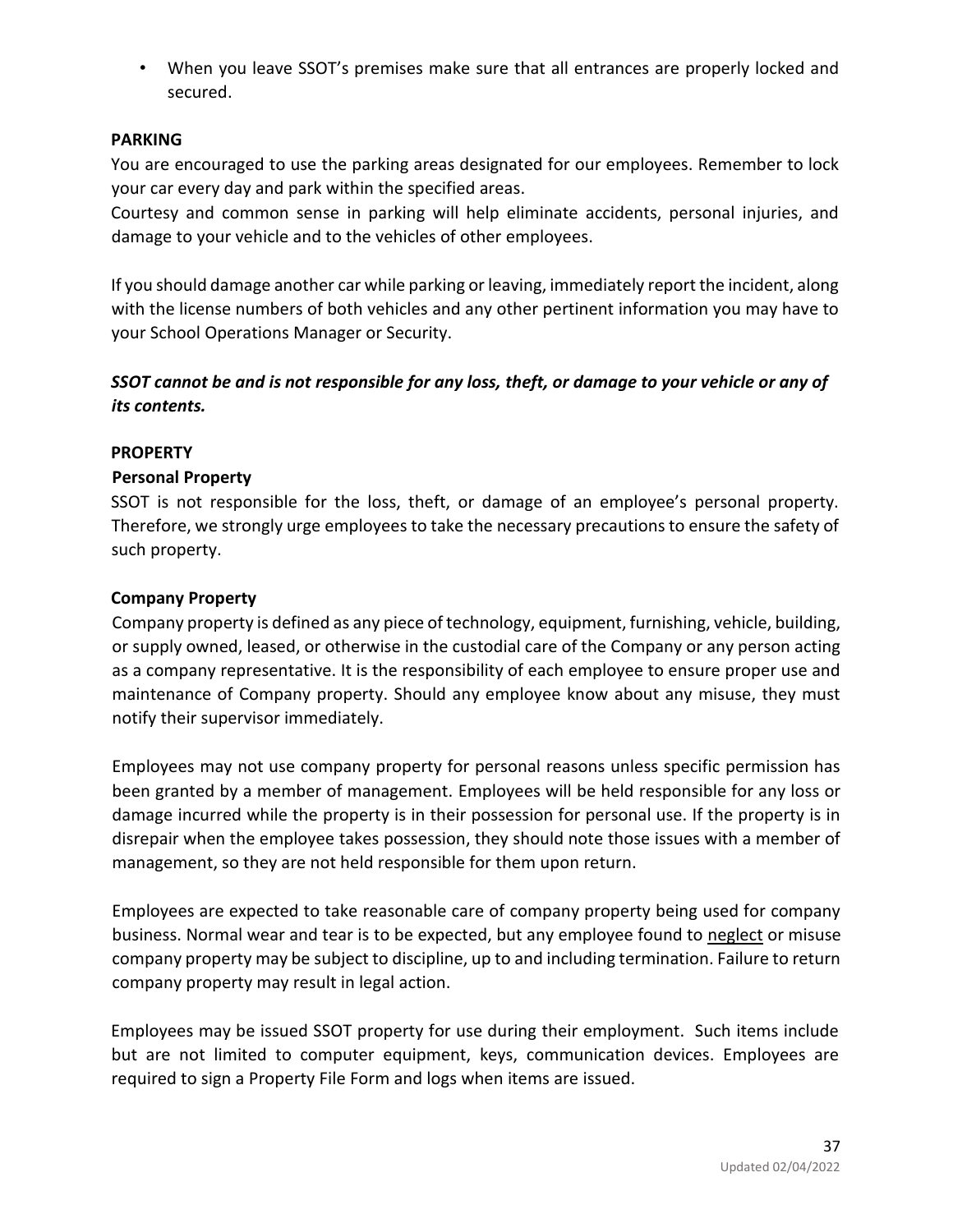It is the employee responsibility to ensure company items issued are secure. At no time should company equipment be left in an unsecure area, cabinets or drawers that other employees, volunteers or public may have access. This practice is in direct violation of company policy as it may leave the company vulunerable. Furthermore, employees will be financially responsible for any lost or damaged company property issued. The value of any property issued will be deducted from the employee's paycheck. Employees will be required to sign an acknowledgment form for this purpose.

# **Personal Use of SSOT Property and Proprietary Information**

Employees are not allowed to borrow SSOT equipment for their own personal use. In no instance may equipment be taken from the school premises without prior management approval. Furthermore, employees may not remove company proprietary information including, but not limited, student transcripts, personnel files, bank records, sensitive student information, cumulative folders, trackers and, etc. without permission. Employees identified in this type of behavior will be subject to an internal and/or external investigation, disciplinary action up to, and including termination and legal action proceedings.

As an SSOT employee, you accept full responsibility for accountability, proper utilization and losses of equipment assigned to you or under your control as well as confidential and/or company proprietary information you may be privy to.

Employees are responsible for returning the equipment in good condition and may be required to pay for any damages that occur because of improper use/loss while using the equipment. Proprietary company information removed from the premises must be returned immediately and its entirety.

# **SMOKE-FREE ENVIRONMENT**

In consideration of the reports of the Surgeon General of the United States and in keeping with SSOT's intent to provide a safe and healthy work environment, no person shall smoke, chew, or otherwise consume any tobacco or tobacco product while on SSOT grounds or any school bus transporting children attending any SSOT school. Any person who violates this policy may be subject to disciplinary action up to and including termination.

The Smoke-Free Workplace policy applies to:

- All areas of buildings and grounds occupied by the organization's employees
- All SSOT-sponsored off-site conferences and meetings
- All vehicles owned or leased by SSOT
- All visitors to school sites
- All contractors and consultants and/or their employees working on school sites.
- All temporary employees
- All student interns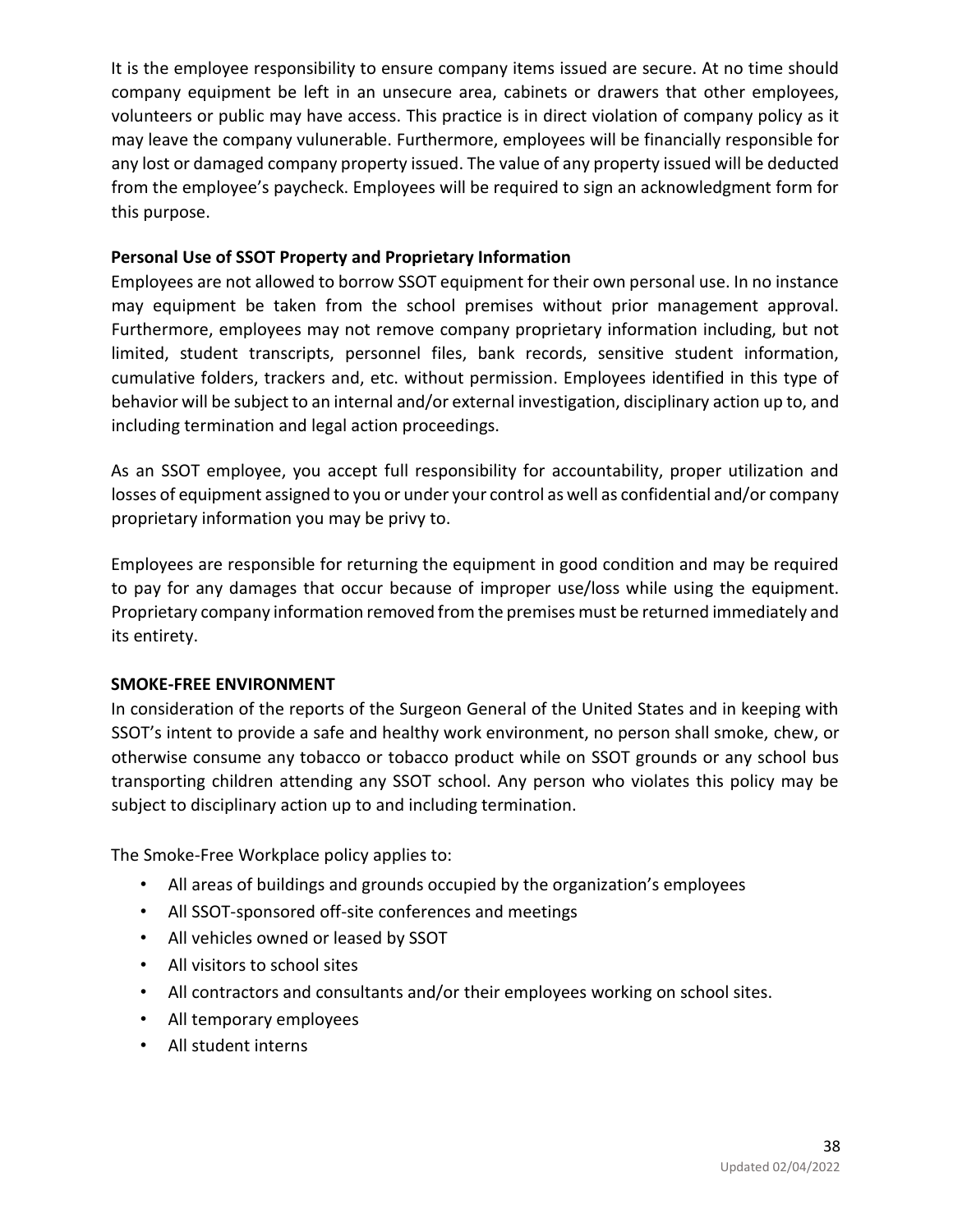We believe that the spirit of thoughtfulness and cooperation, which are characteristics of SSOT, are adequate to resolve any disputes which might arise under this policy. Where disputes cannot be so resolved, the rights of the nonsmoker shall be given precedence, as required. Employees who violate this smoking policy will be subject to disciplinary action up to and including immediate discharge.

#### **EMPLOYEE DISCIPLINARY PROCEDURE**

It is SSOT's expectation that all employees will conduct themselves accordingly and to accepted standards of conduct and performance. When employees do not meet these standards, it is the supervisor's responsibility to act in a timely manner and initiate a program of disciplinary steps to address the problem.

Although employment with SSOT is based on mutual consent and both the employee and SSOT has the right to terminate employment at will, with or without cause or advance notice, SSOT may use progressive discipline to address performance and behavior issues. This policy is intended to ensure that all employees are treated as consistently and fair throughout the organization.

The disciplinary program has four major purposes:

1) to ensure that the employee knows what the problem is; 2) to communicate what the supervisor's expectations are for the employee to correct the problem; 3) to provide appropriate penalties for improper work conduct; and 4) to provide a record of corrective action taken by supervisors in such problem situations.

#### **Progressive Discipline**

Progressive discipline is a formal process which includes several steps or levels of discipline, each of which provides the employee with the opportunity to correct the problem or inadequacy. These steps are outlined on the Employee Incident Report, which may be used in disciplining employees for infractions. Depending on the circumstances and severity of the infraction, disciplinary action may involve the steps outlined below. The seriousness of the situation will determine the action taken in any given circumstance, and an employee's overall work and attendance records may be considered. SSOT will take the action believed to be most appropriate in each situation and can bypass any of the steps outlined below.

Unless the severity of the infraction warrants otherwise, prior to moving to formal discipline the supervisor should do the following:

- 1. Do a thorough fact-finding that includes collection of all information and applicable records.
- 2. Hold a discussion in private with the employee. During the discussion the supervisor should state the problem clearly and allow the employee to respond.
- 3. Follow up with the employee after the meeting and after all information has been gathered, to report the findings.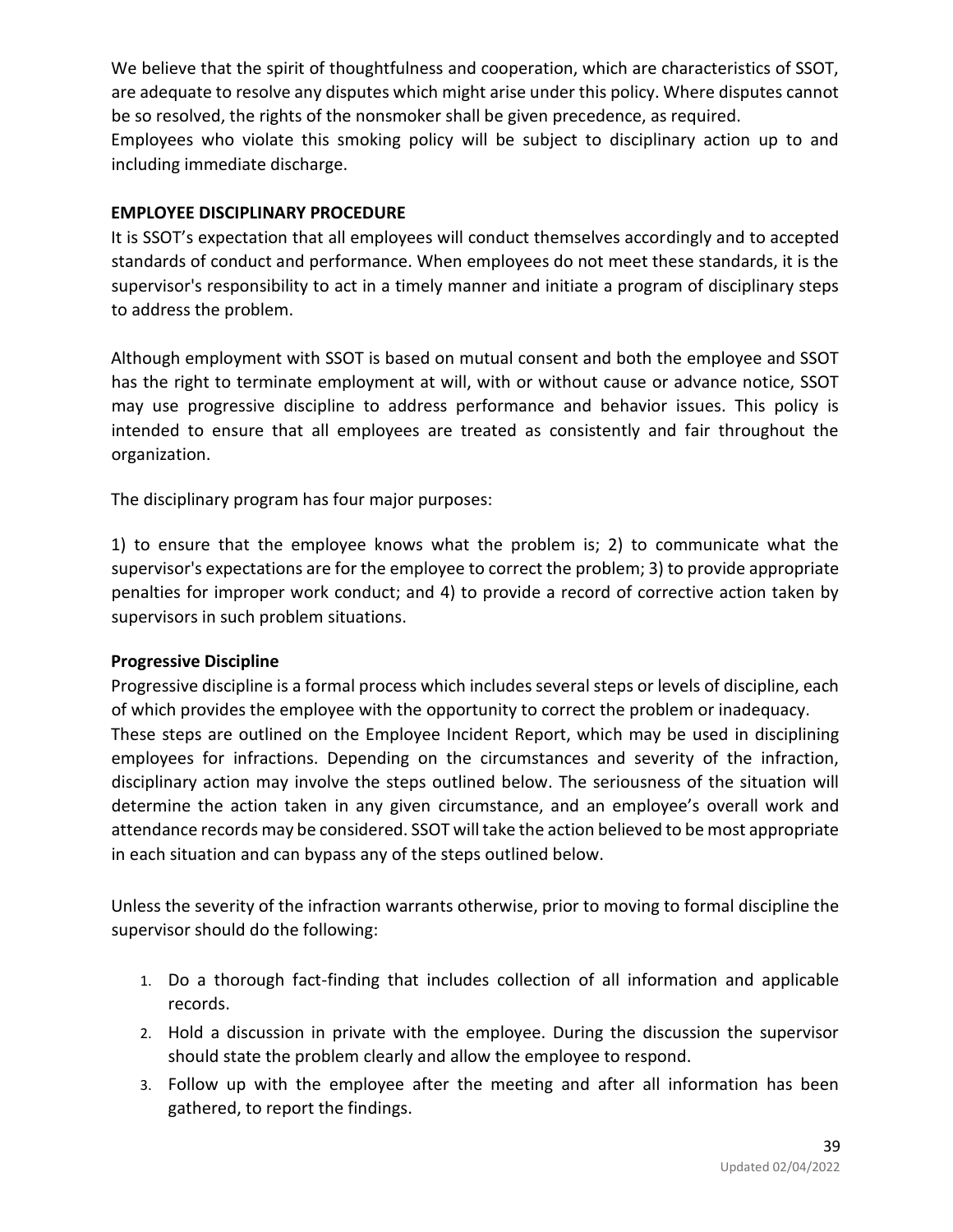If the supervisor intends to move to formal discipline, the employee should be told at the conclusion of the follow-up meeting or as soon after as possible. It should be made clear to the employee which level or step of the discipline process is being applied.

- 4. Provide a follow up letter as soon after the meeting as possible. The letter should include the date and time of the follow-up meeting, a brief statement of the problem, the supervisor's expectations, and the conclusion reached in the meeting.
- 5. The stage of discipline must be clearly noted, and a statement made that lack of improvement will result in further discipline.

# **Disciplinary Action Progressive Steps**

There are four (4) steps in the progressive discipline process; however, in cases of misconduct or repeated infractions, the process may be shortened and the supervisor, in consultation with the Human Resources department, may move directly to a later step in the process, including termination.

All disciplinary action should be taken within a reasonable time frame and be documented on an Employee Incident Report. It is recommended that no more than two (2) days elapse between the time the supervisor learns or has knowledge of the offense, and the action is taken.

# **Verbal Warning**

Verbal warnings are for minor first offenses. It is important that supervisors not re-use the verbal warning for the same type of offense. No more than two verbal warnings should be given. A supervisor should have a full discussion with the employee before giving the warning to ensure that the employee can respond or to give additional information. If the supervisor believes that a verbal warning is appropriate, it should be made clear to the employee that the verbal warning is the first step in the progressive discipline process.

The verbal warning should be documented for the supervisor's record, and it is recommended that a note summarizing the warning be given to the employee. The record and note should record the date, time, and reason for the warning. The verbal warning remains in effect for 12 months.

# **Written Warning**

After an employee has received a verbal warning or if the severity of the infraction warrants, a subsequent offense may be addressed by a written warning as appropriate. Supervisors should review the draft of the written warning with the Human Resources department.

The supervisor and employee first meet to discuss the problem. In the discussion, the supervisor must review the incident or performance problem which requires the warning, and the supervisor and employee should exchange ideas and information regarding solution(s) to the problem. The written warning should be given to the employee directly following the discussion, with copies to the Human Resources department for the employee's official personnel file. Written warnings are retained in the employee's formal record for 12 months. The written warning should: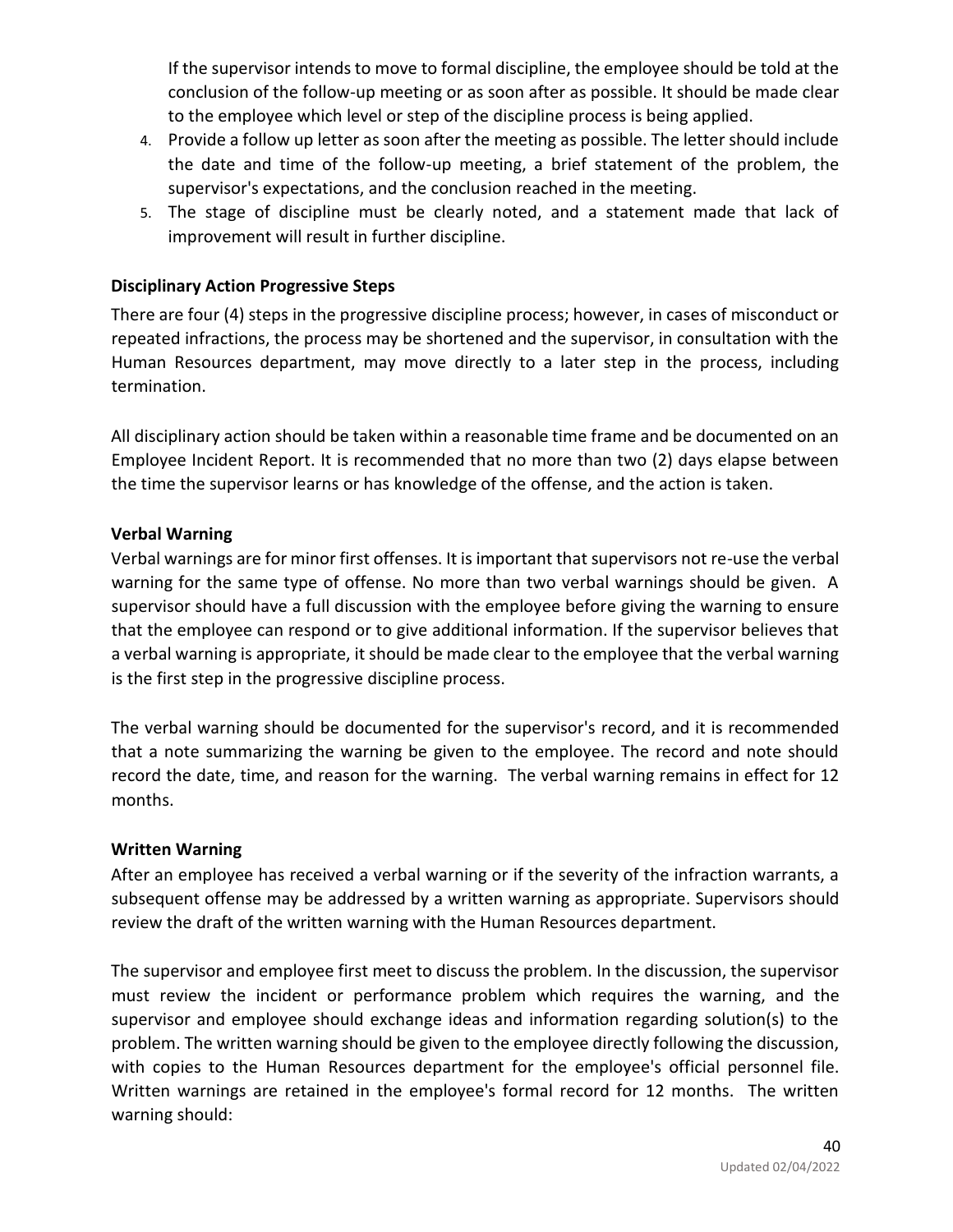- Documented on the Employee Incident Report;
- Thoroughly and specifically describe the situation which prompted the warning; including day, date, time, location, and what the supervisor saw or heard;
- Indicate why the behavior or performance is unacceptable;
- Include a summary of the decisions that were reached during the discussion regarding how the employee would correct the problem;
- State that if the behavior continues or other problems occur, additional corrective measures may be taken, which may result in termination of employment;
- If the written warning is given without a prior discussion regarding the incident between the supervisor and employee, the supervisor should discuss the matter with the employee when giving the employee the warning.

**Final Written Warning:** After an employee has received a first written warning or if the severity of the infraction warrants, a subsequent offense may be addressed by a Final Written Warning. The steps listed for a Written Warning should be repeated (share content of warning with HR department and meet with employee to discuss repeated offense). The final written warning should be given to the employee directly following the discussion, with copies to the Human Resources department for the employee's official personnel file. Final written warnings are retained in the employee's formal record for 12 months.

**Termination**: Termination of employment is the culmination of the progressive discipline process or the penalty for very serious offenses. If deemed necessary, the Human Resources department will conduct a pre-termination hearing. The purpose of the hearing is to review with the employee's supervisor and the employee, the documentation and any new circumstances leading to the supervisor's request to terminate.

# **SEPARATION OF EMPLOYMENT**

Employees who voluntarily end their employment with SSOT during the school year should give SSOT's Human Resources department and their direct supervisor at least two (2) weeks written notice in advance of their termination date.

While numerous circumstances may require working with an employee to correct a standard, there are several reasons that would require immediate separation of the work relationship:

- Any form of physical abuse of a student, or employee
- Withholding food or drink from a child as a form of punishment
- Endangering the life of a student or employee
- Failure to report professional misconduct or suspicion of child abuse
- Sleeping during work hours
- Dishonesty or removal of another employee's property without permission
- Misrepresentation of fact in seeking employment
- Failure to comply with school and classroom policy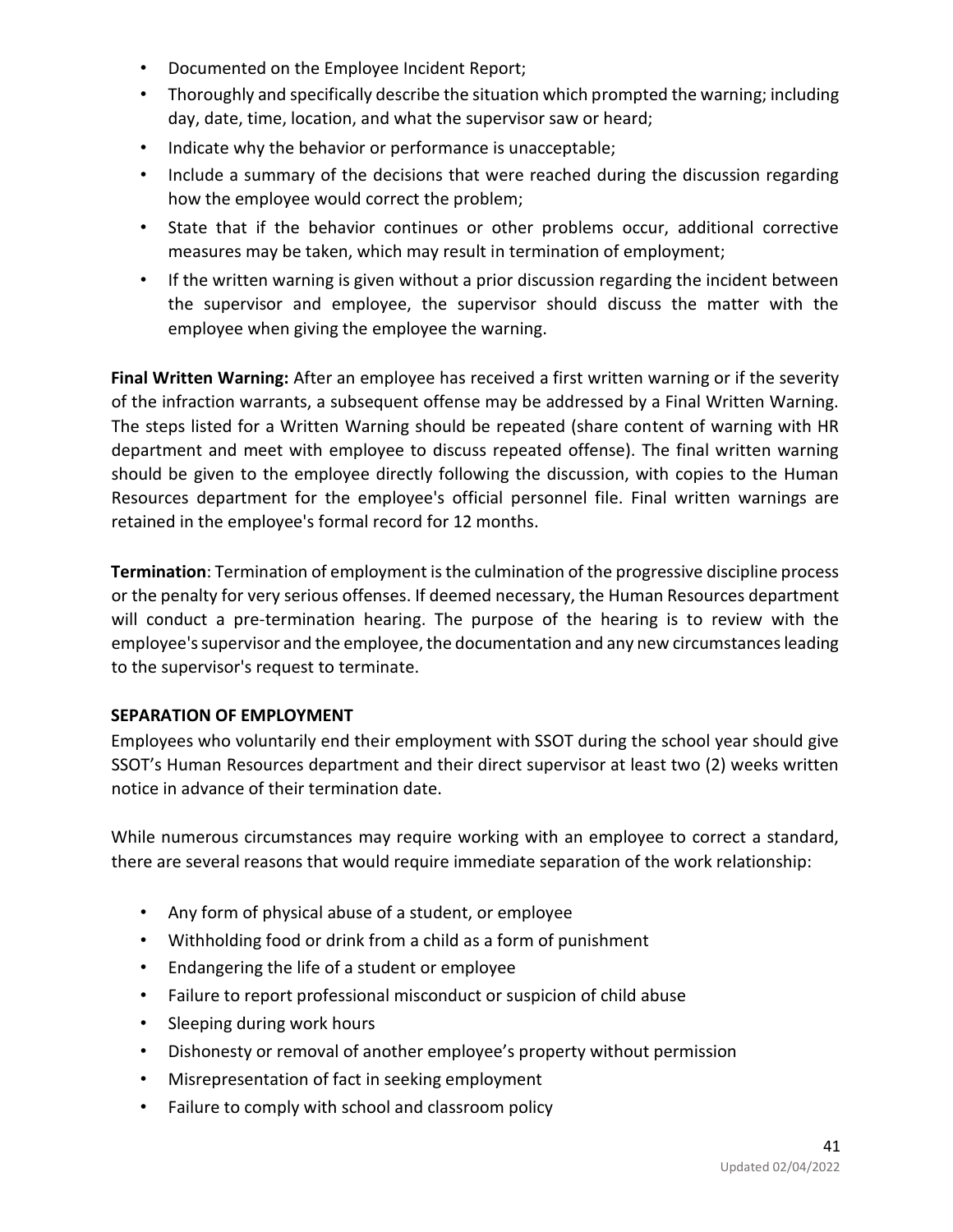- Failure to fulfill the terms of teacher expectations in this handbook and the teacher's contract
- Gross insubordination, including refusal to perform a duty connected with the job requested by the administration
- Violation of confidential information
- Abusive language to a supervisor or to any other employee or to a parent

# **EXIT INTERVIEW**

When an employee leaves SSOT, Human Resources requests that they participate in an exit interview or complete an exit survey, so that we can learn each employee's reasons for leaving, and/or any other impressions that the employee may have about SSOT. In the exit interview survey, employees can provide insight into areas for improvement that SSOT can make.

# **RETURN OF SSOT PROPERTY**

Employees may be issued SSOT property for use during their employment. Such items include but are not limited to computer equipment, keys, communication devices. Employees are required to sign a Property File Form and logs when items are issued. Items must be returned to SSOT at the time of employee's separation of employment. Employees will be responsible for any lost or damaged items.

The value of any property issued and not returned will be deducted from the employee's final paycheck. Employees will be required to sign an acknowledgment form for this purpose.

# **EMPLOYMENT INQUIRIES**

Employees of SSOT should not under any circumstances respond to any requests for information regarding another employee unless it is part of their assigned job responsibilities. Employees who receive requests for information regarding other employees should forward those requests to their supervisor who should then forward them to the Human Resources department.

# **COMMUNICATION**

# *Employee Communication with Coworkers*

Successful working relationships and conditions depend upon successful communication.

Not only do employees need to stay aware of changes in procedures, policies and general information, employees also need to communicate suggestions or problems as they affect their work. Employees should make sure they are aware of and utilize all SSOT methods of communication, including this Employee Handbook, bulletin boards, and discussions with the memoranda, staff meetings, newsletters, training sessions, and organization e-mail.

SSOT encourages all employees to discuss any issue they may have with a co-worker directly with that person. If a resolution cannot be reached, the employee should arrange a meeting with their supervisor to discuss any concern, problem, or issue that arises during their employment.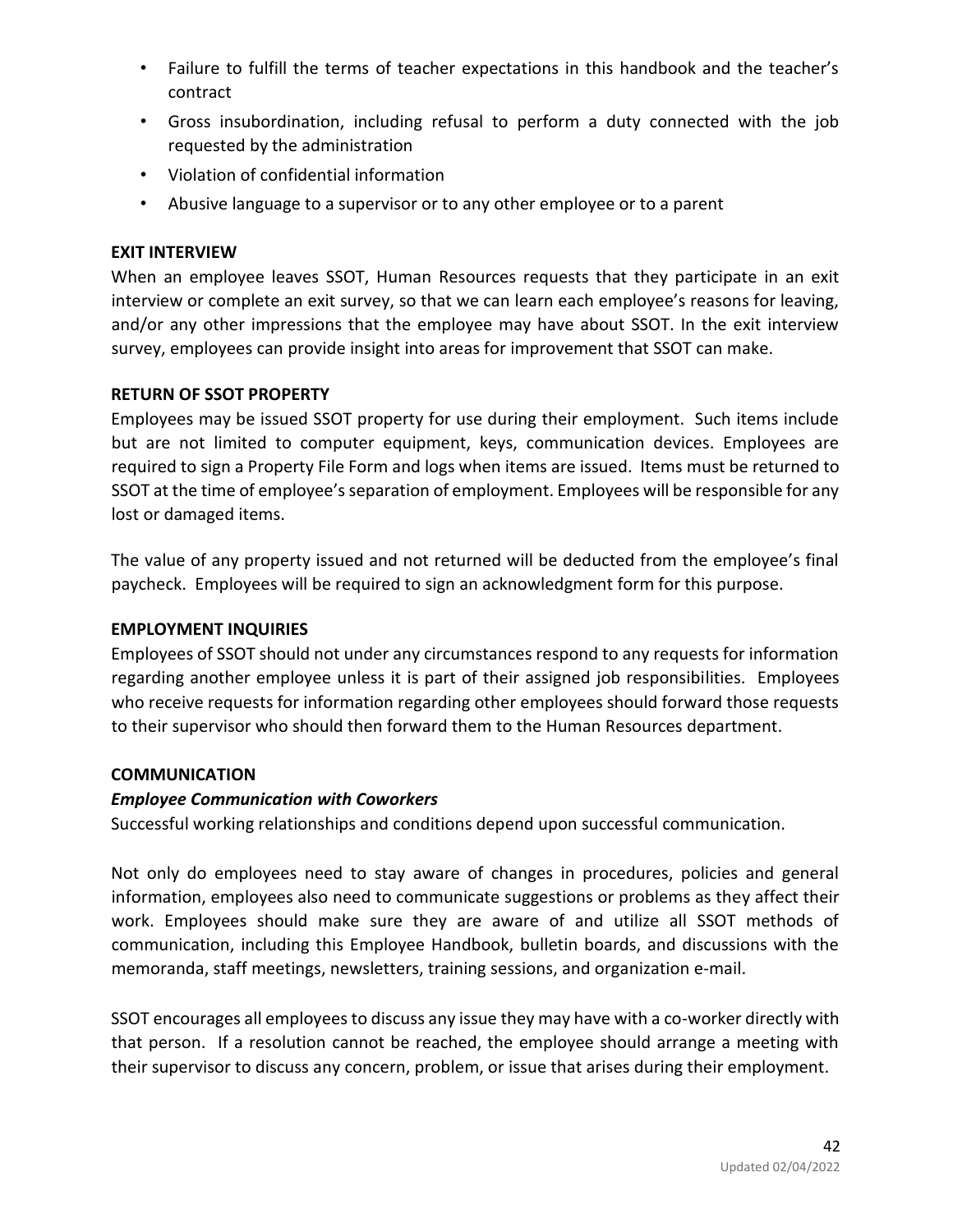If requested, any information discussed in such a meeting will be considered confidential to the extent reasonably practicable. Retaliation against any employee for meeting with their supervisor to voice their concerns will not be tolerated. Please remember it is counterproductive to a harmonious workplace for employees to create or repeat rumors. It is more constructive for an employee to consult their supervisor.

# **Communication Between Staff, Students and Parents**

Communication between students and parents with SSOT staff must be appropriate and in accordance with all applicable state and federal laws.

All communication, whether in writing, orally, or electronically, is expected to be professional, deemed reasonable and acceptable by any outside person, and limited to information that is school-related. Improper or inappropriate communication between SSOT employees and students and parents may include, but is not limited to, communication that may be viewed as derogatory, threatening, harassing, sexual, lewd, discriminatory, or suggestive in nature, regardless of who initiates the communication.

Any electronic communication between SSOT staff members and students (whether via SSOT provided or personal hardware or account) are considered SSOT work products and subject to public records. This includes sharing of information and/or communication via writing, images, signals, sounds, recordings, data, or intelligence of any kind that is transmitted or shared, including in physical or electronic form. As such, if SSOT employees use a personal cell phone or personal email address to communicate with students or parents, the employee implicitly agrees to provide SSOT access to the cell phone or emails if and/or when SSOT requests to do so.

# **Inappropriate Communications**

SSOT is aware that the reputations and careers of students and educators have been damaged due to inappropriate communications between parties. Therefore, the intent of the policy above is to ensure all employees and students aware of the expectations and procedures of our organization regarding communication with students and families.

**Communications of Politics, Religions, Movements and Other Sensitive Topics of Debate** SSOT promotes a healthy work environment. Therefore, employees are asked to refrain from discussion of politics, debates regarding religion, movements and other such topics that may cause debates.

# **Violations**

Any violation of this policy will be immediately investigated by the employee's supervisor.

The investigation will include dates, the name of the person reporting the allegation, and the specific allegation made. Employees identified in inappropriate communication may lead to disciplinary action up to and including termination.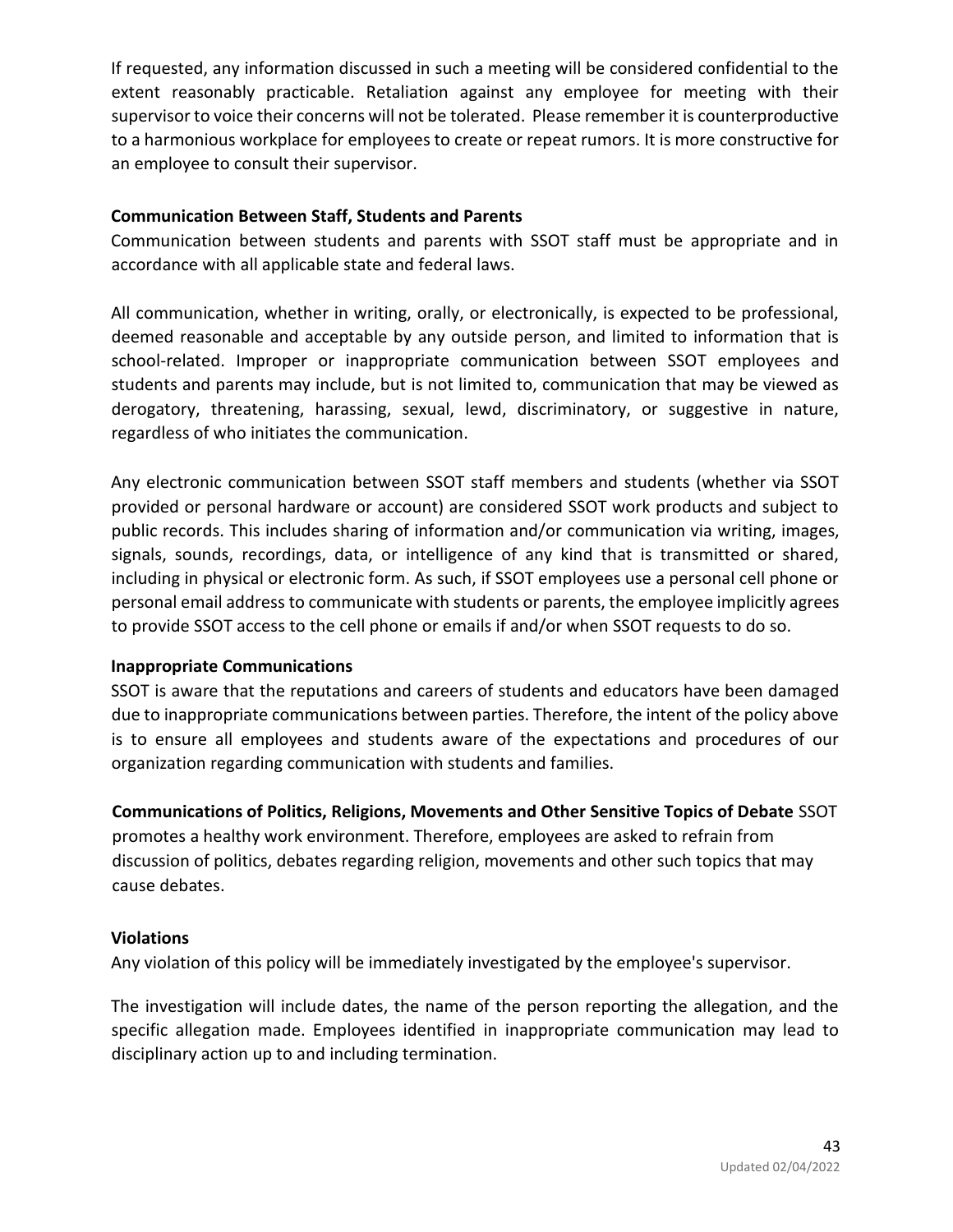# **COMPUTER SOFTWARE (Unauthorized Copying)**

SSOT does not condone the illegal duplication of software. The copyright law is clear. The copyright holder is given certain exclusive rights, including the right to make and distribute copies.

Title 17 of the U.S. Code states that "it is illegal to make or distribute copies of copyrighted material without authorization" (Section 106). The only exception is the users' right to make a backup copy for archival purposes (Section 117).

The law protects the exclusive rights of the copyright holder and does not give users the right to copy software unless the manufacturer does not provide a backup copy.

Unauthorized duplication of software is a federal crime. Penalties include fines up to and including \$250,000 and jail terms of up to five years.

Even the users of unlawful copies suffer from their own illegal actions. They receive no documentation, no customer support, and no information about product updates.

- SSOT licenses the use of computer software from select companies. SSOT does not own this software or its related documentation and, unless authorized by the software manufacturer, does not have the right to reproduce it.
- Regarding use on local area networks or on multiple machines, SSOT employees shall use the software only in accordance with the software publisher's license agreement.
- SSOT employees learning of any misuse of software or related documentation within the organization must notify the IT personnel immediately.
- According to the U.S. Copyright Law, illegal reproduction of software can be subject to civil damages and criminal penalties, including fines and imprisonment.
- SSOT employees who make, acquire, or use unauthorized copies of computer software shall be disciplined as appropriate under the circumstances. Such discipline may include termination.

# **COMPUTERS AND EMAIL ACCEPTABLE USE**

SSOT makes every effort to provide the best available technology to those performing services for SSOT. In this regard, SSOT has installed, at substantial expense, equipment such as computers and email.

This policy is to advise those who use our business equipment about access to and disclosure of computer stored information and email messages created, sent, or received by SSOT's employees with the use of SSOT's equipment.

This policy also sets forth policies on the proper use of the computer and email systems provided by SSOT. SSOT property, including computers and email, should only be used for conducting organization business. Incidental and occasional personal use of organization computers and our voice mail and email systems is permitted, but information and messages stored in these systems will be treated no differently from other business-related information and messages described below.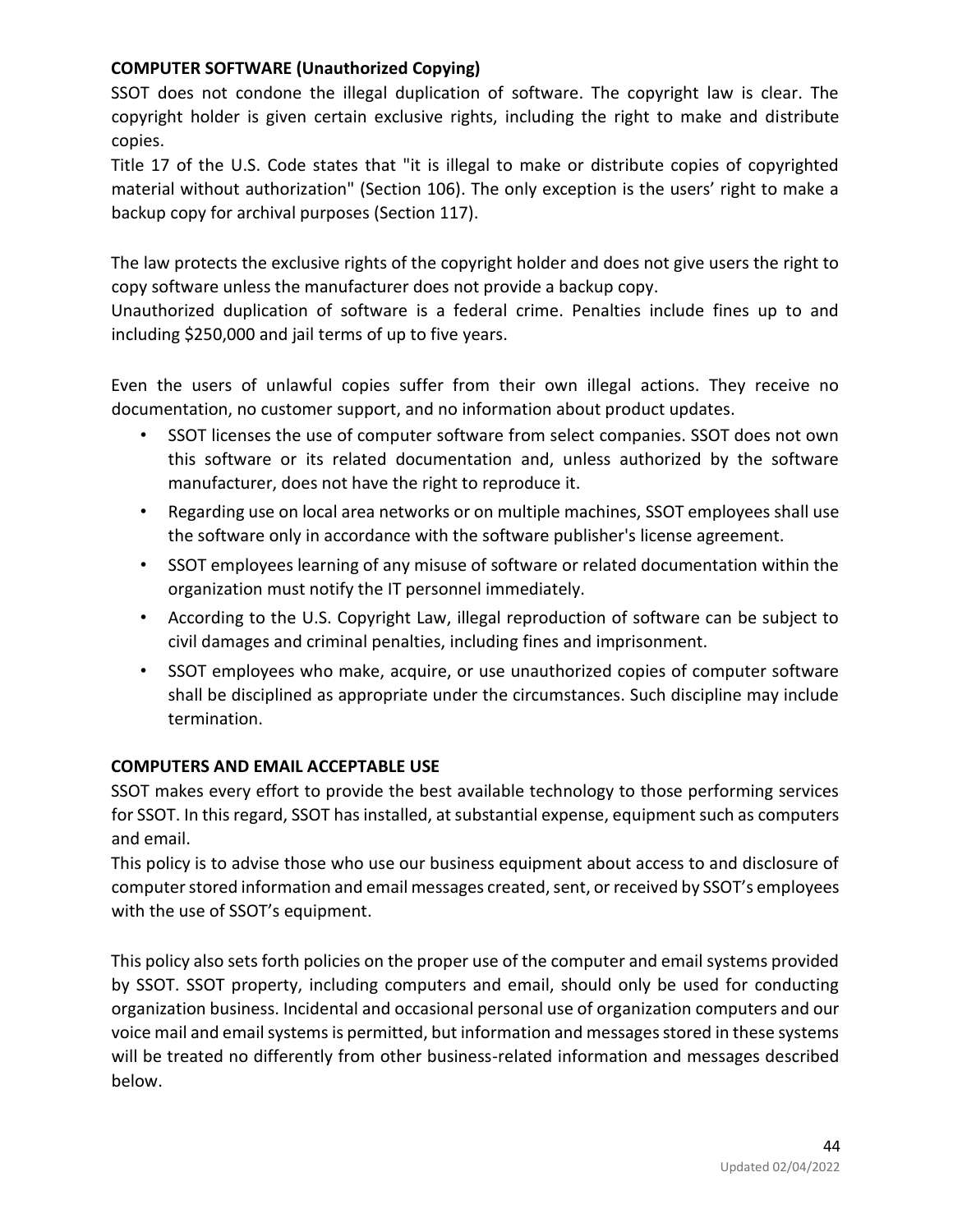#### **EMAIL**

Email is the standard form of communication within SSOT. It is the employee's responsibility to manage his/her own mailbox. Email is for business use, and personal use should be limited and occur during non-business hours. A warning will be generated when the mailbox capacity reaches 90% full and will continue until the maximum limit is reached. Email accounts of terminated employees will be disabled immediately and deleted from the system one month from the date of termination.

The use of the email system may not be used to solicit for commercial ventures, religious or political causes, outside organizations, or other non-job-related solicitations. Furthermore, email is not to be used to create any offensive or disruptive messages. Among those which are considered offensive, are any messages which contain sexual implications, racial slurs, gender specific comments, or any other comments that offensively address someone's age, race, sex, gender, sexual orientation, religious or political beliefs, national origin, or disability. In addition, the email shall not be used to send (upload) or receive (download) copyrighted materials, trade secrets, proprietary financial information, or similar materials without prior authorization.

Although SSOT provides certain codes to restrict access to computers and email to protect these systems against external parties or entities obtaining unauthorized access, employees should understand that these systems are intended for business use, and all computer information and email messages are to be considered SSOT records.

SSOT also needs to be able to respond to proper requests resulting from legal proceedings that call for electronically stored evidence. Therefore, SSOT must, and does, maintain the right and the ability to enter any of these systems and to inspect and review any, and all data recorded in those systems. Since SSOT reserves the right to obtain access to all email messages left on these systems, employees should not assume that such messages are private and confidential or that SSOT or its designated representatives will not have a need to access and review this information.

Individuals using SSOT's business equipment should also have no expectation that any information stored on their computer, whether the information is contained on a computer hard drive, Dropbox or in any other manner, will be private.

Accordingly, no employee should have an expectation of privacy as it relates to any computer or electronic equipment or software.

SSOT has the right to monitor email messages. SSOT will inspect the contents of computers or email during an investigation triggered by indications of unacceptable behavior or as necessary to locate needed information that is not more readily available by some other less intrusive means.

The contents of computers and email, properly obtained for some legitimate business purpose, may be disclosed by SSOT, if necessary, within or outside of SSOT.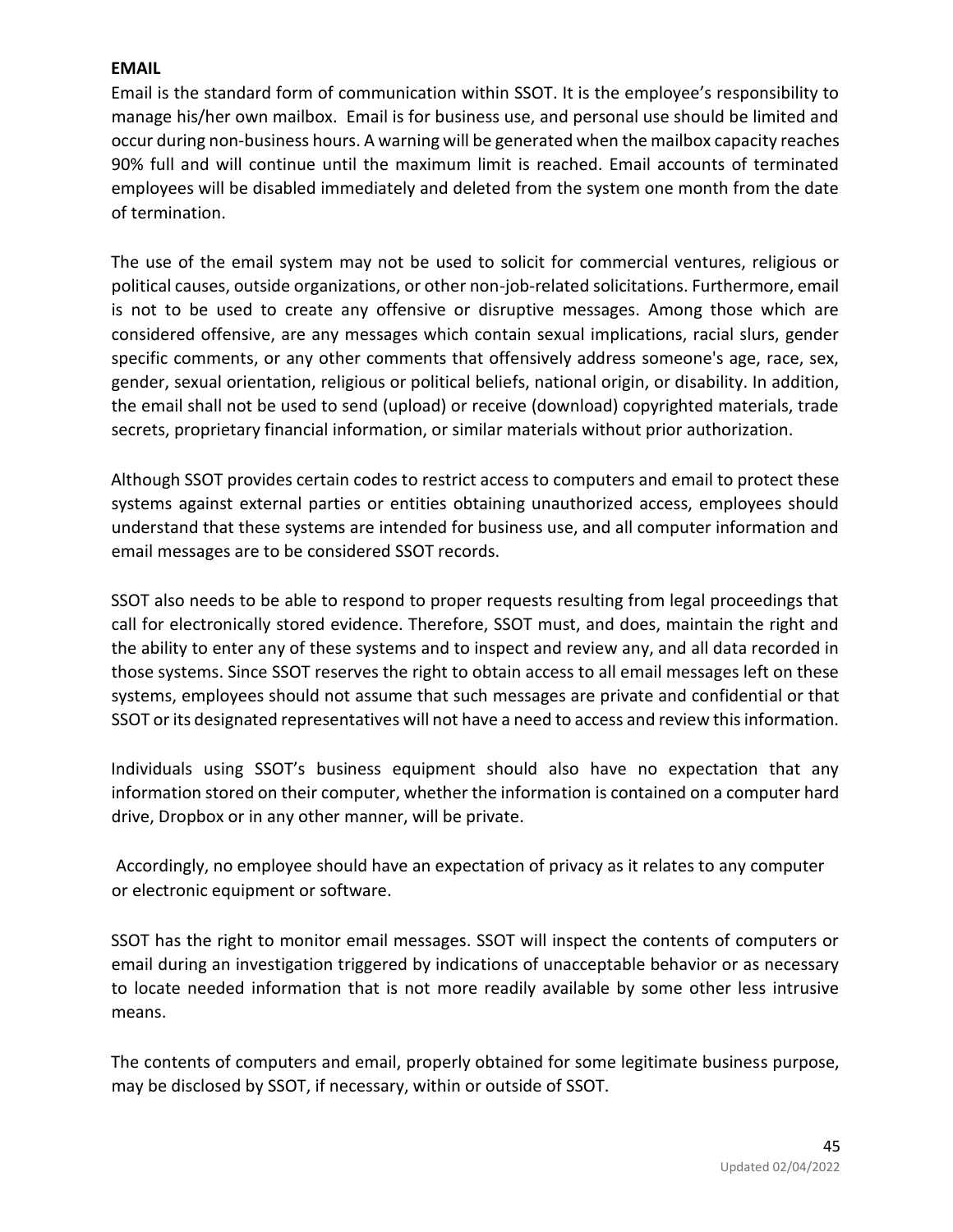Given SSOT's right to retrieve and read any email messages, such messages should be treated as confidential by other employees and accessed only by the intended recipient.

SSOT's Chief Executive Officer or Chief Financial Officer will review any request for access to the contents of an individual's computer or email prior to access being made without the individual's consent. Any employee who violates the Computer and Email policy may be subject to discipline, up to and including termination.

# **INTERNET USE AND SOFTWARE DOWNLOADING**

This policy defines the proper employee use of the SSOT Internet Access and the procedures for handling software download opportunities. When using the internet do the following:

- Respect the privacy of others and do not intentionally obtain copies, modify files, passwords or data that belong to others. Do not represent yourself as someone else by using another's account. Do not forward personal material without prior consent. Do not use language that is abusive, profane, or offensive.
- Respect the legal protection provided by copyright licenses to programs, books, articles, and data.
- Do not follow the links when offered unless you are aware of the origin of the message. Do not download software upgrades or suspect attachments without contacting the IT department beforehand. Software upgrades often are not adequately tested and can introduce incompatible code making the existing system unstable. Attachments may contain viruses or malicious code that can compromise the security of the in-house system.
- Adhere to existing Federal and State laws regarding electronic communication. This includes regulations re: accessing information without authorization, giving passwords out to others, or causing a system to malfunction. These laws carry both civil and criminal penalties.
- Do not access material that is fraudulent, harassing, sexually explicit, or offensive (including offensive material concerning sex, race, color, national origin, religion, age, disability, gender, veteran status, or other characteristic protected by law).

Employees who are in doubt as to the protocol and risks involved in using the Internet or in downloading software upgrades offered on the Internet should contact their supervisor or IT personnel.

# **SOCIAL MEDIA**

Employees have no right to privacy with respect to any information sent, received, created, accessed, obtained, viewed, stored, or otherwise found at any time on any SSOT computer. Any violations of the policy will be subject to discipline, up to and including termination.

SSOT recognizes that employees use social media (Facebook, Twitter, or LinkedIn, etc.). However, employee use of social media can create a problem in the workplace if it: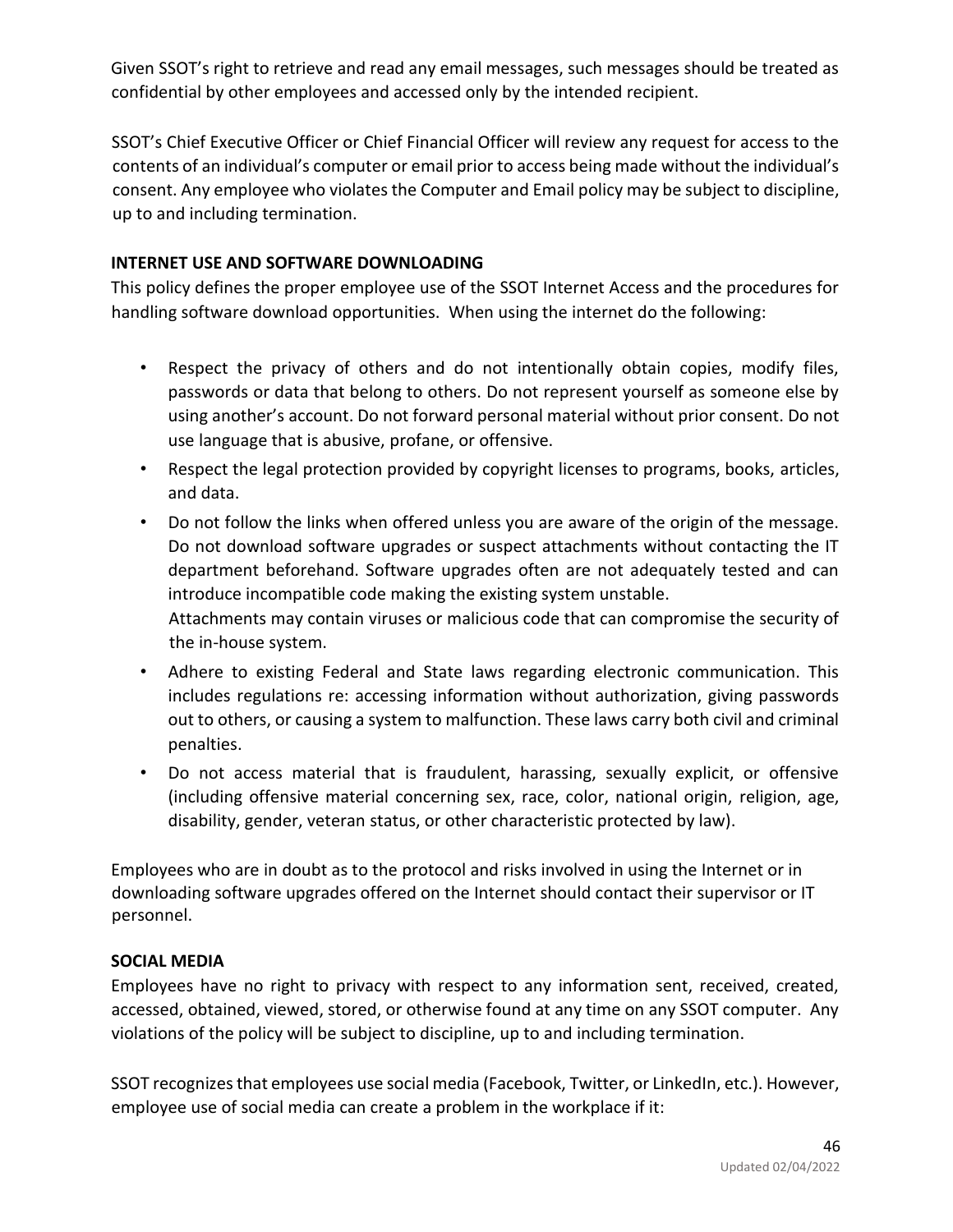- Interferes with the employee's work;
- Used to harass or discriminate against co-workers or students/families;
- Creates a hostile work environment;
- Divulges confidential information about our organization or families; or
- Harms the goodwill and reputation of our organization.

If you choose to identify yourself as an SSOT employee in your personal social networking accounts, you must state explicitly and prominently that any views expressed are your own and not those of SSOT or any person or entity affiliated with SSOT. Further, if use of any social media creates any of the circumstances described above, SSOT may take disciplinary action up to and including the immediate termination of employment.

We ask that teachers and staff members refrain from "friending" or "following" current students on their personal social media accounts, to protect the organization. *The Family Educational Rights and Privacy Act (FERPA)* is a federal privacy law that gives parents and families certain protections regarding their children's education records (report cards, transcripts, disciplinary records, contact and family information, and class schedules).

This law also requires that teachers refrain from naming students, sharing their grades, posting physical representations (photos or videos), or making insulting or derogatory comments about current students, any SSOT school, or any SSOT schools' faculty/staff/board member on their personal social media accounts.

Instructors should understand that even a story that they believe is humorous or funny may still come across as demeaning. Remarks that teachers or staff members make about teaching, colleagues or classroom activities online should never allude to a student(s). Failure to adhere to this policy may be grounds for discipline up to and including termination.

Any SSOT employee who allows access to his or her social networking page(s) by any student or parent, or who utilizes any social networking media to communicate with any student or parent, **MUST** make sure that no confidential or inappropriate data is contained anywhere within or accessible by that social networking page.

**Please Note:** Social media pages are the responsibility of the employee to establish the appropriate privacy settings and guards, and to monitor the posts which may be visible to any students or parents. All the information stated above regarding social media has been outlined and will be monitored closely by our Human Resources department to protect the brand, name, and integrity of SSOT.

# **NO SOLICITATION/DISTRIBUTION**

Visitors have a limited right of access to SSOT's facilities and should only be on SSOT property for purposes directly related to their children's education.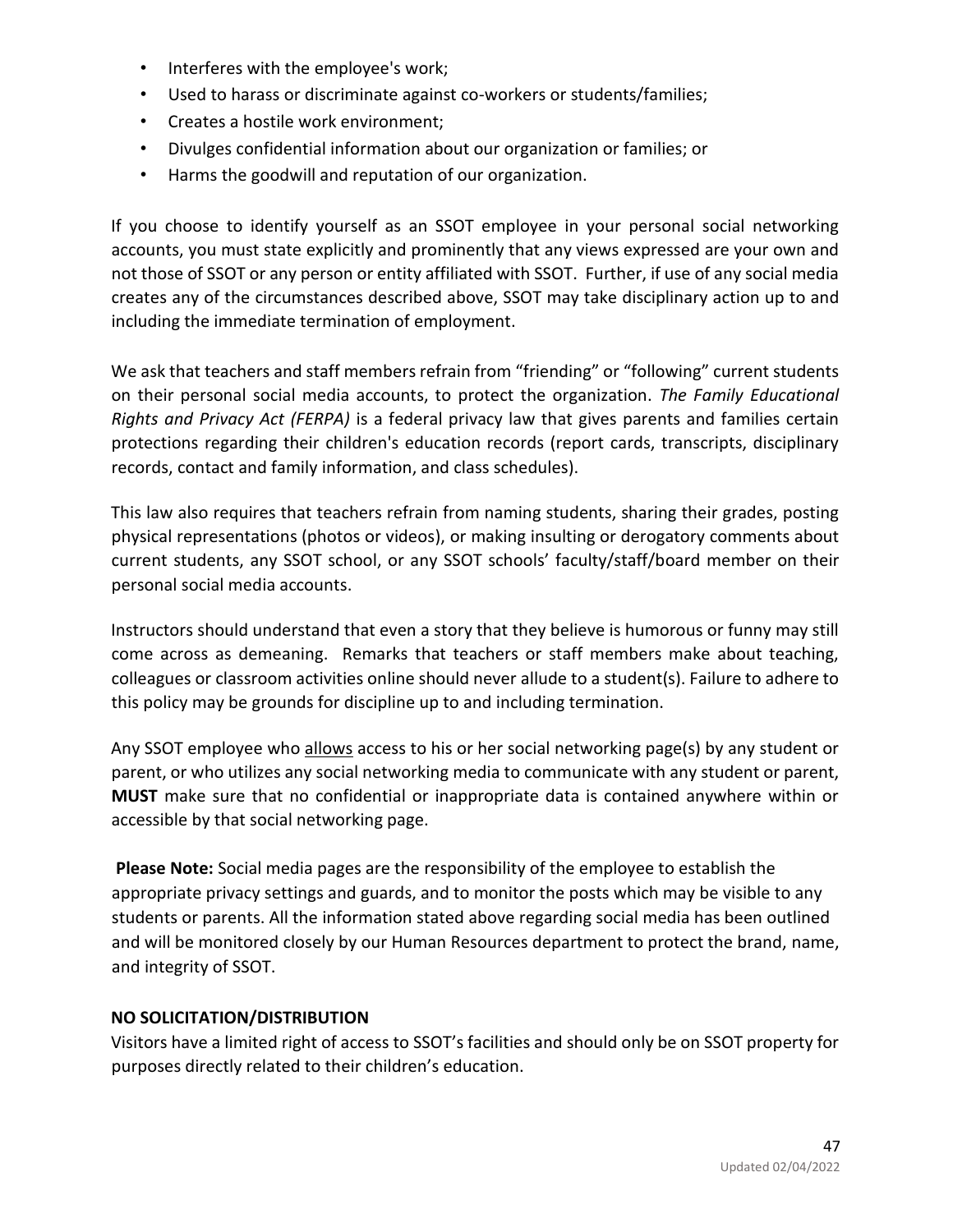Visitors who are not visiting for the purpose of directly dealing with their child should report to the School Operations Manager and will only be allowed visitation for purposes of proper sales or maintenance and repair. Exceptions to this policy can be obtained only through administrative approval.

Employees may not engage in solicitation or in the distribution of literature during scheduled work hours or in work areas without the permission of the School Leader.

Working schedule means the period scheduled for the performance of job duties, not including break times, or other periods when employees are properly not engaged in performing work related duties. Employees on their break times, or other non-working times may not solicit or distribute literature to other employees during the working time of such employees.

Bulletin boards on employer property are to be used for official purposes only to notify employees about information approved in advance by management.

Only those management employees designated by SSOT, may post material on, or remove material from, official bulletin boards.

# **AUTOMOBILE**

When operating your personally owned vehicle for business:

- An employee's Personal Auto Liability insurance is the primary insurance. SSOT's liability insurance coverage is more than an employee's personal insurance. In all cases, the primary insurance is the employee's insurance policy and SSOT will be used in reserve and take effect only after personal insurance is used up.
- Employees should carry at least state minimum per occurrence liability coverage. Evidence of insurance coverage is to be provided to each year, by a copy of the employee's policy Declaration page or a Certificate of Insurance.
- SSOT is not responsible for any physical damage to an employee's vehicle. Employees must carry their own collision and comprehensive coverage.

In the event of an accident all employees are urged to:

- Take necessary steps to protect the lives of self and others.
- Comply with police instructions.
- Not assume or admit fault. Others will determine liability and negligence after thorough investigation.
- Report the accident to as soon as possible.

# **VIOLENCE IN THE WORKPLACE**

SSOT prohibits workplace violence. Consistent with this policy, acts or threats of physical violence, including intimidation, harassment, and/or coercion, which involve or affect SSOT, or which occur on SSOT property will not be tolerated.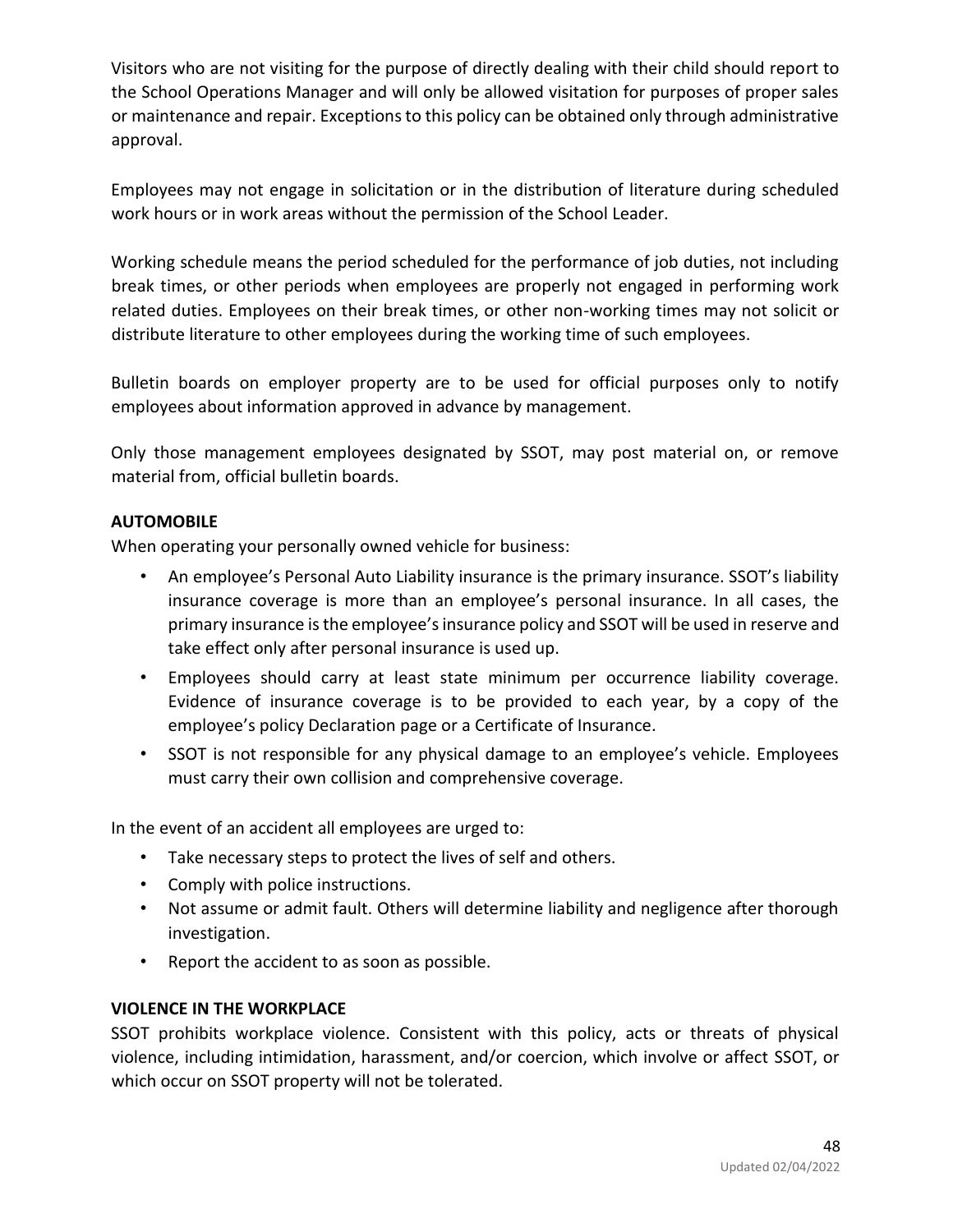Acts or threats of violence include conduct, which is sufficiently severe, offensive, or intimidating to alter the employment conditions at SSOT, or to create a hostile, abusive, or intimidating work environment for one or several employees. Examples of workplace violence include, but are not limited to, the following:

- All threats or acts of violence occurring on SSOT's premises, regardless of the relationship between SSOT and the parties involved.
- All threats or acts of violence occurring off SSOT's premises involving someone who is acting in the capacity of a representative of SSOT.

Examples of conduct, which may be considered threats or acts of violence, include, but are not limited to, the following:

- Hitting or shoving an individual.
- Threatening an individual or his/her family, friends, associates, or property with harm.
- Intentional destruction or threatening to destroy SSOT's property.
- Making harassing or threatening phone calls.
- Harassing surveillance or stalking (following or watching someone).
- Unauthorized possession or inappropriate use of firearms or weapons.

SSOT prohibition against threats and acts of violence applies to all persons involved in SSOT's operation, including but not limited to personnel, contract, and temporary workers and anyone else on SSOT property. Violations of this policy by any individual on SSOT property will lead to disciplinary action, up to and including termination and/or legal action as appropriate. All employees are encouraged to report incidents of threats or acts of physical violence of which they are aware to their supervisors

# **DISCRIMINATION/HARRASSMENT POLICY**

It is the policy of SSOT to ensure equal employment opportunity without discrimination or harassment based on race, sex, national origin, religion, color, marital status, age or disability, national origin, veteran status, citizenship, or any other characteristic protected by law. SSOT prohibits any such discrimination or harassment.

It is our mission to provide a professional work and learning environment free of harassment that maintains equality, dignity, and respect for all.

It shall be a violation of this policy for any student, teacher, administrator, or other employee of SSOT to harass a student, teacher, administrator, or other employee through conduct or communication.

This policy applies to all applicants and employees, whether related to conduct engaged in by fellow employees or someone not directly connected to SSOT (e.g., an outside vendor, consultant, or customer).

Conduct prohibited by these policies is unacceptable in the workplace and in any work-related setting outside the workplace, such as during business trips, business meetings and **NO HARASSMENT POLICY.**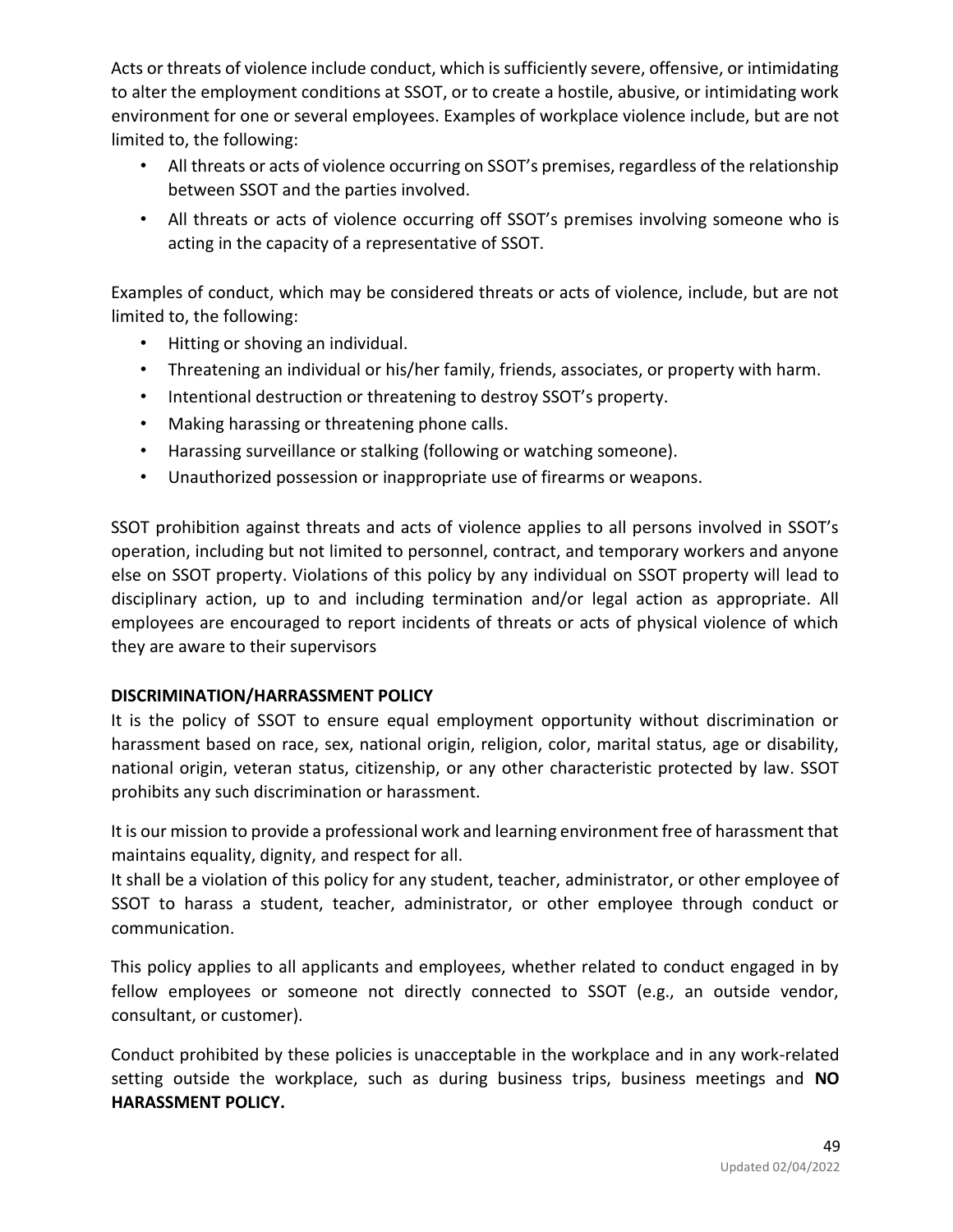All SSOT staff and students have a responsibility to keep the school environment free of harassment. Students must report incidents to the Administration. When the Administration becomes aware that harassment might exist, it is obligated by law to act. SSOT will promptly investigate all reports.

Any student found to have harassed a fellow student will face disciplinary action. SSOT will take no adverse action against any person for making a good faith report of alleged harassment.

# **BULLYING/HARASSEMENT**

SSOT is committed to maintaining an environment that is free from all forms of bullying/harassment. In keeping with this commitment, the Administration will not tolerate, condone, or permit bullying/harassment of or by employees or students. Anyone concerned that they are being bullied or harassed must report this concern to the Administration immediately.

- Bullying- Bullying behavior can be:
- Verbal (name calling, teasing, abuse, putdowns, sarcasm, insults, threats)
- Physical (hitting, punching, kicking, scratching, tripping, splitting)
- Social (ignoring, excluding, ostracizing, alienating, making inappropriate gestures)
- Psychological (spreading rumors, dirty looks, hiding or damaging possessions, malicious SMS, and email messaging, in inappropriate use of camera phones)
- It is important to note that conflict or fights between equals and single incidents are not defined as bullying. Bullying behavior is not:
- Students not getting along well
- A situation of mutual conflict
- Single episodes of nastiness or random acts of aggression or intimidation

# **What Is Harassment?**

Harassment can take many forms. As used in this Employee Handbook, the term "harassment" includes:

Sexual, verbal abuse, inappropriate contact, leering, demand for sexual favors, rape, unwelcome verbal, physical, or sexual conduct, which has the effect of creating an intimidating, hostile, or offensive environment, is considered sexual harassment.

Harassment tactics usually involve the inappropriate use of power. Anyone concerned that they are being sexually harassed must report this concern to the Administration immediately.

- Offensive remarks, comments, jokes, or slurs pertaining to an individual's race, religion, sex, gender, pregnancy, color, age, national origin or ancestry, disability, citizenship, veteran status, or any other protected status defined by law.
- Leering, offensive sexual remarks, sexual advances, flirtations, or requests for sexual favors regardless of the gender of the individuals involved.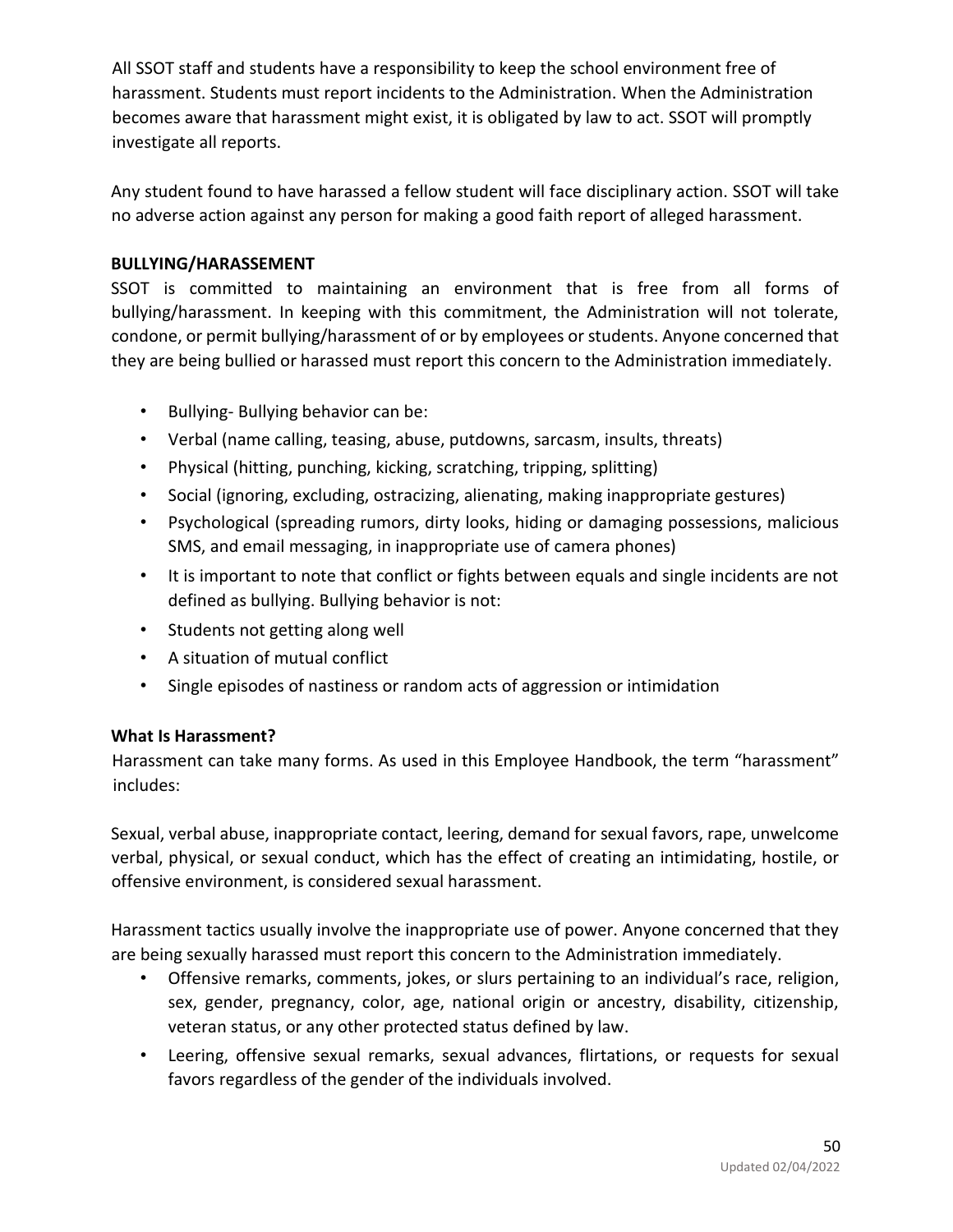- Offensive physical conduct, including touching, regardless of the gender of the individuals involved, including threats of harm, violence, or assault.
- Offensive pictures, drawings or photographs or other communications, including e-mail and social media.
- Threatening reprisals of an employees' refusal to respond to requests for sexual favors or for reporting a violation to this policy.
- Unwelcome sexual advances, requests for sexual favors and other verbal or physical conduct of a sexual nature, regardless of gender, when:
- Submission to such conduct is made either explicitly or implicitly a term or condition of an individual's employment.
- Submission to, or rejection of, such conduct by an individual is used as a basis of employment decisions affecting such individual.
- Such conduct has the purpose or effect of substantially interfering with the individual's work performance or creating an intimidating, hostile or offensive working environment.

# **Responsibility**

All SSOT employees have a responsibility for keeping our work environment free of harassment.

# **Reporting**

SSOT encourages reporting of all perceived incidents of discrimination, harassment, or retaliation, regardless of the offender's identity or position. Individuals who believe that they have been the victim of such conduct should report their concerns to Human Resources in writing, by phone (772) 801-5522, Ext 1006 or via email grievances@SSOTk12.com.

In addition, SSOT encourages individuals who believe they are being subjected to such conduct promptly to advise the offender that his or her behavior is unwelcome, if the individual believes it is safe to do so, and request that it be discontinued. Often this action alone will resolve the problem.

However, SSOT cannot resolve a harassment problem that it does not know about. Therefore, employees are responsible for bringing any such problems to SSOT's attention so it can take whatever steps are necessary to correct the problems.

# **Investigation/Complaint Procedure**

All complaints of harassment will be promptly investigated. If the investigation substantiates the accusations, the appropriate corrective action will be taken. This may include, but not be limited to reprimand, suspension, or dismissal, depending on the nature and severity of the offense. Appropriate action will also be taken in the event the accusations are intentionally false or malicious in intent. The Informal and Formal Procedures are outlined below.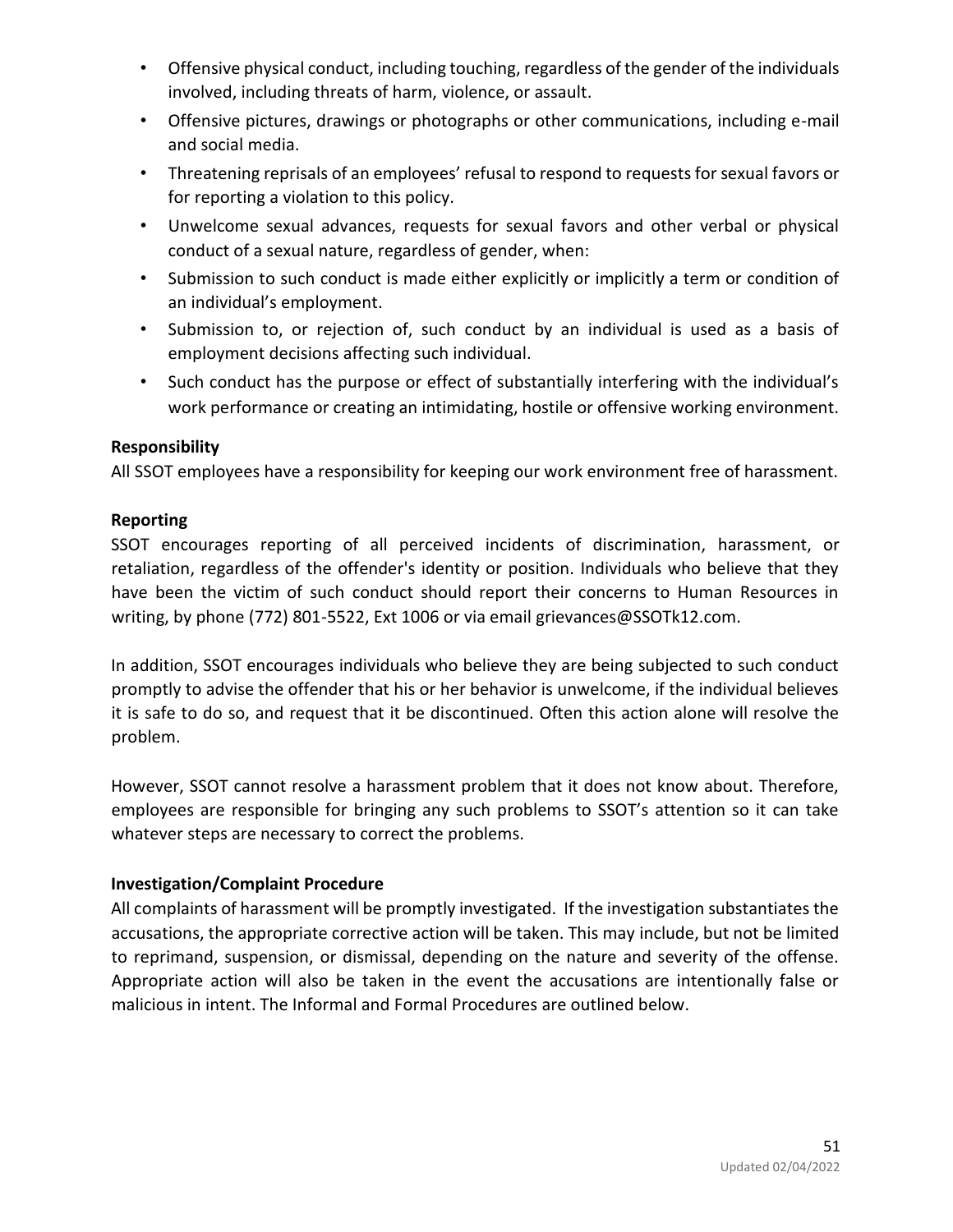#### **Informal Procedure**

If for any reason an individual does not wish to address the offender directly, or if such action does not successfully end the offensive conduct, the individual should notify his/her supervisor or Director of Human Resources. Human Resources may, if the individual so requests, talk to the alleged offender on the individual's behalf.

In addition, there may be instances in which an individual seeks only to discuss matters with one of the SSOT designated representatives, and such discussion is encouraged. An individual reporting harassment, discrimination or retaliation should be aware, that SSOT may decide it is necessary to take action to address such conduct beyond an informal discussion. This decision will be discussed with the individual.

The best course of action in any case will depend on many factors and, therefore, the informal procedure will remain flexible. Moreover, the informal procedure is not a required first step for the reporting individual.

#### **Formal Procedure**

As noted above, individuals who believe they have been the victims of conduct prohibited by this policy statement or believe they have witnessed such conduct should discuss their concerns with the School Leader or Director of Human Resources.

SSOT encourages the prompt reporting of complaints or concerns so that rapid and constructive action can be taken before relationships become irreparably strained. Therefore, while no fixed reporting period has been established, early reporting and intervention have proven to be the most effective method of resolving actual or perceived incidents of harassment, discrimination, or retaliation. Any reported allegations of harassment, discrimination or retaliation will be investigated promptly.

Confidentiality will be maintained throughout the investigatory process to the extent consistent with adequate investigation and appropriate corrective action. Misconduct constituting harassment, discrimination or retaliation will be dealt with appropriately.

Responsive actions may include but are not limited to training; referral to counseling; and/or disciplinary action such as warning, reprimand, withholding of a promotion or pay increase, reassignment, temporary suspension without pay, or termination, as SSOT deems appropriate under the circumstances.

If a party to a complaint does not agree with its resolution, that party may appeal to SSOT's CEO. False and malicious complaints of harassment, discrimination or retaliation as opposed to complaints, which, even if erroneous, are made in good faith, may be the subject of appropriate disciplinary action.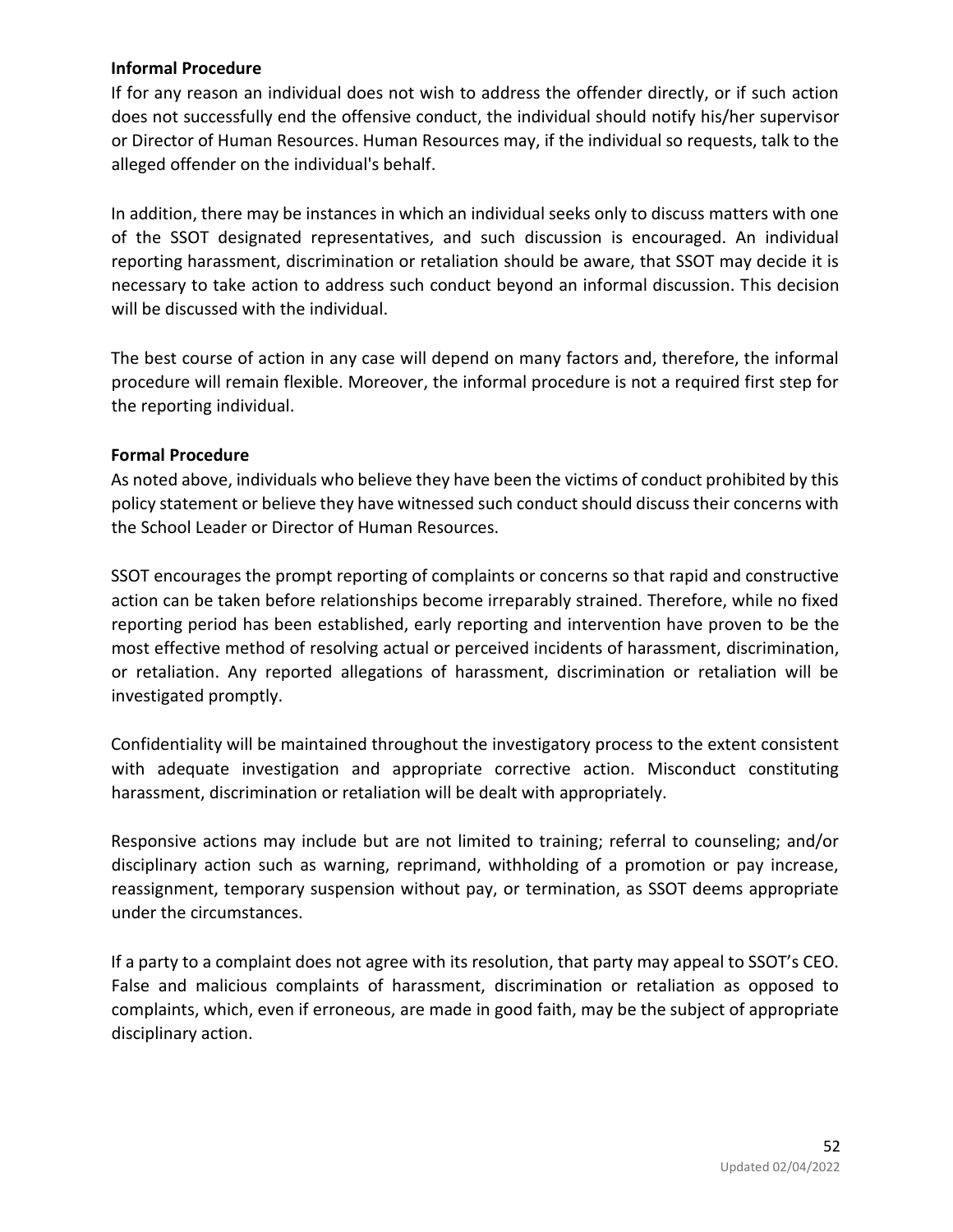# **Retaliation**

Retaliation against an individual for reporting harassment or discrimination or for participating in an investigation of a claim of harassment or discrimination is a serious violation of this policy and, like harassment or discrimination itself, will be subject to disciplinary action up to and including termination. Acts of retaliation should be reported immediately to a School Leader or Human Resources and will be promptly investigated and addressed.

An employer who discloses information about a former or current employee to a prospective employer of the former or current employee upon request of the prospective employer or of the former or current employee is immune from civil liability for such disclosure or its consequences unless it is shown by clear and convincing evidence that the information disclosed by the former or current employer was knowingly false or violated any civil right of the former or current employee protected under F.S. Chapter 760. (F.S. 768.095) business-related social events.

This policy should not, and may not, be used as a basis for excluding or separating individuals of a gender, or any other protected characteristic, from participating in business or work-related social activities or discussions. In other words, no one should make the mistake of engaging in discrimination or exclusion to avoid allegations of harassment. The law and the policies of SSOT prohibit disparate treatment based on sex or any other protected characteristic, regarding terms, conditions, privileges, and perquisites of employment.

The prohibitions against harassment, discrimination and retaliation are intended to complement and further those policies, not to form the basis of an exception to them.

# **SEXUAL HARRASSMENT POLICY**

# **Policy Statement**

Synergy School of Tomorrow (SSOT) is committed to providing a safe environment for all its employees free from discrimination on any ground and from harassment at work including sexual harassment. SSOT will operate a zero-tolerance policy for any form of sexual harassment in the workplace, treat all incidents seriously and promptly investigate all allegations of sexual harassment. Any person found to have sexually harassed another will face disciplinary action, up to and including dismissal from employment. All complaints of sexual harassment will be taken seriously and treated with respect and in confidence. No one will be victimized for making such a complaint.

# **Definition of Sexual Harassment**

Sexual harassment is unwelcome conduct of a sexual nature which makes a person feel offended, humiliated and/or intimidated.

It includes situations where a person is asked to engage in sexual activity as a condition of that person's employment, as well as situations which create an environment which is hostile, intimidating or humiliating for the recipient.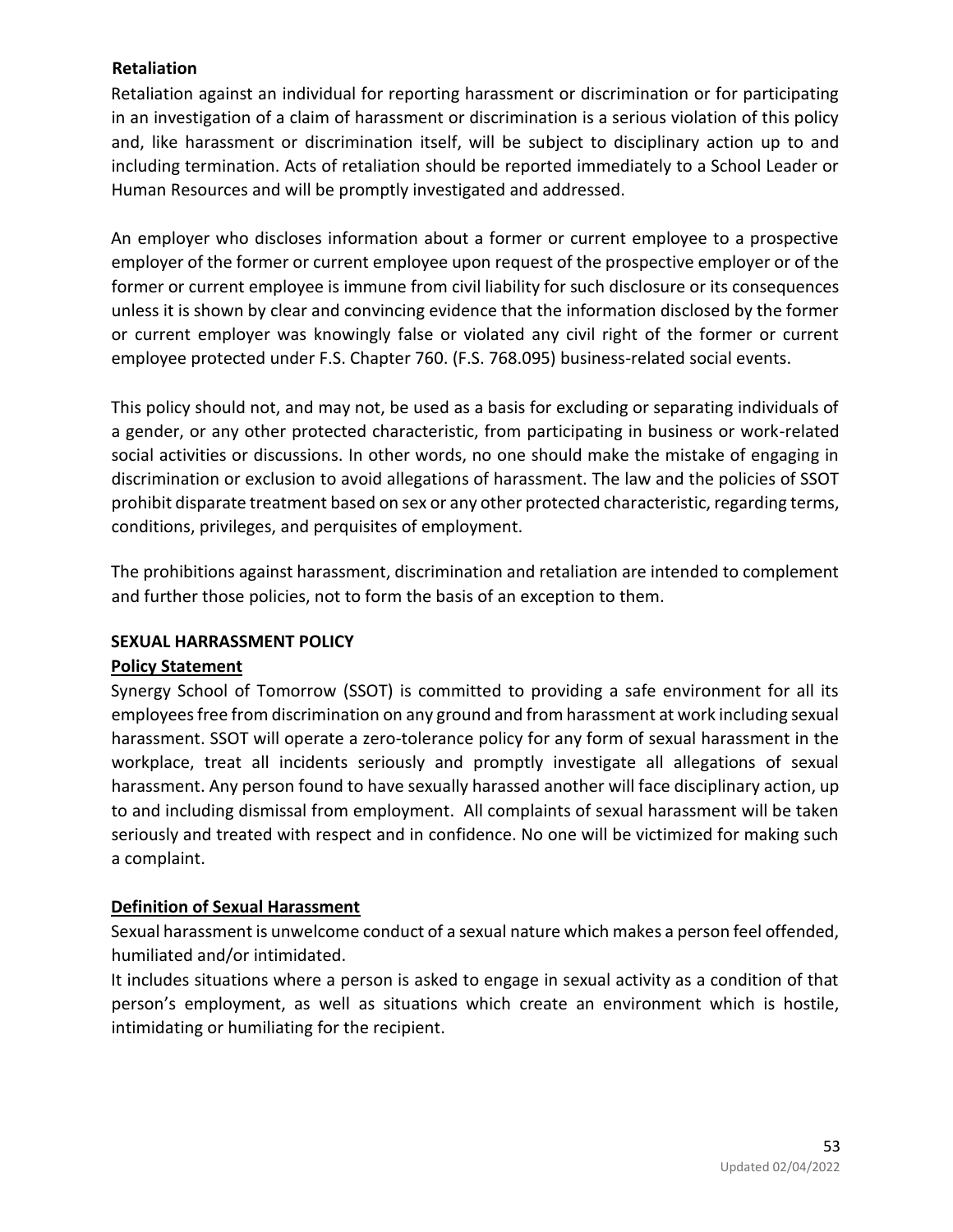Sexual harassment can involve one or more incidents and actions constituting harassment may be physical, verbal, and non-verbal. Examples of conduct or behavior which constitute sexual harassment include, but are not limited to:

#### **Physical conduct**

- Unwelcome physical contact including patting, pinching, stroking, kissing, hugging, fondling, or inappropriate touching
- Physical violence, including sexual assault
- Physical contact, e.g., touching, pinching
- The use of job-related threats or rewards to solicit sexual favors

#### **Verbal conduct**

- Comments on a worker's appearance, age, private life, etc.
- Sexual comments, stories, and jokes
- Sexual advances
- Repeated and unwanted social invitations for dates or physical intimacy
- Insults based on the sex of the worker
- Condescending or paternalistic remarks
- Sending sexually explicit messages (by phone or by email)

#### **Non-verbal conduct**

- Display of sexually explicit or suggestive material
- Sexually suggestive gestures
- Whistling
- Leering

Anyone can be a victim of sexual harassment, regardless of their sex and of the sex of the harasser. SSOT recognizes that sexual harassment may also occur between people of the same sex. What matters is that the sexual conduct is unwanted and unwelcome by the person against whom the conduct is directed.

SSOT recognizes that sexual harassment is a manifestation of power relationships and often occurs within unequal relationships in the workplace, for example between manager or supervisor and employee.

Anyone, including employees and students of SSOT, casual workers, contractors or visitors who sexually harasses another will be reprimanded in accordance with this internal policy.

All sexual harassment is prohibited whether it takes place within SSOT premises or outside, including at social events, business trips, training sessions or conferences sponsored by SSOT.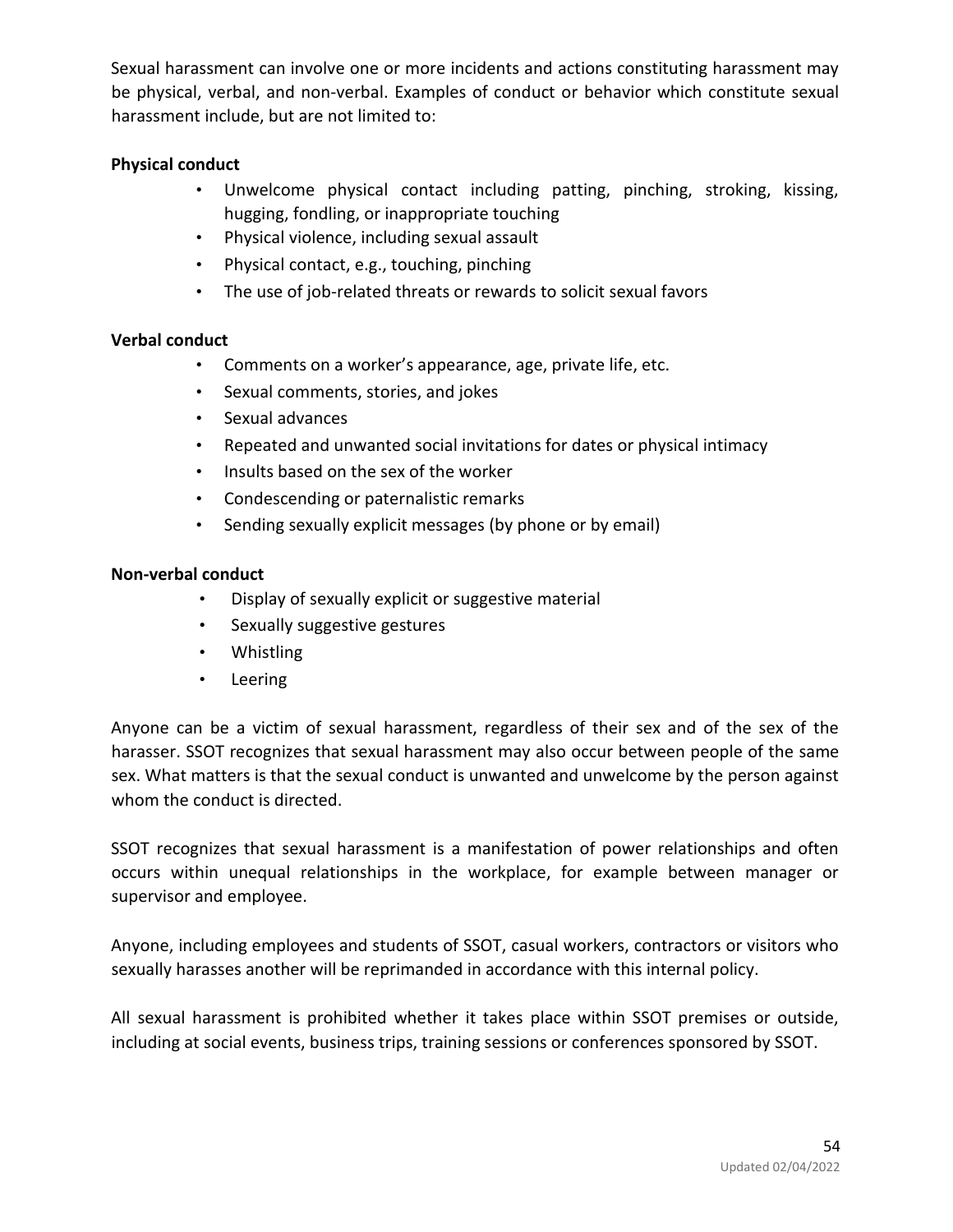# **Complaint procedure**

Anyone who is subject to sexual harassment should, if possible, inform the alleged harasser that the conduct is unwanted and unwelcome.

SSOT recognizes that sexual harassment may occur in unequal relationships (i.e., between a supervisor and his/her employee) and that it may not be possible for the victim to inform the alleged harasser.

If a victim cannot directly approach an alleged harasser, he/she can approach one of the designated staff members responsible for receiving complaints of sexual harassment. This person should be another supervisor or the Human Resources department.

When a designated person receives a complaint of sexual harassment, he/she will:

- Immediately record the dates, times, and facts of the incident(s).
- Ascertain the views of the victim as to what outcome he/she wants.
- Ensure that the victim understands the company's procedures for dealing with the complaint.
- Discuss and agree the next steps: either informal or formal complaint, on the understanding that choosing to resolve the matter informally does not preclude the victim from pursuing a formal complaint if he/she is not satisfied with the outcome.
- Keep a confidential record of all discussions.
- Respect the choice of the victim.
- Ensure that the victim knows that they can lodge the complaint outside of the company through the relevant country/legal framework .

Throughout the complaint procedure, a victim is entitled to be helped by a counsellor within the company. SSOT will select counselors and provide them with special training to enable them to assist victims of sexual harassment. SSOT recognizes that because sexual harassment often occurs in unequal relationships within the workplace, victims often feel that they cannot come forward. SSOT understands the need to support victims in making complaints.

# **Informal Complaint Procedure**

If the victim wishes to deal with the matter informally, the designated person will:

- Give an opportunity to the alleged harasser to respond to the complaint.
- Ensure that the alleged harasser understands the complaints mechanism.
- Facilitate discussion between both parties to achieve an informal resolution which is acceptable to the complainant or refer the matter to a designated mediator within the company to resolve the matter.
- Ensure that a confidential record is kept of what happens .
- Follow up after the outcome of the complaints mechanism to ensure that the behavior has stopped.
- Ensure that the above is done speedily and within 3 days of the complaint being made.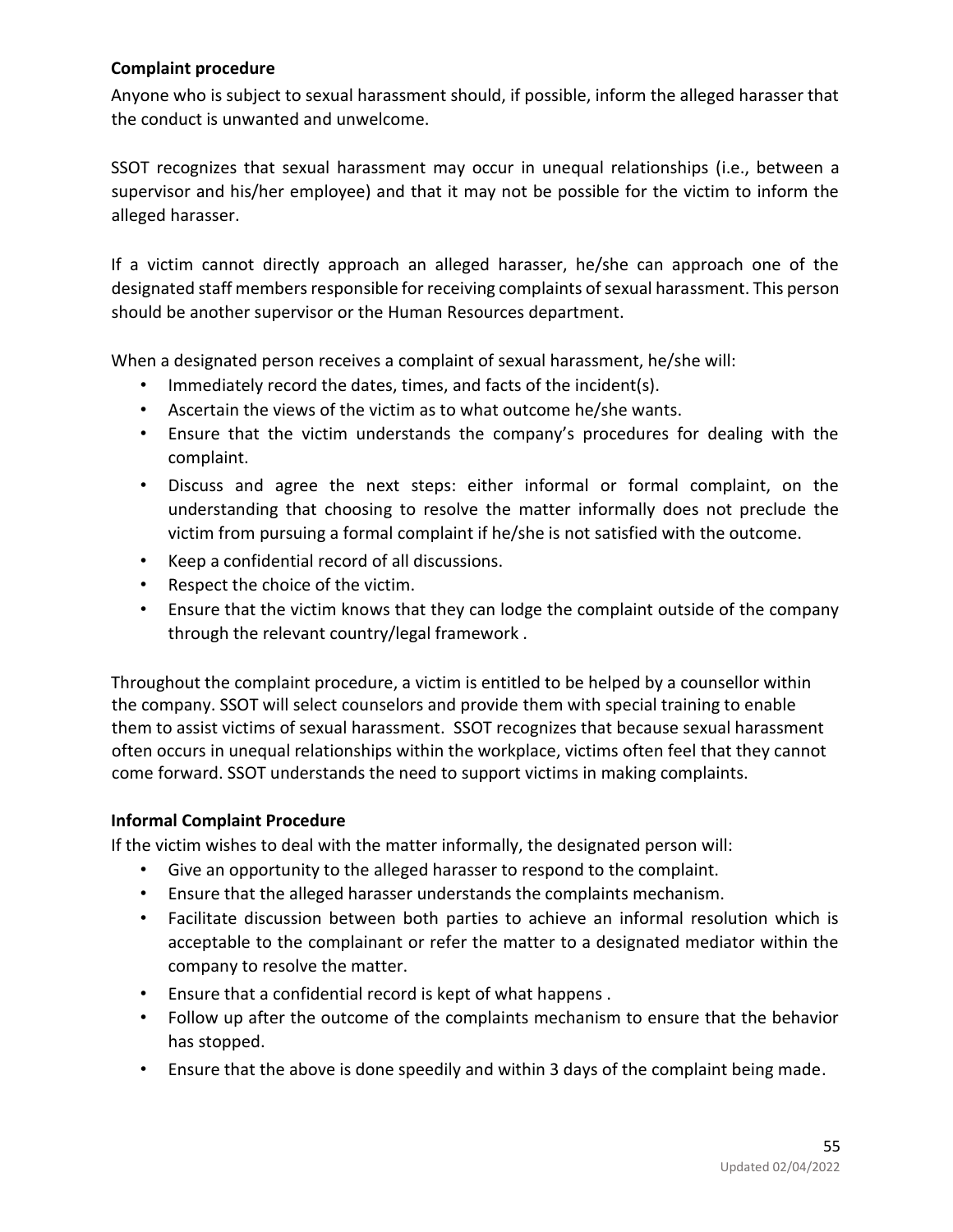# **Formal Compliant Procedure**

If the victim wants to make a formal complaint or if the informal complaint procedure has not led to a satisfactory outcome for the victim, the formal complaint procedure should be used to resolve the matter.

The designated person who initially received the complaint will refer the matter to the Human Resources Director to instigate a formal investigation.

The Human Resources Director may deal with the matter him/herself, refer the matter to an internal or external investigator or refer it to a committee of 3- 5 members of the Executive Management in accordance with this policy.

The person carrying out the investigation will:

- Interview the victim and the alleged harasser separately.
- Interview other relevant third parties separately.
- Determine whether the incident(s) of sexual harassment took place.
- Produce a report detailing the investigations, findings, and any recommendations.
- If determined that the harassment took place, decide what the appropriate remedy for the victim is, in consultation with the victim (i.e.- an apology, a change to working arrangements, a promotion if the victim was demoted because of the harassment, training for the harasser, discipline, suspension, dismissal).
- Follow up to ensure that the recommendations are implemented, that the behavior has stopped, and that the victim is satisfied with the outcome.
- If it cannot determine that the harassment took place, he/she may still make recommendations to ensure proper functioning of the workplace.
- Keep a record of all actions taken.
- Ensure that all records concerning the matter are kept confidential.
- Ensure that the process is done as quickly as possible and in any event within 3 days of the complaint being made.

# **Outside Complaint Procedure**

A person who has been subject to sexual harassment can also make a complaint outside of the company. They can do so in writing to *ATTN: HR Grievance Department, 2810 S. US Highway 1, Fort Pierce, FL 34982, by calling the Human Resources department line at (772) 801-5522, Ext 1006 or via email grievances@SSOTk12.com*.

# **Disciplinary Action and Sanctions**

Anyone who has been found to have sexually harassed another person under the terms of this policy is liable to any of the following sanctions:

- Verbal or written warning
- Adverse performance evaluation
- Reduction in wages
- Transfer to another department/position
- Demotion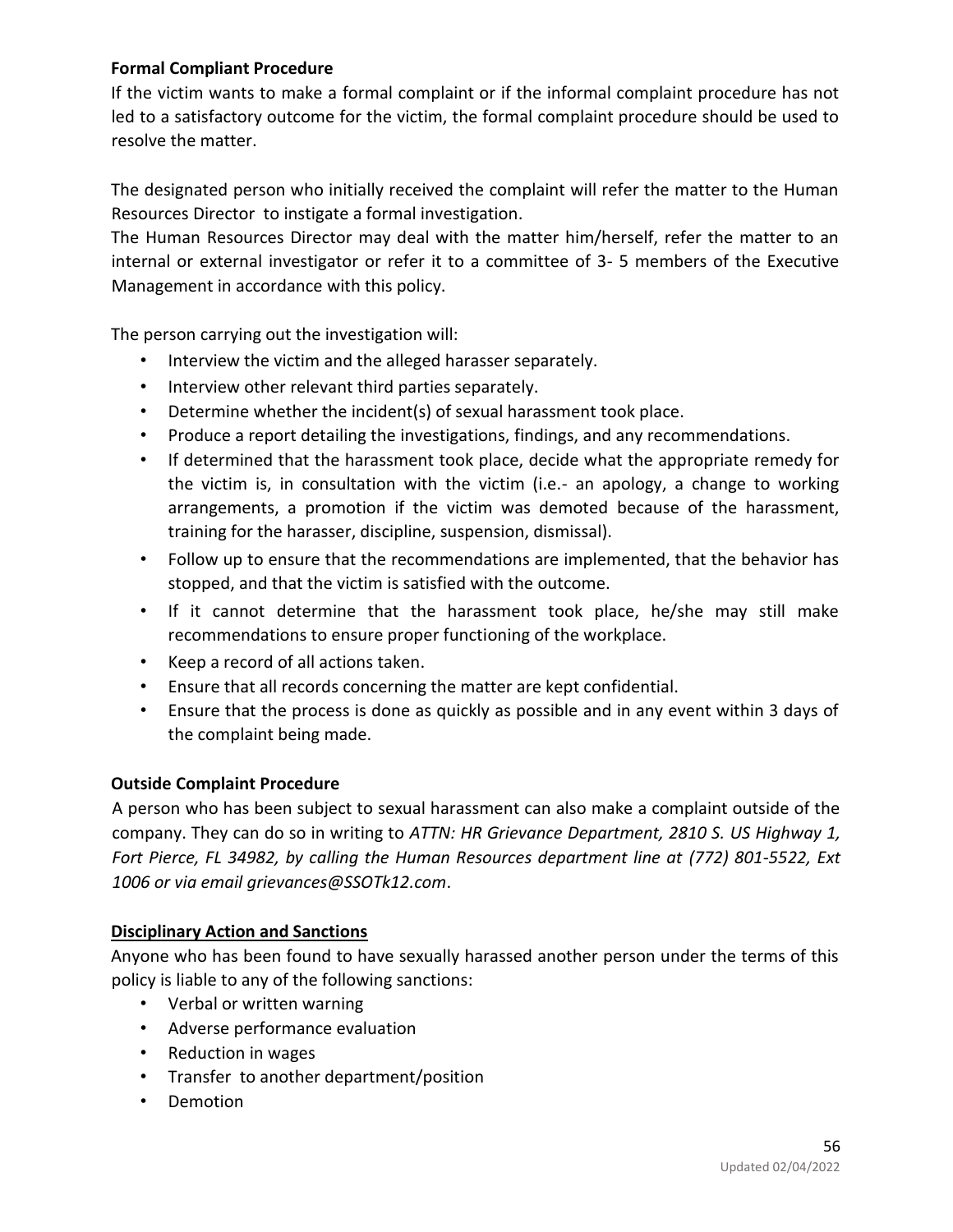- Suspension of duties without pay
- Dismissal of employment

The nature of the sanctions will depend on the gravity and extent of the harassment. Suitable deterrent sanctions will be applied to ensure that incidents of sexual harassment are not treated as trivial. Certain serious cases, including physical violence, will result in the immediate dismissal of the harasser.

#### **Policy Implementation**

SSOT will ensure that this policy is widely disseminated to all relevant persons. All new employees must be trained on the content of this policy as part of their induction into the company.

Every year, SSOT will require all employees to attend a refresher training course on the content of this policy.

It is the responsibility of every manager of each department to ensure that all his/her employees are aware of the policy.

# **Monitoring and Evaluation**

SSOT recognizes the importance of monitoring this sexual harassment policy and will ensure that it anonymously collects statistics and data as to how it is used and whether it is effective.

Supervisors, managers and those responsible for dealing with sexual harassment cases will report on compliance with this policy, including the number of incidents, how they were dealt with, and any recommendations made. This will be done on a yearly basis. As a result of this report, the company will evaluate the effectiveness of this policy and make any changes needed.

# **GRIEVANCE PROCEDURE POLICY**

We provide a fair, equitable, and productive work environment for all employees. This policy seeks to support the achievement of this goal by providing a transparent and consistent process for resolving grievances. It is in the best interest of the organization and employees that such conflicts are resolved quickly and amicably. The Grievance Procedure Policy does not apply to complaints of discrimination, harassment, or retaliation. Please follow the complaint procedure set forth in the Discrimination/Harassment Policy set forth above.

If there is a situation that you need to discuss in private, please bring this to the attention of Human Resources or Principal. It is never acceptable to discuss situations with other teachers, parents, or anyone else.

#### **Grievance Procedure**

Any employee having a grievance relating to his/her status or conditions of employment with SSOT should refer to the steps listed below: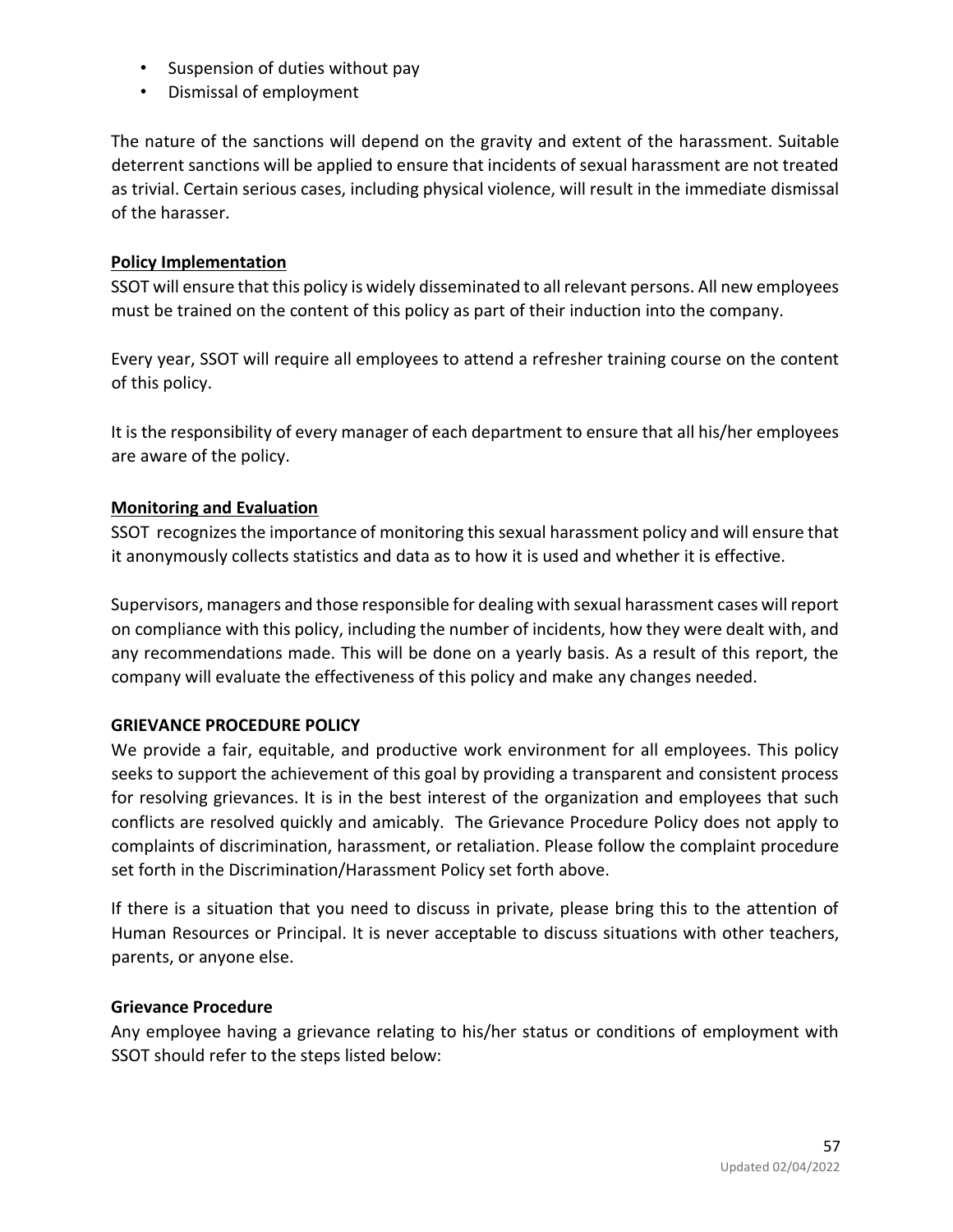#### **Step 1: Informal resolution**

The employee attempts to resolve the complaint informally by discussing the relevant issues with the other person involved.

Should the employee not feel comfortable discussing the matter, he/she should immediately proceed to Step 2. Should the person who is the subject of the grievance be the employee's immediate manager, the employee should immediately proceed to Step 3.

#### **Step 2: Immediate supervisor**

The employee notifies his/her supervisor in writing as to the substance of the grievance and states the outcome sought.

Discussions should be held between the employee, supervisor, and any other relevant party. This level may be informal, but either party may request written statements and agreements. The parties should strive to complete Step 2 within one workweek (taking into consideration the last day of school and holidays) from the time the written complaint is received. If the matter is not resolved, proceed to Step 3.

#### **Step 3: HR Assistance**

If the employee still feels that no satisfactory conclusion has been offered, the employee may make a written request for an appointment with Human Resources within seven (7) business days from the immediate supervisor's decision in Step 2. The written request should include the relevant details of the employee's grievance and include all pertinent information for Human Resources to fully evaluate the employee's claim. The request should explicitly state that a grievance is being filed.

In the event Human Resources determines a meeting is warranted given all the statements and information provided, the employee and others concerned may be asked to attend the meeting to discuss the employee's complaint to make a fair and final determination. The parties should strive to complete Step 3 within 10 business days (taking into consideration the last day of school and holidays) from the time the investigation is opened until a decision is rendered, provided all relevant information and resources are available to resolve the matter. In the event of a delay in the availability of relevant information or resources, Human Resources will work expeditiously to render a decision. All final decisions will be sent to the complainant in writing.

# **No Retaliation**

Open discussion is encouraged so that employee grievances may be resolved to the satisfaction of all concerned. Employees who submit a complaint under this procedure will not be harassed, nor will any reprisals or retaliation occur because of him/her raising the grievance. An employee who is found to have submitted a grievance in bad faith or that he/she knows to be false will be subject to disciplinary action up to and including termination.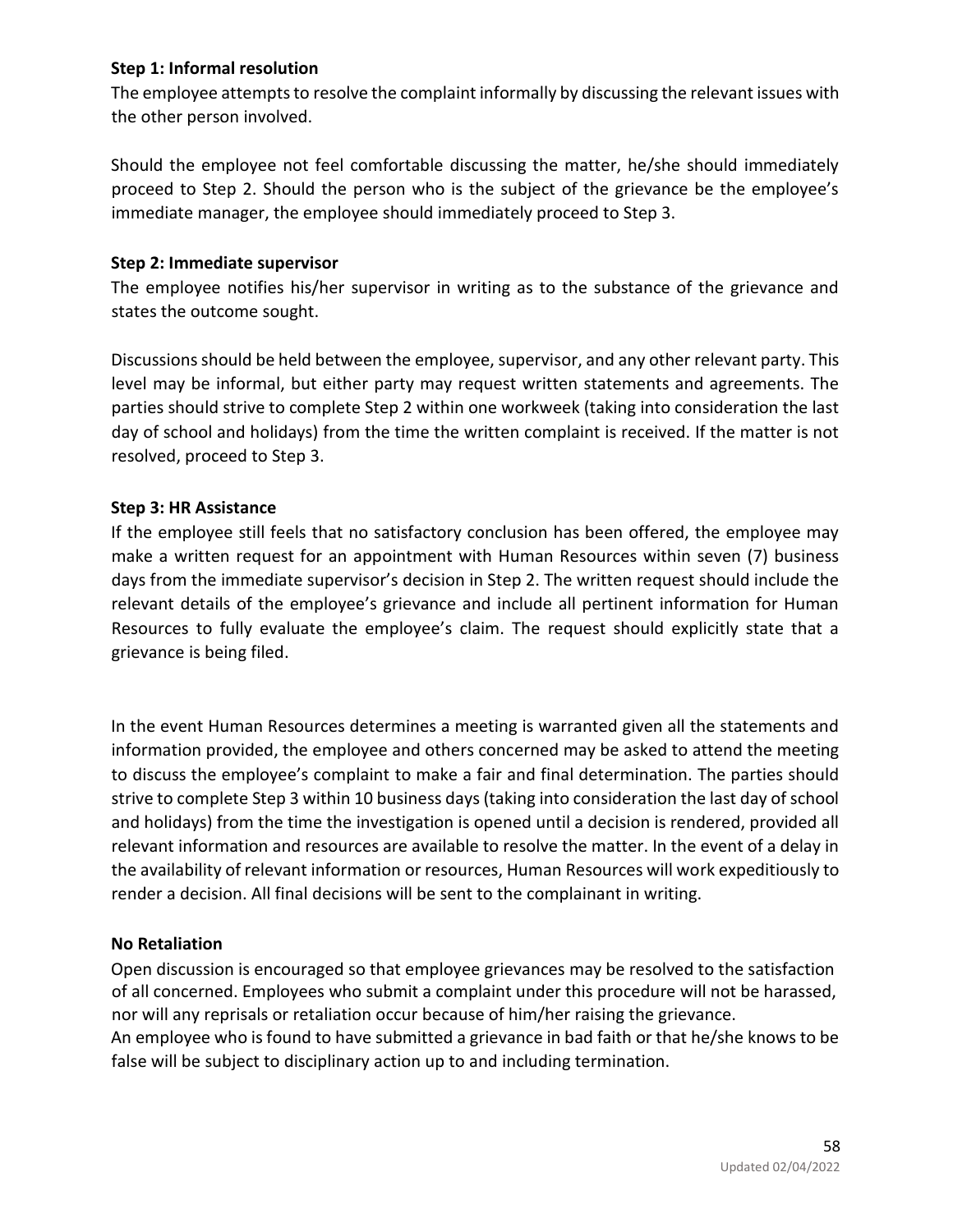The time limits above are subject to modification on a case-by-case basis due to operational requirements, travel, in-depth investigations, etc. The Director of Human Resources will have final authority to resolve any disputes regarding the implementation of this grievance procedure, including determination of the appropriate decision makers.

#### **WHISTLERBLOWER POLICY**

SSOT requires employees to observe high standards of business and personal ethics in the conduct of their duties and responsibilities.

As employees and representatives of SSOT, we must practice honesty and integrity in fulfilling our responsibilities and comply with all applicable laws and regulations.

#### **Reporting Responsibility**

This Whistleblower Policy is intended to encourage and enable employees and others to raise serious concerns internally so that SSOT can address and correct inappropriate conduct and actions. It is the responsibility of all employees, and volunteers to report concerns about violations or suspected violations of law, ethical standards, or regulations that govern SSOT operations.

#### *No Retaliation*

It is contrary to the values of SSOT for anyone to retaliate against any director, officer, employee, or volunteer who in good faith reports an ethics violation or a suspected violation of law. An employee who retaliates against someone who has reported a violation in good faith is subject to discipline up to and including termination of employment.

#### **Reporting Procedure**

SSOT has an open-door policy and suggests that employees share their questions, concerns, suggestions, or complaints with their supervisors. I

f an employee is not comfortable speaking with his/her supervisor or is not satisfied with his/her supervisor's response, he/she is encouraged to speak with Human Resources.

Employees with concerns or complaints about violations of law, ethical standards, or regulations governing SSOT operations should submit their concerns or complaints in writing directly to the Human Resources department.

The Human Resources department is responsible for ensuring that all complaints about unethical or illegal conduct are investigated and resolved. The Human Resources department will advise the Chief Executive Officer (CEO) of all complaints and their resolution. The CEO will immediately notify the Advisory board of any concerns or complaints regarding corporate accounting practices, internal controls, or auditing and work with the committee until the matter is resolved.

# **Acting in Good Faith**

Anyone filing a written complaint concerning a violation or suspected violation must be acting in good faith and have reasonable grounds for believing the information disclosed indicates a violation.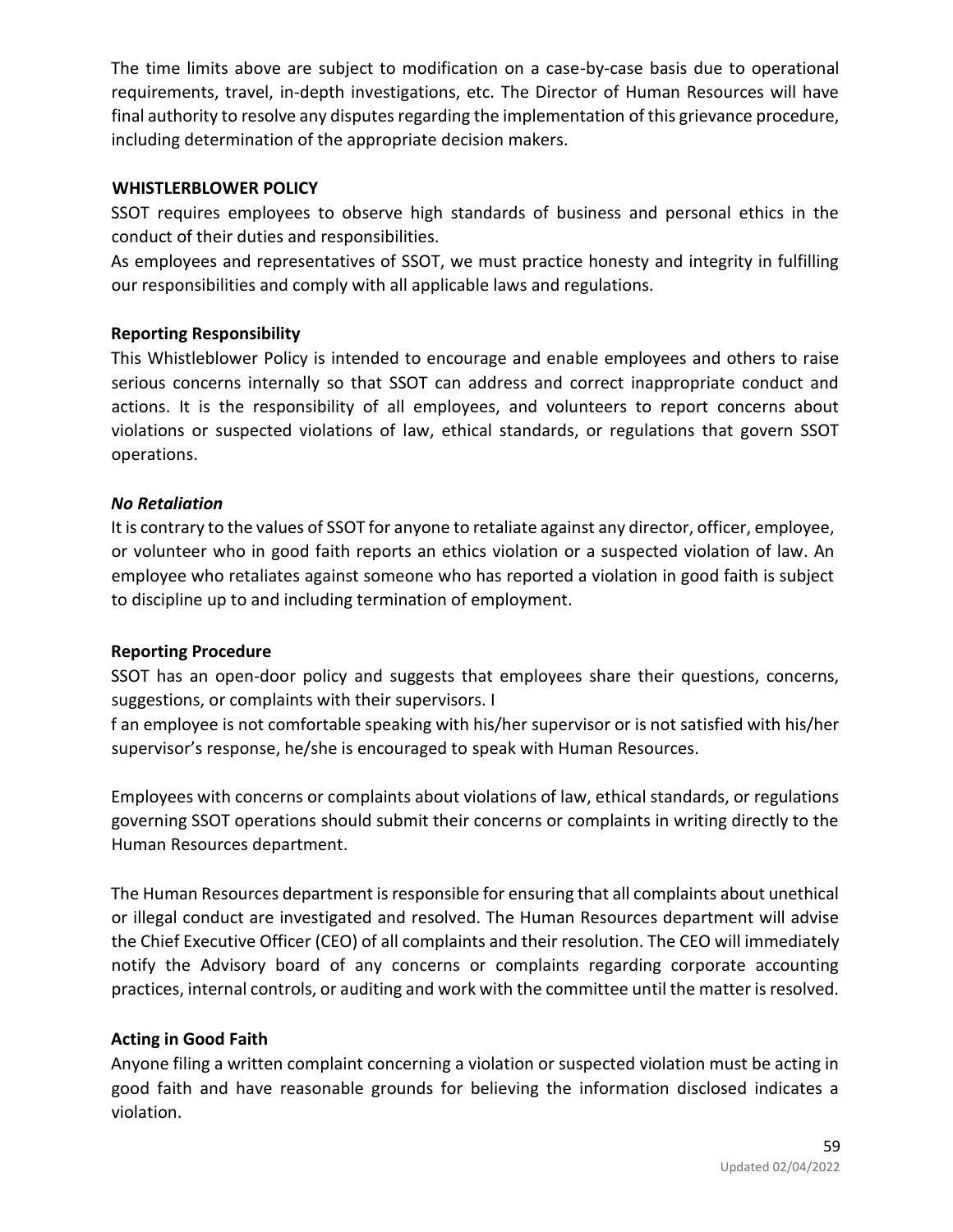Any allegations that prove not to be substantiated and which prove to have been made maliciously or knowingly false will be viewed as a serious offense subject to discipline up to and including termination of employment.

# **Confidentiality**

Violations or suspected violations may be submitted on a confidential basis by the complainant. Reports of violations or suspected violations will be kept confidential to the extent possible, consistent with the need to conduct an adequate investigation.

# **Handling of Reported Violations**

Human Resources will notify the person who submitted a complaint and acknowledge receipt of the reported violation or suspected violation. All reports will be promptly investigated, and appropriate corrective action will be taken if warranted by the investigation.

# **Non-Grievance Issues**

The following issues are *not* eligible for processing through the SSOT's Employee Grievance Procedure:

- Performance responsibilities, expectations, and evaluations or temporary work assignments;
- Budget and organizational structure, including the number or assignments of positions in an organization;
- The selection of an individual to fill a position, unless it is alleged that the selection is in violation of written policy;
- Any decision, including, but not limited to, termination, demotion, reassignment, furlough, and layoff made because of lack of work or other actions resulting from a reduction in the work force or job abolition. If the subject of your grievance is related to any of the areas listed above, your grievance cannot be processed through the Employee Grievance Procedure.

# **WORKPLACE SUBSTANCE ABUSE POLICY**

SSOT believes in and is committed to providing a safe workplace. We will achieve this by establishing policies promoting high standards of health and safety. In keeping with this objective, it is the intent of the organization to maintain a drug/alcohol-free workplace and workforce.

Drug testing of employees is a management safety tool. Employers must furnish for employees a place of employment free from recognized and unrecognized hazards that are causing or are likely to cause death or serious harm to the employees. Employees are answerable for complying with all safety and health standards issued under local, state, and federal jurisdictions that apply to their actions on the job.

All employees are expected to report to work in a physical and emotional condition that allows them to perform their assigned tasks in a competent and safe manner.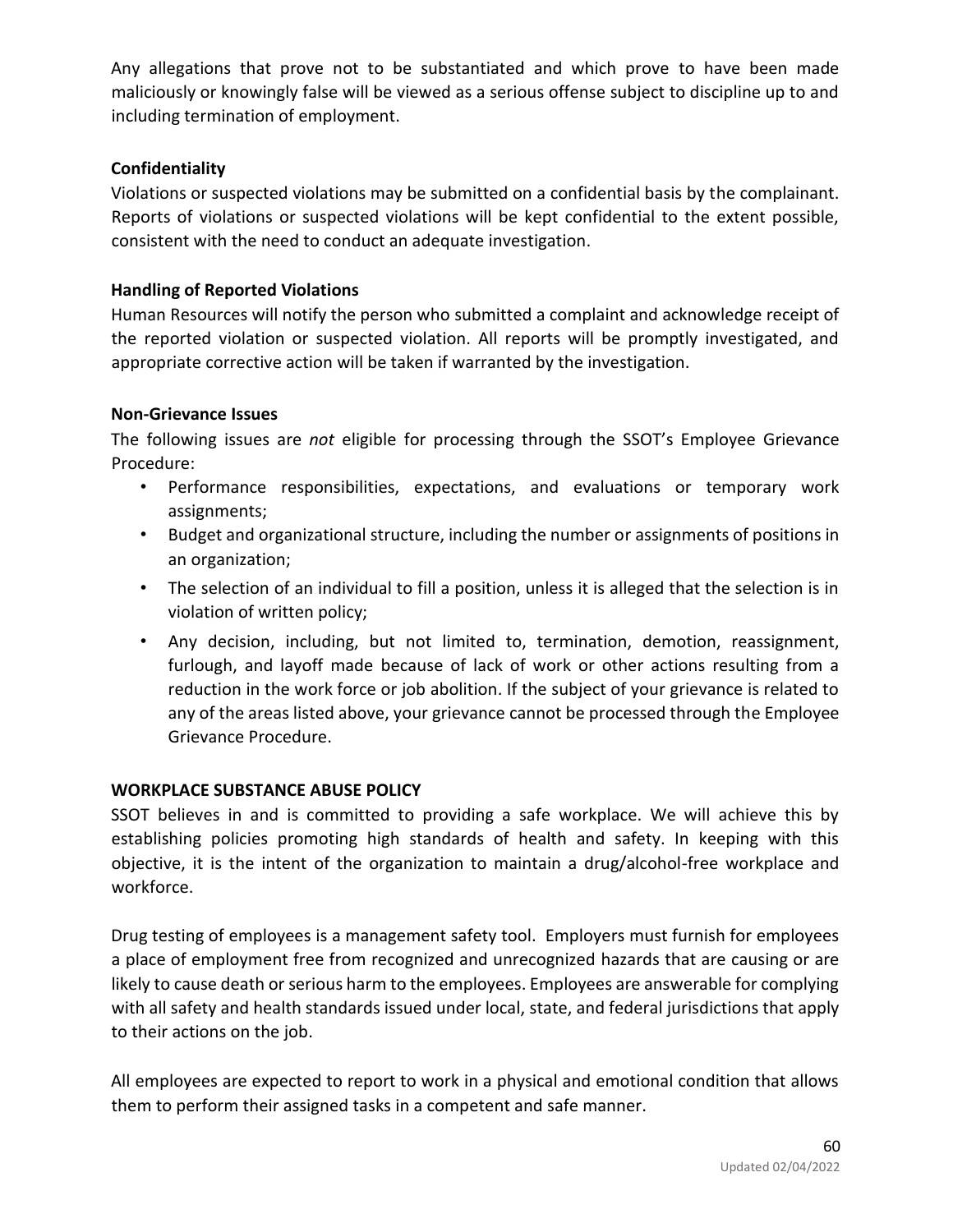Therefore, the use, abuse, presence in the body or reporting to work under the influence of alcohol, drugs or other impairing substances by an employee is strictly prohibited.

These scenarios limit the ability of the user to exercise good judgment, to react properly in unexpected situations or to perform tasks safely and efficiently.

They endanger not only the employee, but also students, coworkers, the public and property. SSOT has implemented this policy to eliminate these problems and to achieve the policy's other purposes.

Everyone shares responsibility for maintaining a safe work environment. Employees with drug/alcohol problems are encouraged to seek early assistance from an approved counseling/rehabilitation program. It is the responsibility of SSOT's administrators to alert the Human Resources department and talk to employees when changes in one's performance or behavior suggest substance abuse. Coworkers should encourage anyone with a drug problem to seek help.

The goal of this policy is to provide a safe, productive, and healthful working environment for employees of SSOT while maintaining our respect for individual privacy rights and confidentiality.

**Purpose of the SSOT Substance Abuse Policy:** SSOT recognizes the problem of drug/alcohol abuse in our society. In addition, we view substance abuse as a serious threat (to the abusing employee, our staff, students, and the public). Although employees and applicants may be required by a physician to use prescription drugs, abuse of prescribed medications will be handled the same as the abuse of an illegal substance. Therefore, a workplace drug testing policy has been implemented to ensure that SSOT will have a drug/alcohol free environment. Objectives of this policy include:

- To assist in maintaining a safe and healthful working environment for employees of SSOT;
- To maintain a drug/alcohol-free workplace and workforce;
- To provide counseling and/or rehabilitation for employees when appropriate;
- To prevent accidental injuries or deaths and to protect property;
- To prevent the occurrence of incidents whose consequences may drastically affect the safety and future of facility operations;
- To minimize absenteeism and tardiness, to improve productivity and to ensure quality workmanship;
- To protect the reputation of SSOT and its community of schools;
- To comply with all applicable federal, state, and local laws and regulations and contractual obligations;
- To maintain our respect for individual privacy right and confidentiality through fair and reasonable procedures and protocols.

**Statement of Policy:** At any time employees are representing SSOT or are at any school function or event in any capacity, including field trips both in and out of town, the following activities are strictly prohibited: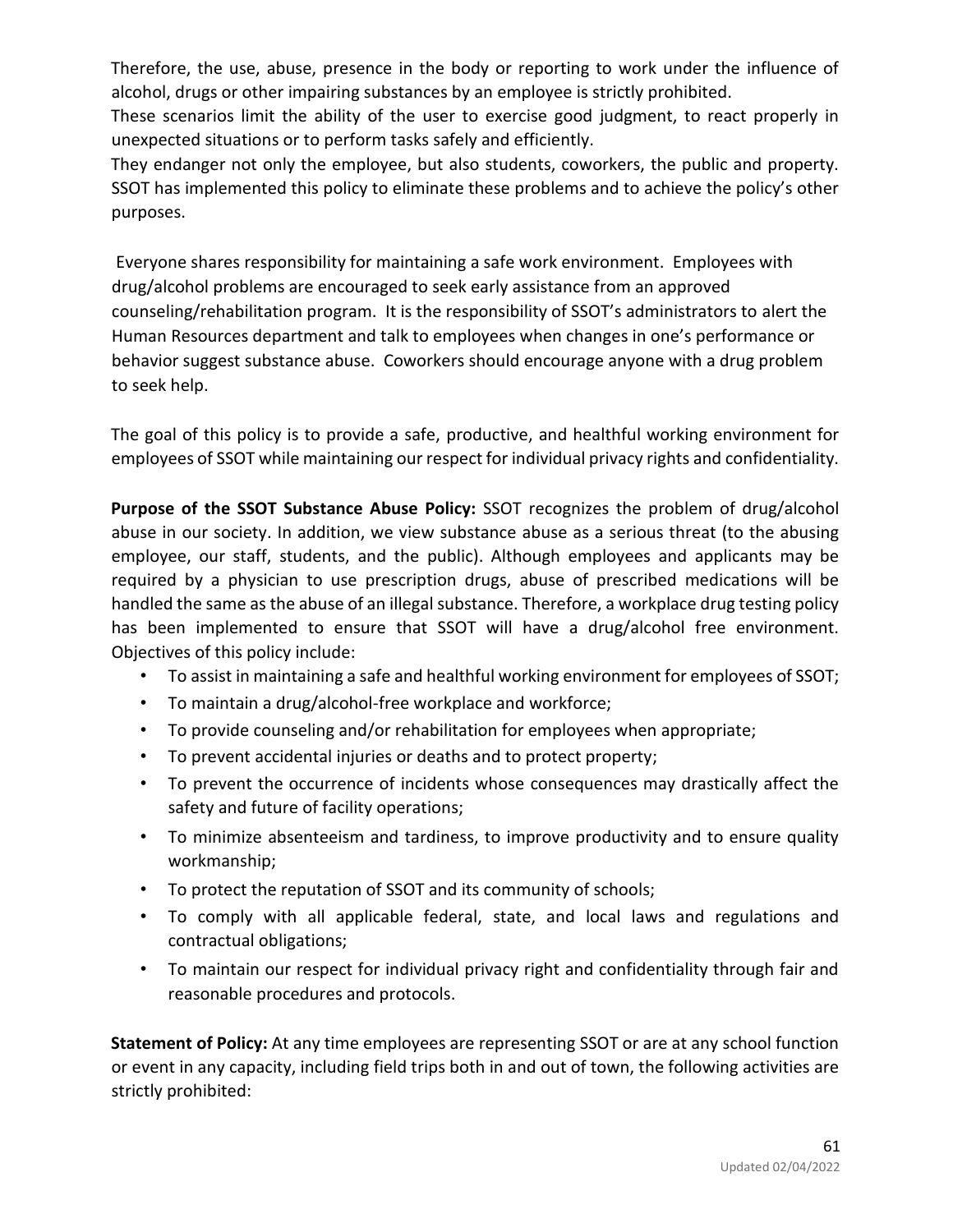The illegal use of any drug, narcotic or controlled substance; the possession, transit, transfer or purchase of illegal or unauthorized drugs; the use, abuse, presence in the body or reporting to work under the influence of drugs/alcohol or other intoxicants; the sale of illegal or unauthorized drugs or substances or drug-related paraphernalia. Any employee in violation of this policy is subject to disciplinary action, up to and including immediate termination. Depending on the circumstances, other action, including notification of appropriate law enforcement agencies, may be taken against any employee who violates this policy.

**Definition of Policy Terms:** For the purposes of this policy, organization premises encompasses organization affiliates and subsidiaries including all properties, offices, parking lots, facilities, lands, platforms, buildings, structures, fixtures, installations, boats, aircraft, automobiles, trucks and all other vehicles and equipment, whether owned, leased or used. For this policy, employees are on SSOT business whenever on duty and/or under SSOT's direction, whether at school worksites, SSOT sponsored activities or during transit to and from those activities. SSOT employees can never forget that they serve as role models for students.

For the purpose and application of this policy, employees include all full-time, part-time or contract employees and employment applicants and candidates as well. This policy equally applies to all employees. Compliance with this policy will be required as a condition of employment for all employees. There shall be NO exceptions.

**Drug Classification:** The prohibitions addressed by this policy pertain to, but are not limited by, the following overview of drugs/alcohol. The presence of these or any other illegal or unauthorized drugs in the employee while working in any detectable amount (unless stipulated), is prohibited.

- **Illegal Drugs, Unauthorized Controlled Substances, Look-a-Likes, Inhalants of Abuse, Designer and Synthetic Drugs:** These include, but are not limited to, central nervous system stimulants such as cocaine and amphetamines; hallucinogens; PCP or Phencyclidine; narcotic analgesics as found in opium (like morphine and codeine) or opium derivatives (heroin); inhalants from volatile solvents like glue, paint or gasoline or from aerosols like hair sprays, deodorants or insecticides or from anesthetic gases like ether, chloroform or amyl nitrate; cannabis such as found in marijuana, hashish or hash oil.
- **Unauthorized Use of Intoxicating Beverages:** An employee whose alcohol blood level is over 0.04 percent (40 MG/DL blood) during working time is in violation of this policy.
- **Prescription Drugs (Legally Controlled Substances) and Off-the Shelf Medicines:** The use of off-the-shelf drugs/medicine or those prescribed by a licensed physician for a given employee is permitted, provided work performance is not affected, under the following conditions: Employees must only possess a reasonable amount of medication; employees must inform their supervisor of possible adverse side effects prior to using such substances on the job; employees must not consume prescribed drugs more often than prescribed by their doctor; employees must not allow any other person to consume their prescribed drugs; all medicine must be in its original container with the employees name,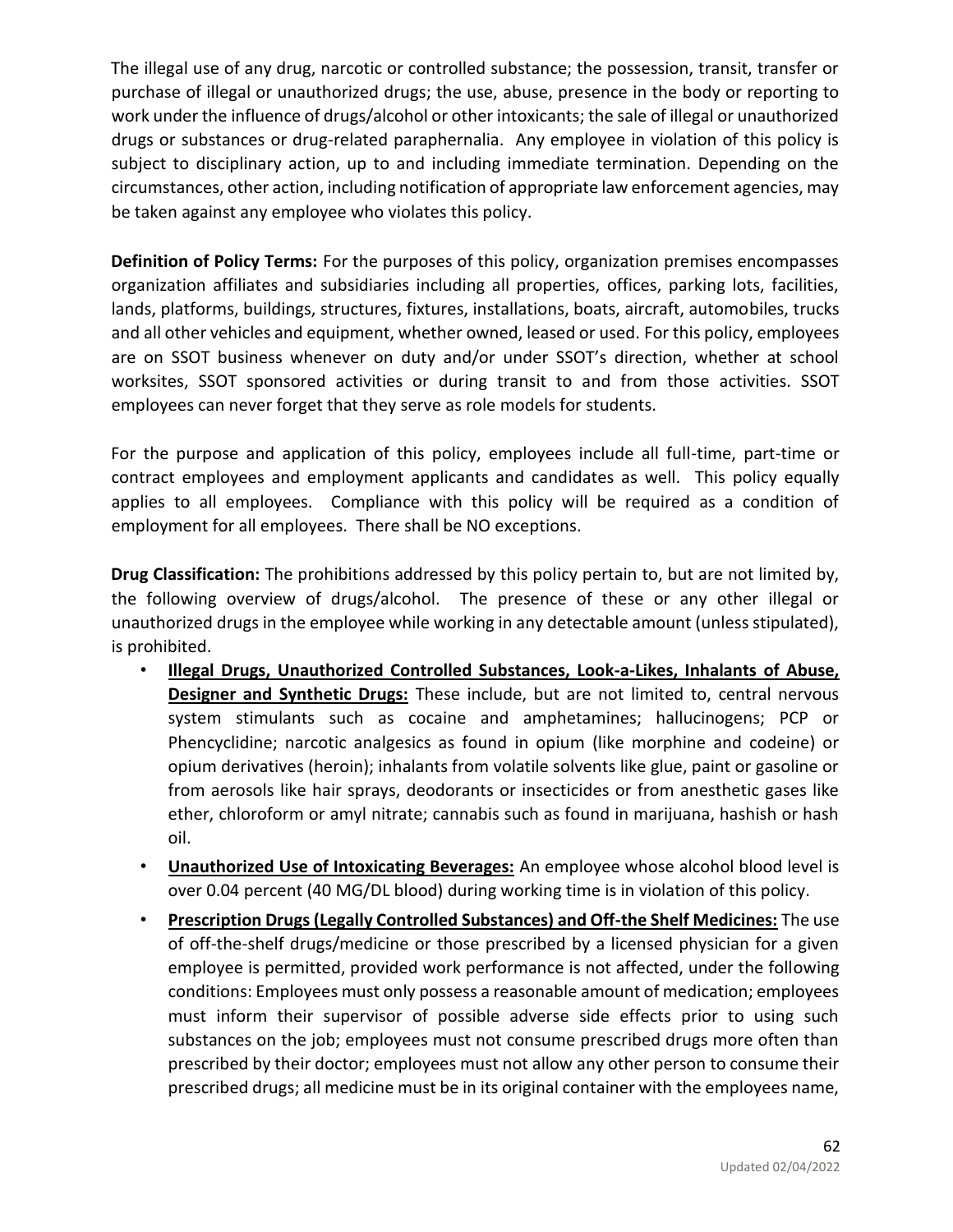the doctor's name and prescription number on the label; each prescription must not be older than one (1) year of the date issued.

However, SSOT always reserves the right to have a licensed physician determine if prescription drug use increases the risk of injury to the employee or others while working.

If such a finding is made, SSOT may limit or suspend the employee's work activity during the period job safety may be adversely affected by the consumption of such medication.

**Policy Enforcement Activities Regarding Workplace Searches:** To achieve the objectives of this policy, SSOT always reserves the right while employees are entering, departing or on the premises or when circumstances warrant or when reasonable suspicion or cause exits to have properly authorized supervisors or Resource Officers to conduct unannounced reasonable searches and inspections. These searches may extend throughout the organization's premises as described above, as well as to employees' and persons' effects.

Personal property subject to inspection includes, but is not limited to, lockers, baggage briefcases, boxes, bags, parcels, lunchboxes, food/beverage containers, desk, file and other storage cabinets, tools, and clothing.

The purpose of the said search is to determine if employees or others are in possession, use, transportation, or concealment of any prohibited items and/or substances of this policy. Searches may be initiated without prior notice and conducted at times and location as deemed appropriate by SSOT. At NO TIME will employees or others be touched, nor will any clothing be removed during these searches and inspections.

**Circumstances for Urine, Blood or Other Workplace Drug Testing:** SSOT reserves the right in certain circumstances to require employees, as a condition of employment and/or continued employment, to submit to urine, blood, or other drug tests to determine the presence of illegal or unauthorized substances prohibited by the policy. Each employee so tested will be required to provide written consent prior to testing. All urine and blood sampling will be performed with concern for each employee's personal privacy, dignity, and confidentiality. The final test results will be disclosed on a need-to-know basis to administer the policy or as may be legally required. These unannounced tests may be exercised under the following conditions:

• **Pre-Employment Testing:** Specified job applicants may or may not be required to undergo screening for the presence of illegal substances as a condition of employment at SSOT. Applicants will be required to voluntarily submit to a urinalysis test at a laboratory chosen by the organization and by signing consent agreement will release the organization from liability. Any applicant with positive test results will be denied employment at that time but may initiate another inquiry with the organization after six (6) months. The organization will not discriminate against applicants for employment because of past abuse of drugs/alcohol. Neither will the organization tolerate the current abuse of drugs/alcohol. All employees who carry firearms shall be required to undergo drug testing as a condition of pre-employment.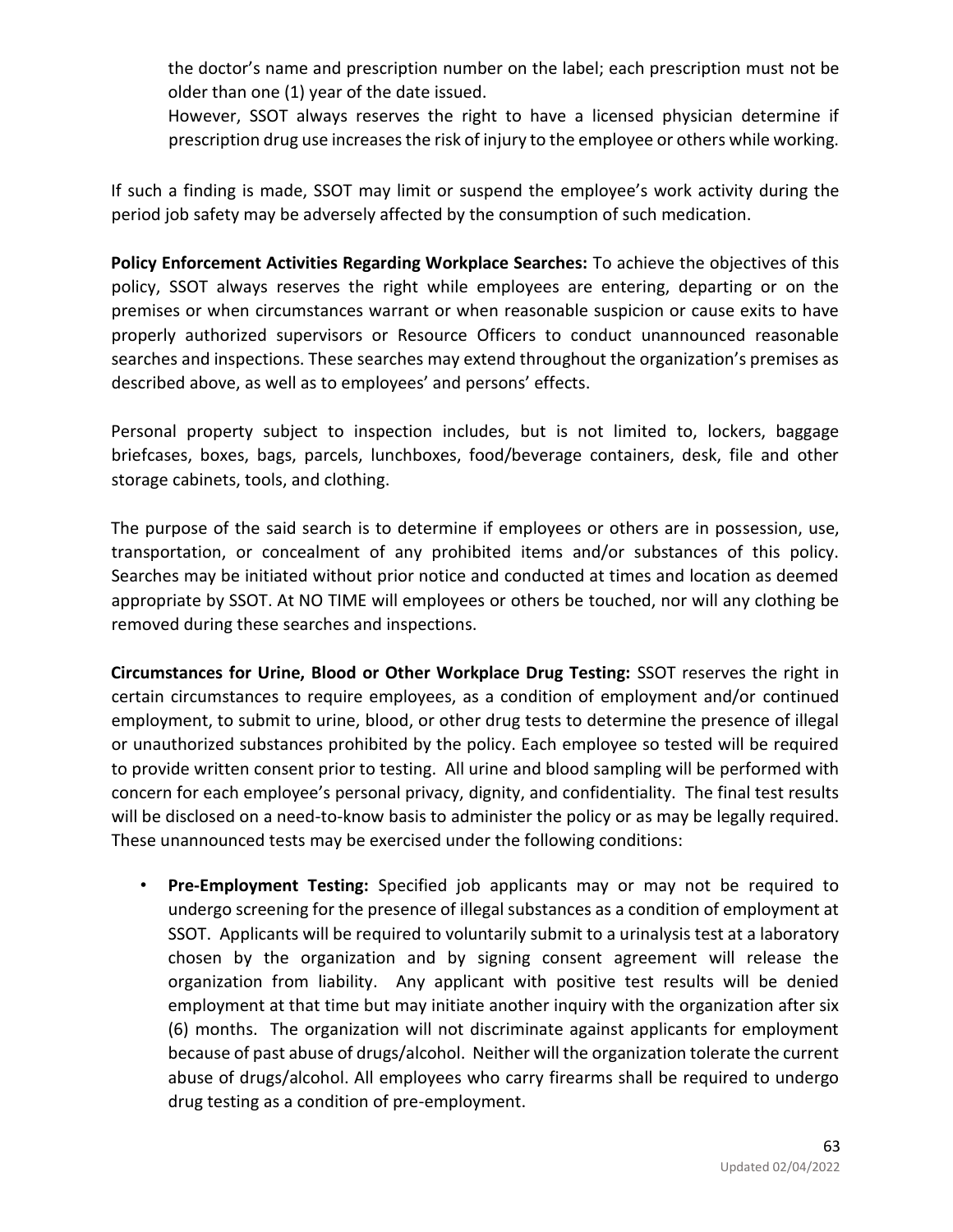- **Just Cause/Post-Incident Testing:** When there is reasonable cause to suspect that a working employee's behavior, performance, error in judgment, accident or incident or unsafe actions are related to substance abuse or when there is an accident or near accident involving personnel in which injury, to persons or damage to property has occurred or potentially could have occurred the employee must submit to a requested drug screening.
- **Post-Accident or Workman's Compensation Testing:** If an employee suffers an occupational on-the-job injury requiring treatment from a doctor, causes injury to a coworker requiring treatment from a doctor or is injured due to the employee's failure to wear required personal protective equipment, drug/alcohol testing may be required.
- **Random Testing:** All employees are subject to routine drug/alcohol testing to prevent and detect substance abuse.
- **Post-Treatment/Counseling/Rehabilitation or Return-to-Work Testing:** Submission to a drug-screening test will be a condition of reinstatement of employment upon completion of a drug/alcohol treatment or counseling program or any other return-to work established procedure.

SSOT reserves the right to, at any time, inspect or search any person, place, or thing on organization premises to enforce this policy. Any preliminary investigation of a policy violation may require placing an employee on suspension pending review of the surrounding circumstances, facts, and final determinations of test results.

• **Failure to Comply:** Failure to comply with the provisions of this policy, including not submitting to require medical or physical examinations or tests when requested to do so, constitutes a policy violation, and will be considered grounds for disciplinary action up to and including termination. Discharge or suspension without pay from employment may occur even for a first offense, except as otherwise provided in this policy.

# **SUBBSTANCE ABUSE VIOLATIONS**

**Illegal Drug Use:** Any employee found in violation of this policy due to the use, abuse, presence in the body or reporting to work under the influence of illegal drugs or the bringing of illegal drugs onto SSOT's premises; the use, possession, transit, transfer, storage, concealment, promotion, sale or attempt to sell any form of illegal drugs or substances while on organization premises or on organization business, at any time during the hours between the beginning and ending of the employee's work day, whether on duty or not; or the possession or sale or attempt to sell drugrelated paraphernalia will be subject to disciplinary action, up to and including termination. Possession or sale of illegal drugs or substances will be causes for immediate termination.

• **Alcohol Abuse:** Any employee who is under the influence of alcoholic beverages at any time while on organization premises, on organization business or at any time during the hours between the beginning and ending of the employee's workday, whether on duty or not, shall be in violation of this policy and is subject to disciplinary action up to and including termination.